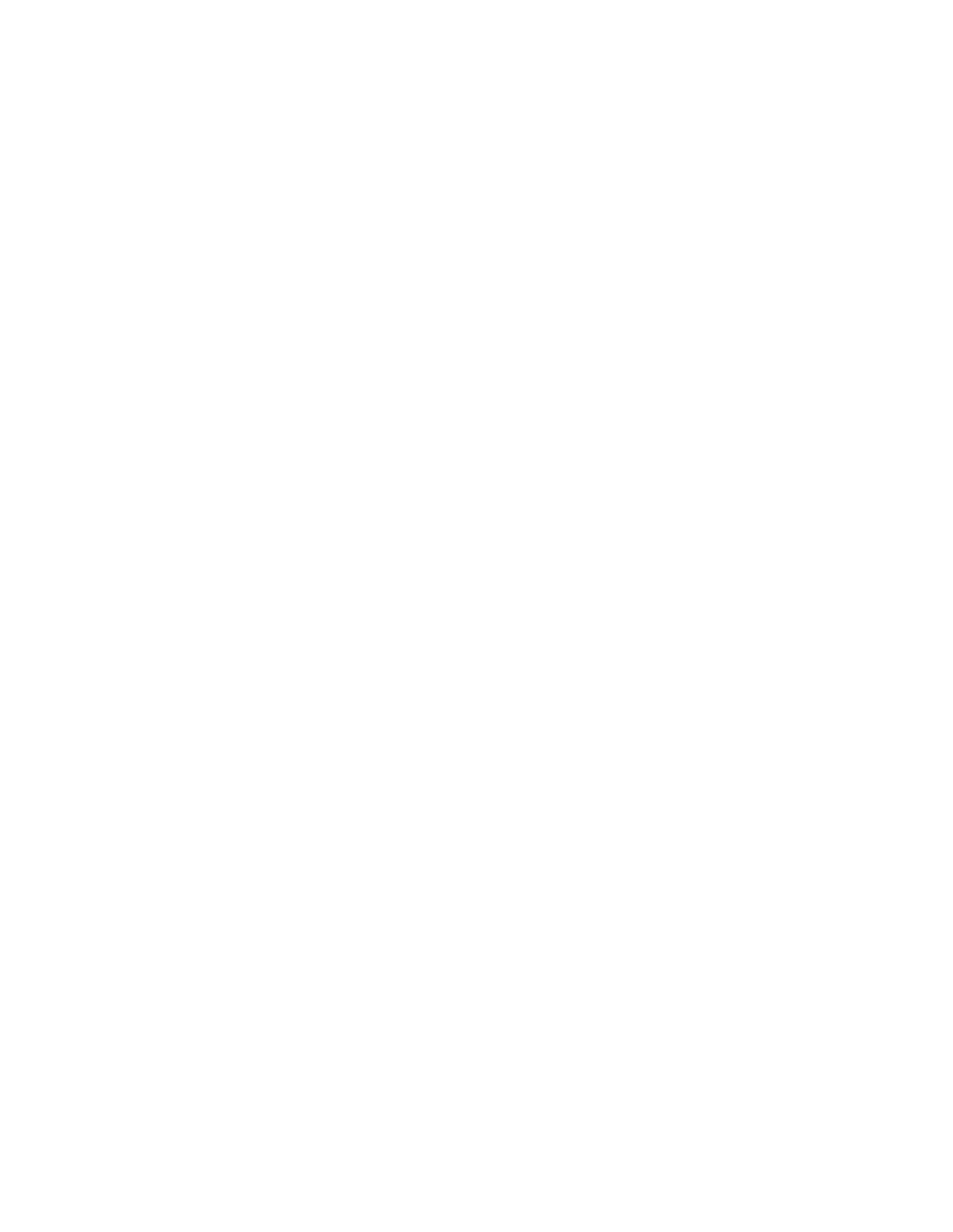# Table of Contents

| <b>Junction Independent School District</b>                  | 6                |
|--------------------------------------------------------------|------------------|
| <b>Student Code of Conduct</b>                               | 6                |
| <b>Student Code of Conduct</b>                               | 1                |
| Accessibility                                                | 1                |
| Purpose                                                      | 1                |
| <b>School District Authority and Jurisdiction</b>            | $\boldsymbol{2}$ |
| Campus Behavior Coordinator                                  | 2                |
| Threat Assessment and Safe and Supportive School Team        | $\overline{c}$   |
| Searches                                                     | 3                |
| <b>Reporting Crimes</b>                                      | 3                |
| "Parent" Defined                                             | 3                |
| Participating in Graduation Activities                       | 3                |
| <b>Unauthorized Persons</b>                                  | 3                |
| <b>Standards for Student Conduct</b>                         | 5                |
| <b>General Conduct Violations</b>                            | 6                |
| Disregard for Authority                                      | 6                |
| Mistreatment of Others                                       | 6                |
| <b>Property Offenses</b>                                     | 7                |
| Possession of Prohibited Items                               | 7                |
| Possession of Telecommunications or Other Electronic Devices | 8                |
| Illegal, Prescription, and Over-the-Counter Drugs            | 8                |
| Misuse of Technology Resources and the Internet              | 8                |
| <b>Safety Transgressions</b>                                 | 9                |
| Miscellaneous Offenses                                       | 9                |
| <b>Discipline Management Techniques</b>                      | 11               |
| <b>Students with Disabilities</b>                            | 11               |
| Techniques                                                   | 11               |
| Prohibited Aversive Techniques                               | 12               |
| Notification                                                 | 13               |
| Appeals                                                      | 13               |
| <b>Removal from the School Bus</b>                           | 14               |
| <b>Removal from the Regular Educational Setting</b>          | 15               |
| Routine Referral                                             | 15               |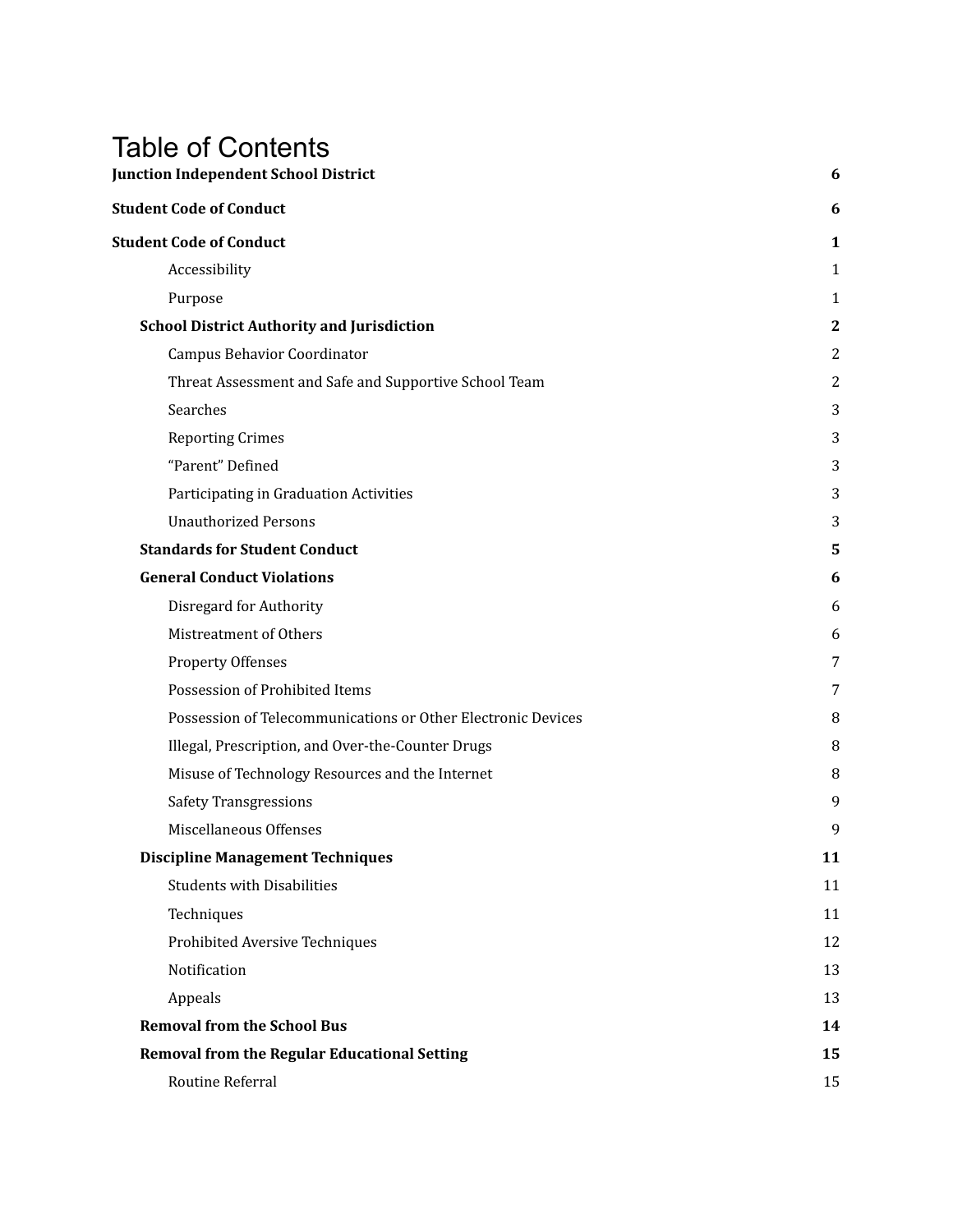| Formal Removal                                                        | 15 |
|-----------------------------------------------------------------------|----|
| Returning a Student to the Classroom                                  | 15 |
| <b>Out-of-School Suspension</b>                                       | 17 |
| Misconduct                                                            | 17 |
| Process                                                               | 17 |
| <b>Coursework During Suspension</b>                                   | 18 |
| <b>Disciplinary Alternative Education Program (DAEP) Placement</b>    | 19 |
| Discretionary Placement: Misconduct That May Result in DAEP Placement | 19 |
| Mandatory Placement: Misconduct That Requires DAEP Placement          | 20 |
| Process                                                               | 21 |
| Conference                                                            | 21 |
| <b>Consideration of Mitigating Factors</b>                            | 21 |
| Placement Order                                                       | 22 |
| <b>Coursework Notice</b>                                              | 22 |
| Length of Placement                                                   | 22 |
| <b>Exceeds One Year</b>                                               | 22 |
| <b>Exceeds School Year</b>                                            | 23 |
| Exceeds 60 Days                                                       | 23 |
| Appeals                                                               | 23 |
| <b>Restrictions During Placement</b>                                  | 23 |
| <b>Placement Review</b>                                               | 24 |
| <b>Additional Misconduct</b>                                          | 24 |
| Notice of Criminal Proceedings                                        | 24 |
| <b>Withdrawal During Process</b>                                      | 25 |
| <b>Newly Enrolled Students</b>                                        | 25 |
| <b>Emergency Placement Procedure</b>                                  | 25 |
| <b>Transition Services</b>                                            | 26 |
| <b>Placement and/or Expulsion for Certain Offenses</b>                | 27 |
| Registered Sex Offenders                                              | 27 |
| <b>Review Committee</b>                                               | 27 |
| <b>Newly Enrolled Students</b>                                        | 27 |
| Appeal                                                                | 27 |
| <b>Certain Felonies</b>                                               | 27 |
| Hearing and Required Findings                                         | 28 |
| Length of Placement                                                   | 28 |
| Placement Review                                                      | 28 |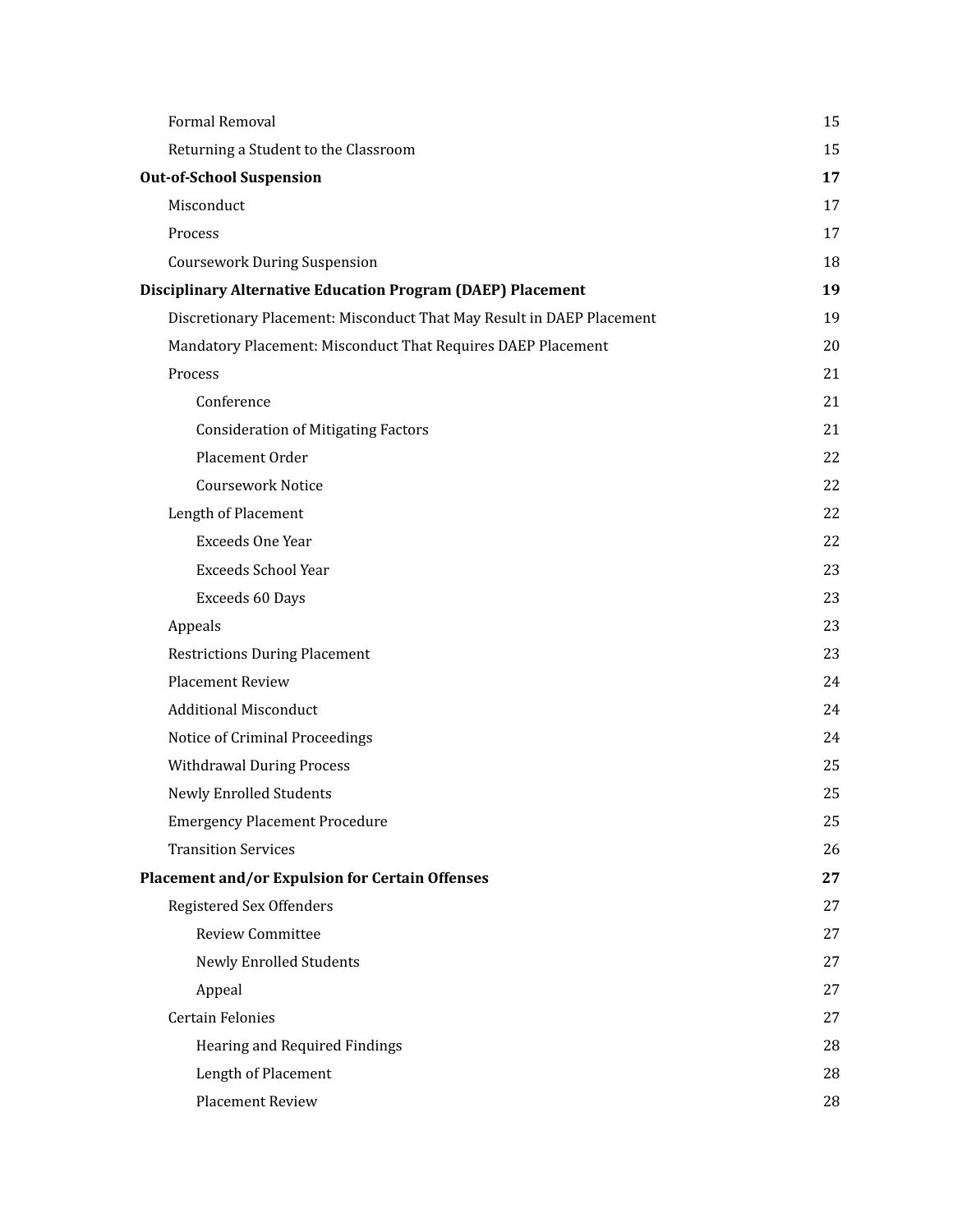| Newly Enrolled Students                                          | 29 |
|------------------------------------------------------------------|----|
| <b>Expulsion</b>                                                 | 30 |
| Discretionary Expulsion: Misconduct That May Result in Expulsion | 30 |
| Any Location                                                     | 30 |
| At School, Within 300 Feet, or at a School Event                 | 31 |
| Within 300 Feet of School                                        | 31 |
| Property of Another District                                     | 32 |
| While in a DAEP                                                  | 32 |
| Mandatory Expulsion: Misconduct That Requires Expulsion          | 32 |
| Under Federal Law                                                | 32 |
| Under the Penal Code                                             | 32 |
| Under Age Ten                                                    | 33 |
| Process                                                          | 33 |
| Hearing                                                          | 34 |
| Board Review of Expulsion                                        | 34 |
| <b>Expulsion Order</b>                                           | 34 |
| Length of Expulsion                                              | 35 |
| <b>Withdrawal During Process</b>                                 | 35 |
| <b>Additional Misconduct</b>                                     | 35 |
| <b>Restrictions During Expulsion</b>                             | 35 |
| <b>Newly Enrolled Students</b>                                   | 36 |
| <b>Emergency Expulsion Procedures</b>                            | 36 |
| DAEP Placement of Expelled Students                              | 36 |
| <b>Transition Services</b>                                       | 36 |
| Glossary                                                         | 37 |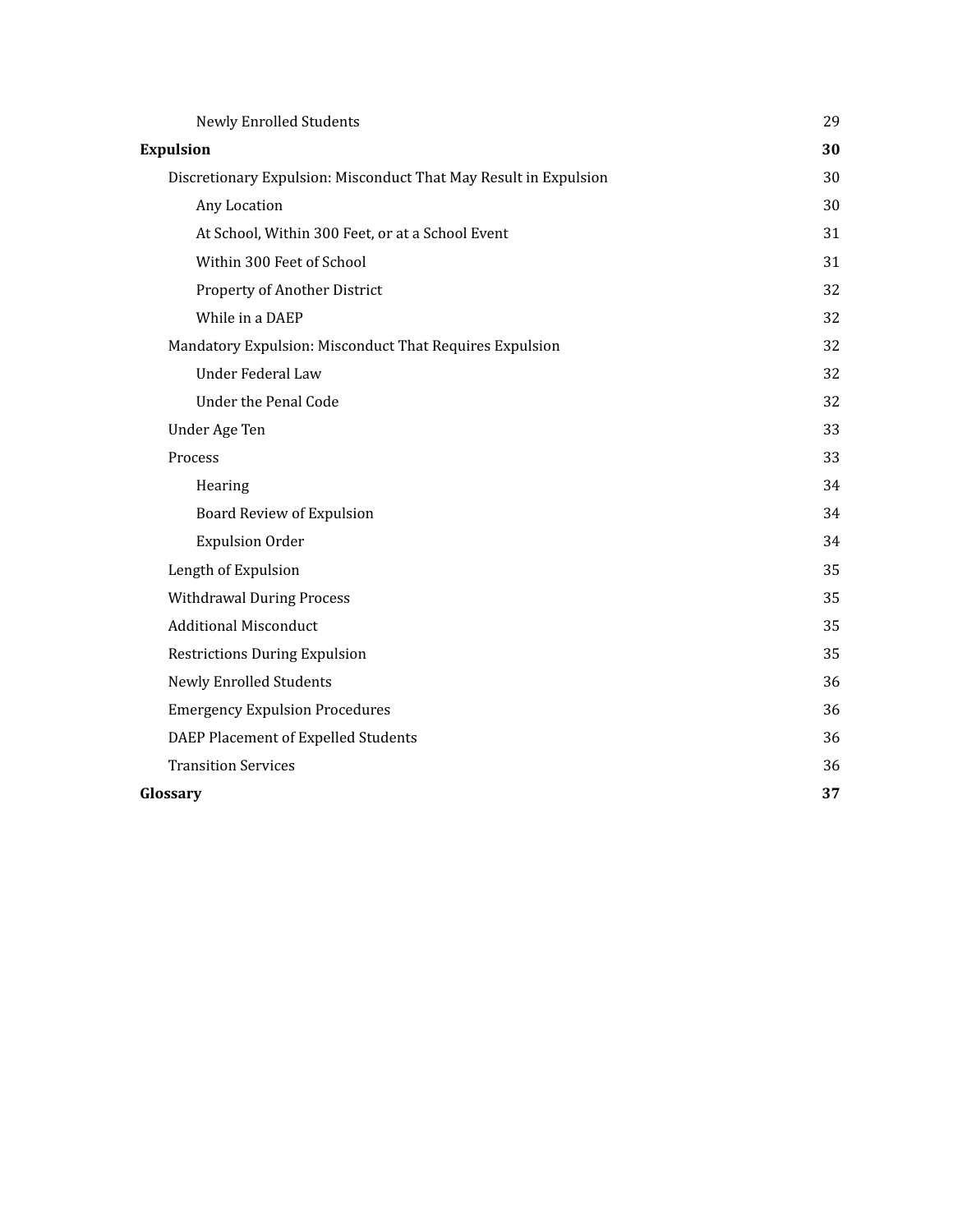# **Junction I.S.D. Student Code of Conduct**

# <span id="page-5-0"></span>**Student Code of Conduct**

# <span id="page-5-1"></span>**Accessibility**

If you have difficulty accessing the information in this document because of disability, please contact the office of the superintendent at 325-446-3510.

# <span id="page-5-2"></span>**Purpose**

The Student Code of Conduct ("Code"), as required by Chapter 37 of the Texas Education Code, provides methods and options for managing student behavior, preventing and intervening in student discipline problems, and imposing discipline.

The law requires the district to define misconduct that may—or must—result in a range of specific disciplinary consequences, including removal from a regular classroom or campus, out-of-school suspension, placement in a disciplinary alternative education program (DAEP), placement in a juvenile justice alternative education program (JJAEP), or expulsion from school.

This Student Code of Conduct has been adopted by the Junction I.S.D. board of trustees and developed with the advice of the district-level planning and decision-making committee. It provides information to parents and students regarding standards of conduct, consequences of misconduct, and procedures for administering discipline. This Code remains in effect during summer school and at all school-related events and activities outside the school year until the board adopts an updated version for the next school year.

In accordance with state law, the Code shall be posted at each school campus or shall be available for review at the campus principal's office. Additionally, the Code shall be available at the campus behavior coordinator's office and posted on the district's website. Parents shall be notified of any conduct violation that may result in a student being suspended, placed in a DAEP or JJAEP, expelled, or taken into custody by a law enforcement officer under Chapter 37 of the Education Code.

Because the Student Code of Conduct is adopted by the district's board of trustees, it has the force of policy. In the event of a conflict between the Code and the Student Handbook, the Code shall prevail.

**Please note:** The discipline of students with disabilities who are eligible for services under federal law (Individuals with Disabilities Education Act and Section 504 of the Rehabilitation Act of 1973) is subject to the provisions of those laws.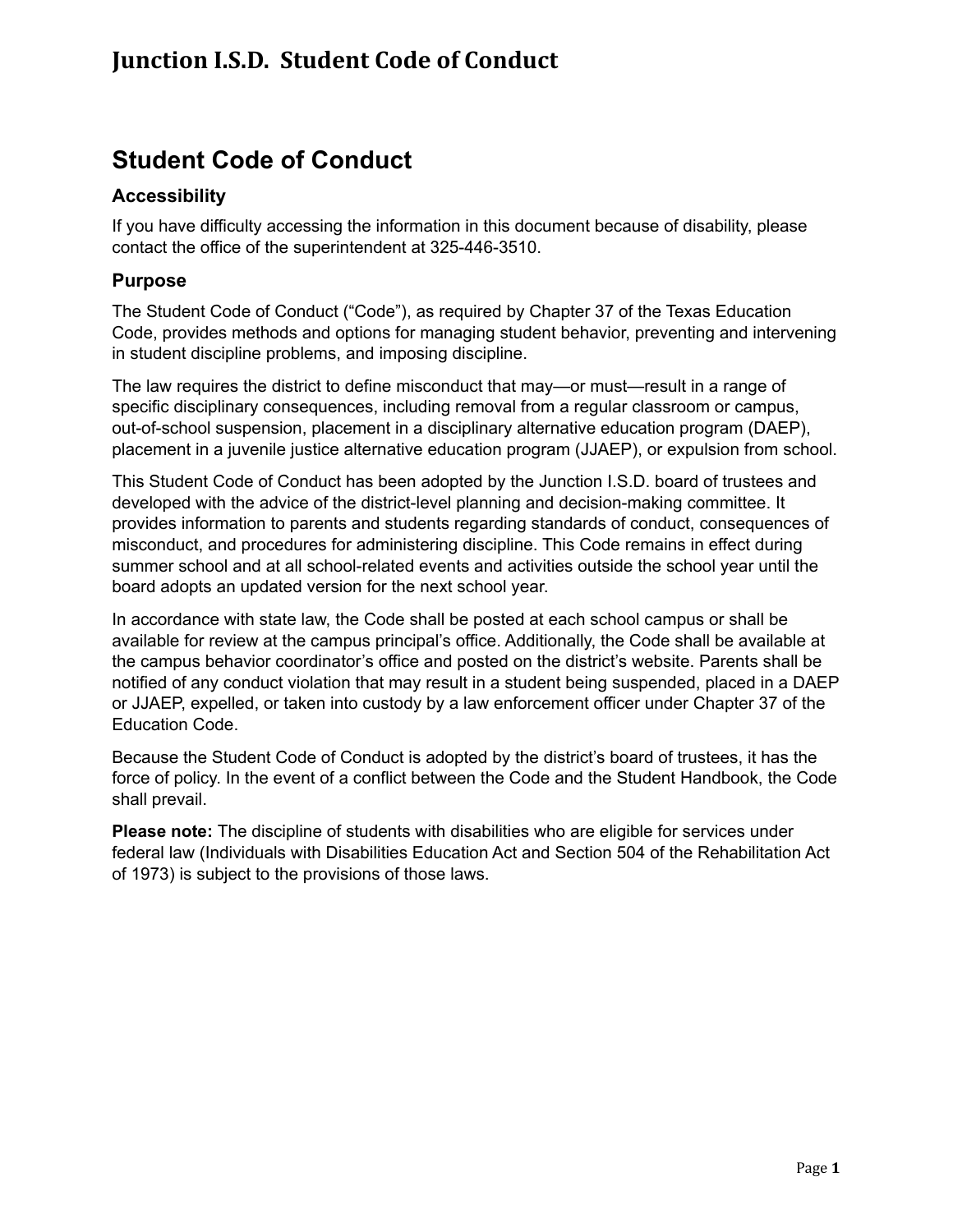# <span id="page-6-0"></span>**School District Authority and Jurisdiction**

School rules and the district's authority to administer discipline apply whenever the interest of the district is involved, on or off school grounds, in conjunction with or independent of classes and school-sponsored activities.

The district has disciplinary authority over a student:

- 1. During the regular school day;
- 2. While the student is traveling on district transportation;
- 3. During lunch periods in which a student is allowed to leave campus;
- 4. At any school-related activity, regardless of time or location;
- 5. For any school-related misconduct, regardless of time or location;
- 6. When retaliation against a school employee, board member, or volunteer occurs or is threatened, regardless of time or location;
- 7. When a student engages in cyberbullying, as defined by Education Code 37.0832;
- 8. When criminal mischief is committed on or off school property or at a school-related event;
- 9. For certain offenses committed within 300 feet of school property as measured from any point on the school's real property boundary line;
- 10. For certain offenses committed while on school property or while attending a school-sponsored or school-related activity of another district in Texas;
- 11. When the student commits a felony, as provided by Education Code 37.006 or 37.0081; and
- 12. When the student is required to register as a sex offender.

# <span id="page-6-1"></span>**Campus Behavior Coordinator**

As required by law, a person at each campus must be designated to serve as the campus behavior coordinator. The designated person may be the principal or any other campus administrator selected by the principal. The campus behavior coordinator is primarily responsible for maintaining student discipline. The district shall post on its website and in the Student Handbook, for each campus, the email address and telephone number of the person serving as campus behavior coordinator. Contact information may be found at www.junctionisd.net.

# <span id="page-6-2"></span>**Threat Assessment and Safe and Supportive School Team**

The campus behavior coordinator or other appropriate administrator will work closely with the campus threat assessment safe and supportive school team to implement the district's threat assessment policy and procedures, as required by law, and shall take appropriate disciplinary action in accordance with the Code.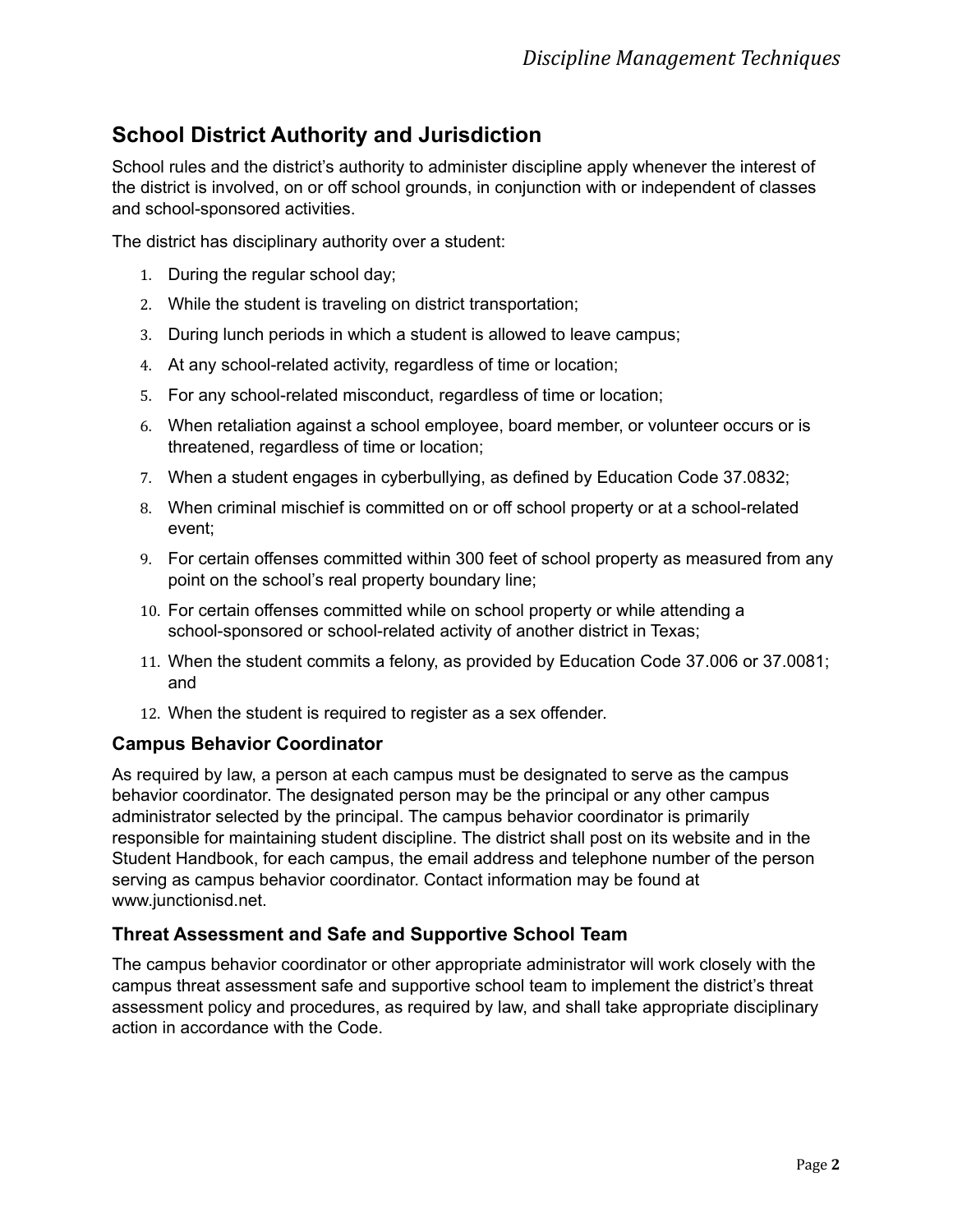# <span id="page-7-0"></span>**Searches**

District officials may conduct searches of students, their belongings, and their vehicles in accordance with state and federal law and district policy. Searches of students shall be conducted in a reasonable and nondiscriminatory manner. Refer to the district's policies at FNF(LEGAL) and FNF(LOCAL) for more information regarding investigations and searches.

The district has the right to search a vehicle driven to school by a student and parked on school property whenever there is reasonable suspicion to believe it contains articles or materials prohibited by the district.

Desks, lockers, district-provided technology, and similar items are the property of the district and are provided for student use as a matter of convenience. District property is subject to search or inspection at any time without notice.

# <span id="page-7-1"></span>**Reporting Crimes**

The principal and other school administrators as appropriate shall report crimes as required by law and shall call local law enforcement when an administrator suspects that a crime has been committed on campus.

# <span id="page-7-2"></span>**"Parent" Defined**

Throughout the Code of Conduct and related discipline policies, the term "parent" includes a parent, legal guardian, or other person having lawful control of the child.

# <span id="page-7-3"></span>**Participating in Graduation Activities**

The district has the right to limit a student's participation in graduation activities for violating the district's Code.

Participation might include a speaking role, as established by district policy and procedures.

The valedictorian and salutatorian may also have speaking roles at graduation. No student shall be eligible to have such a speaking role if he or she engaged in any misconduct that resulted in an out-of-school suspension, removal to a DAEP, or expulsion during the semester immediately preceding graduation.

# <span id="page-7-4"></span>**Unauthorized Persons**

In accordance with Education Code 37.105, a school administrator, school resource officer (SRO), or district police officer shall have the authority to refuse entry to or eject a person from district property if the person refuses to leave peaceably on request and:

The person poses a substantial risk of harm to any person; or

The person behaves in a manner that is inappropriate for a school setting and persists in the behavior after being given a verbal warning that the behavior is inappropriate and may result in refusal of entry or ejection.

Appeals regarding refusal of entry or ejection from district property may be filed in accordance with policies FNG(LOCAL) or GF(LOCAL), as appropriate. However, the timelines for the district's grievance procedures shall be adjusted as necessary to permit the person to address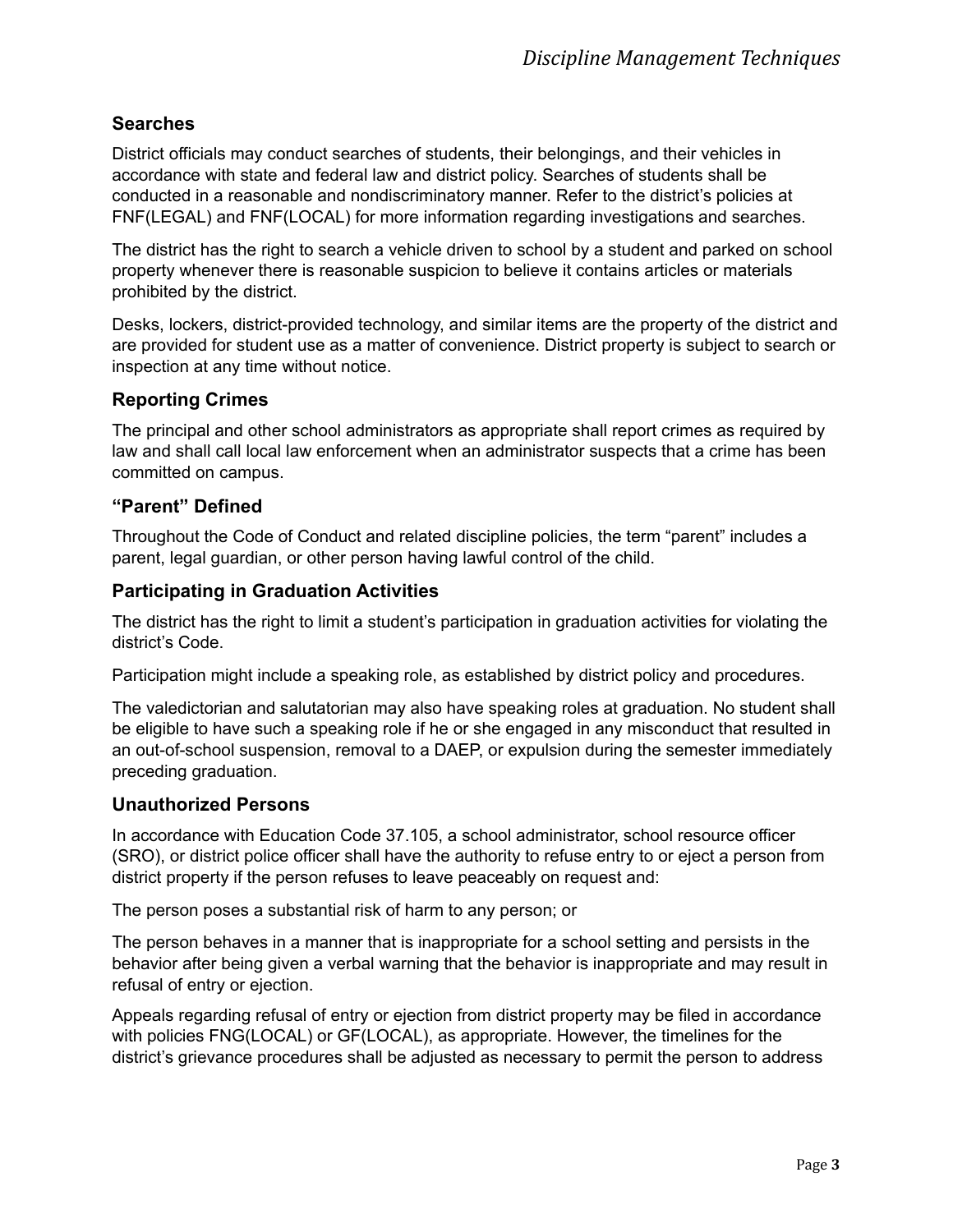the board in person within 90 calendar days, unless the complaint is resolved before a board hearing.

See **DAEP—Restrictions During Placement** on page for information regarding a student assigned to DAEP at the time of graduation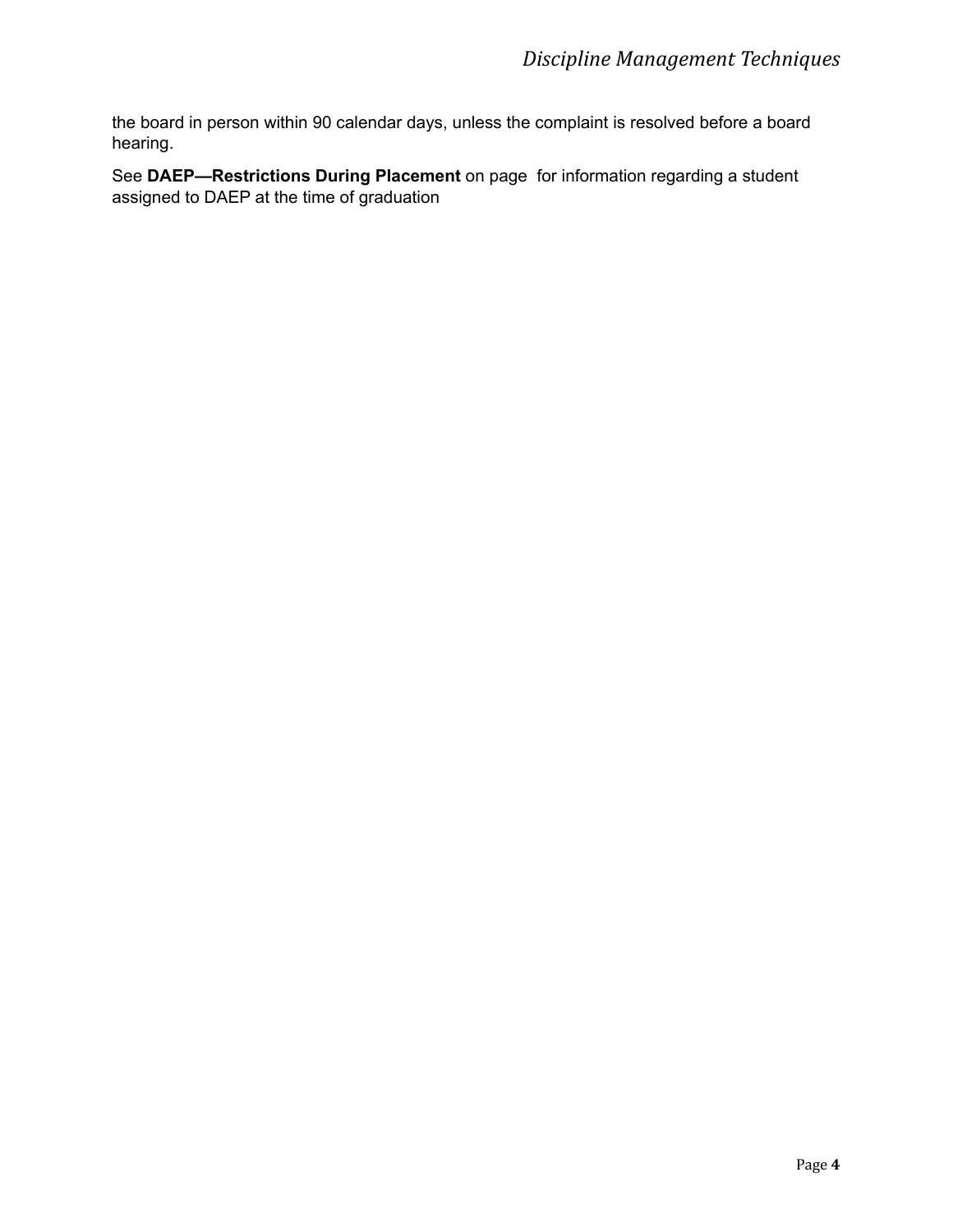# <span id="page-9-0"></span>**Standards for Student Conduct**

Each student is expected to:

- Demonstrate courtesy, even when others do not.
- Behave in a responsible manner.
- Exercise self-discipline.
- Attend all classes regularly and on time.
- Bring appropriate materials and assignments to class.
- Meet district and campus standards of grooming and dress.
- Obey all campus and classroom rules.
- Respect the rights and privileges of students, teachers, and other district staff and volunteers.
- Respect the property of others, including district property and facilities.
- Cooperate with and assist the school staff in maintaining safety, order, and discipline.
- Adhere to the requirements of the Student Code of Conduct.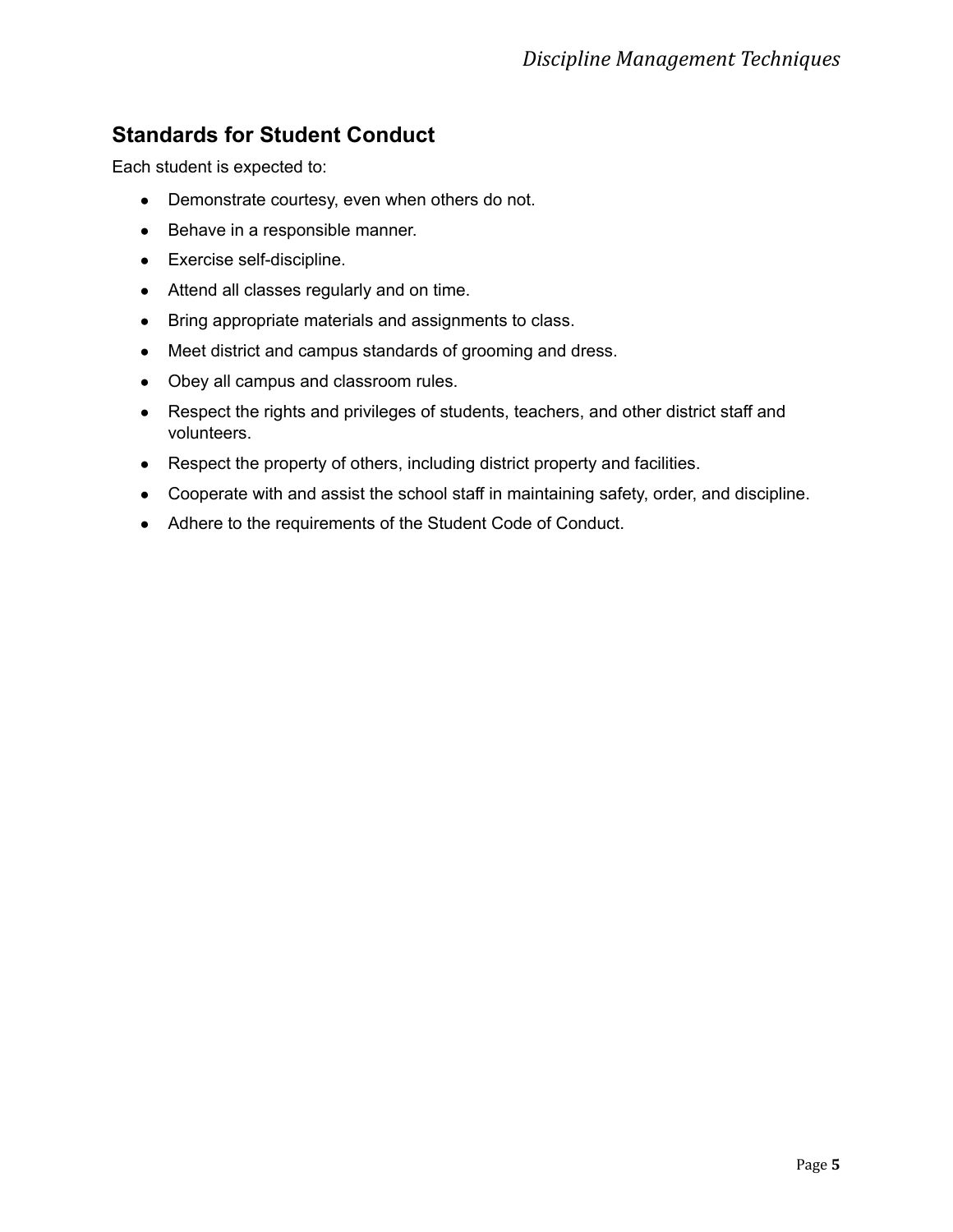# <span id="page-10-0"></span>**General Conduct Violations**

The categories of conduct below are prohibited at school, in vehicles owned or operated by the district, and at all school-related activities, but the list does not include the most severe offenses. In the subsequent sections on **Out-of-School Suspension** on page , **DAEP Placement** on page , **Placement and/or Expulsion for Certain Offenses** on page **,** and **Expulsion** on page , those offenses that require or permit specific consequences are listed. Any offense, however, may be severe enough to result in **Removal from the Regular Educational Setting** as detailed on page .

# <span id="page-10-1"></span>**Disregard for Authority**

Students shall not:

- Fail to comply with directives given by school personnel.
- Leave school grounds or school-sponsored events without permission.
- Disobey rules for conduct in district vehicles.
- Refuse to accept discipline or consequence assigned by a teacher or principal.

#### <span id="page-10-2"></span>**Mistreatment of Others**

Students shall not:

- Use profanity or vulgar language or make obscene gestures.
- Fight or scuffle. (For assault, see **DAEP—Placement and/or Expulsion for Certain Offenses** on page .)
- Threaten a district student, employee, or volunteer, including off school property if the conduct causes a substantial disruption to the educational environment.
- Engage in bullying, cyberbullying, harassment, or making hit lists. (See **glossary** for all four terms.)
- Release or threaten to release intimate visual material of a minor or a student who is 18 years of age or older without the student's consent.
- Engage in sexual or gender-based harassment or sexual abuse, whether by word, gesture, or any other conduct directed toward another person, including a district student, employee, board member, or volunteer.
- Engage in conduct that constitutes dating violence. (See **glossary**.)
- Engage in inappropriate or indecent exposure of private body parts.
- Participate in hazing. (See **glossary**.)
- Coerce an individual to act through the use or threat of force.
- Commit extortion or blackmail.
- Engage in inappropriate verbal, physical, or sexual conduct directed toward another person, including a district student, employee, or volunteer.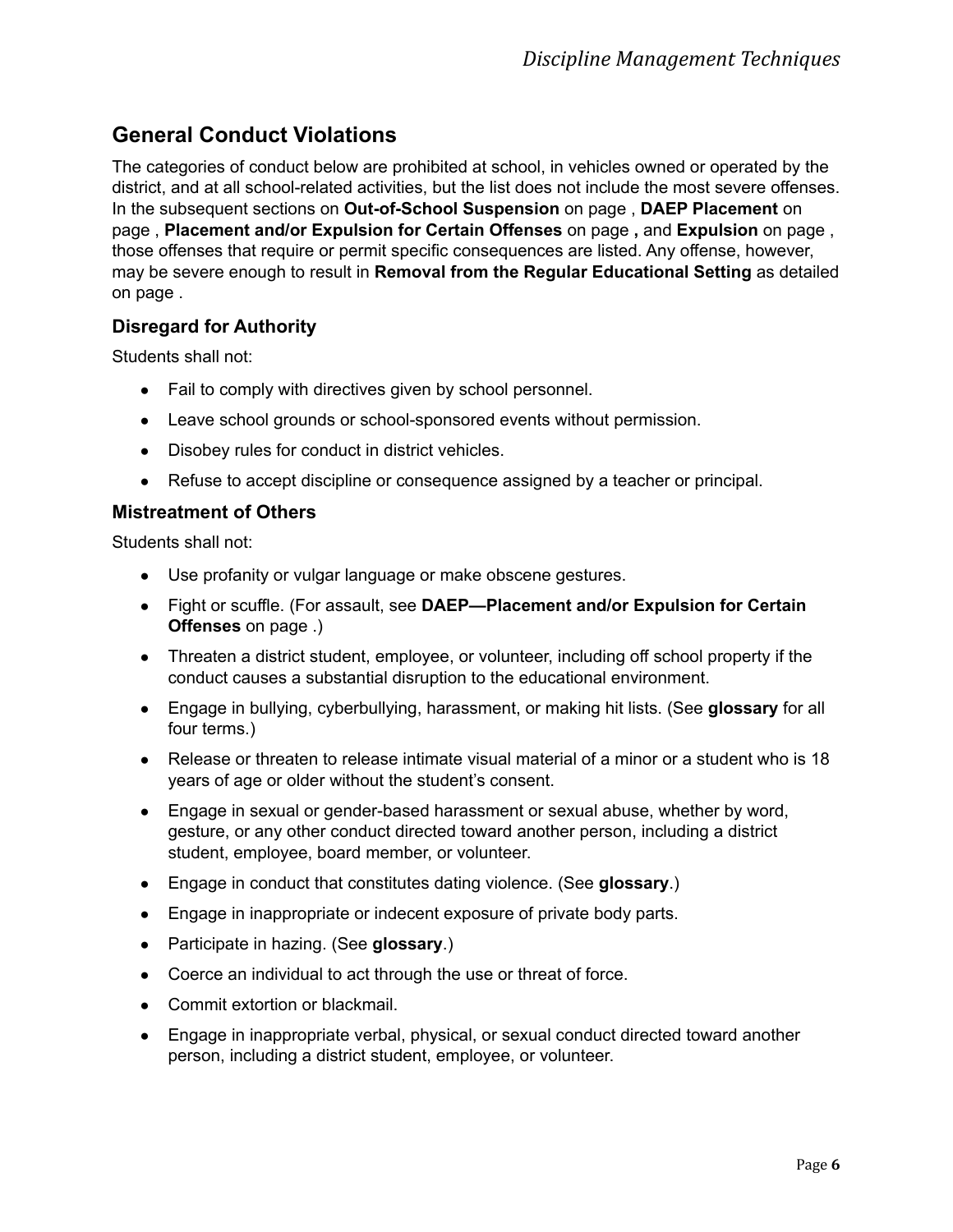• Record the voice or image of another without the prior consent of the individual being recorded or in any way that disrupts the educational environment or invades the privacy of others.

# <span id="page-11-0"></span>**Property Offenses**

Students shall not:

- Damage or vandalize property owned by others. (For felony criminal mischief, see **DAEP—Placement and/or Expulsion for Certain Offenses** on page .)
- Deface or damage school property, including textbooks, technology and electronic resources, lockers, furniture, and other equipment, with graffiti or by other means.
- Steal from students, staff, or the school.
- Commit or assist in a robbery or theft, even if it does not constitute a felony according to the Penal Code. (For felony robbery, aggravated robbery, and theft, see **DAEP— Placement and/or Expulsion for Certain Offenses** on page .)
- Enter, without authorization, district facilities that are not open for operations.

#### <span id="page-11-1"></span>**Possession of Prohibited Items**

Students shall not possess or use:

- Fireworks of any kind, smoke or stink bombs, or any other pyrotechnic device;
- A razor, box cutter, chain, or any other object used in a way that threatens or inflicts bodily injury to another person;
- A "look-alike" weapon that is intended to be used as a weapon or could reasonably be perceived as a weapon;
- An air gun or BB gun;
- Ammunition:
- A hand instrument designed to cut or stab another by being thrown;
- A firearm silencer or suppressor;
- \*A location-restricted knife;
- $\bullet$  \*A club;
- \*A firearm;
- $\bullet$  A stun gun;
- Knuckles:
- A pocketknife or any other small knife;
- Mace or pepper spray;
- Pornographic material;
- Tobacco products, cigarettes, e-cigarettes, and any component, part, or accessory for an e-cigarette device;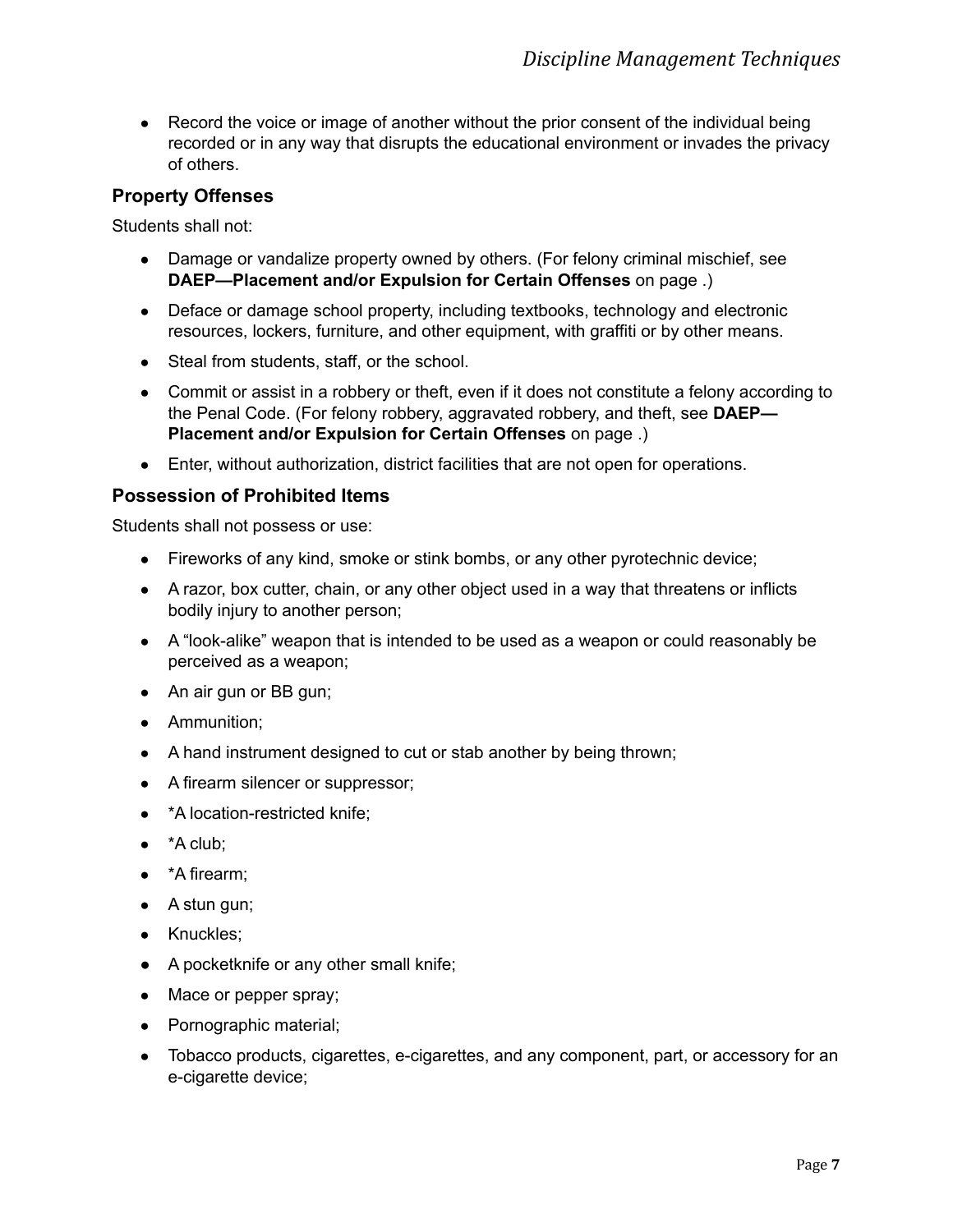- Matches or a lighter;
- A laser pointer, unless it is for an approved use; or
- Any articles not generally considered to be weapons, including school supplies, when the principal or designee determines that a danger exists.

\*For weapons and firearms, see **DAEP—Placement and/or Expulsion for Certain Offenses** on page . In many circumstances, possession of these items is punishable by mandatory expulsion under federal or state law.

#### <span id="page-12-0"></span>**Possession of Telecommunications or Other Electronic Devices**

Students shall not:

● Use a telecommunications device, including a cell phone, or other electronic device in violation of district and campus rules.

#### <span id="page-12-1"></span>**Illegal, Prescription, and Over-the-Counter Drugs**

Students shall not:

- Possess, use, give, or sell alcohol or an illegal drug. (Also see **DAEP Placement** on page and **Expulsion** on page for mandatory and permissive consequences under state law.)
- Possess or sell seeds or pieces of marijuana in less than a usable amount.
- Possess, use, give, or sell paraphernalia related to any prohibited substance. (See **glossary** for "paraphernalia.")
- Possess, use, abuse, or sell look-alike drugs or attempt to pass items off as drugs or contraband.
- Abuse the student's own prescription drug, give a prescription drug to another student, or possess or be under the influence of another person's prescription drug on school property or at a school-related event. (See **glossary** for "abuse.")
- Abuse over-the-counter drugs. (See **glossary** for "abuse.")
- Be under the influence of prescription or over-the-counter drugs that cause impairment to body or mind. (See **glossary** for "under the influence.")
- Have or take prescription drugs or over-the-counter drugs at school other than as provided by district policy.

#### <span id="page-12-2"></span>**Misuse of Technology Resources and the Internet**

Students shall not:

- Violate policies, rules, or agreements signed by the student or the student's parent regarding the use of technology resources.
- Attempt to access or circumvent passwords or other security-related information of the district, students, or employees or upload or create computer viruses, including off school property if the conduct causes a substantial disruption to the educational environment.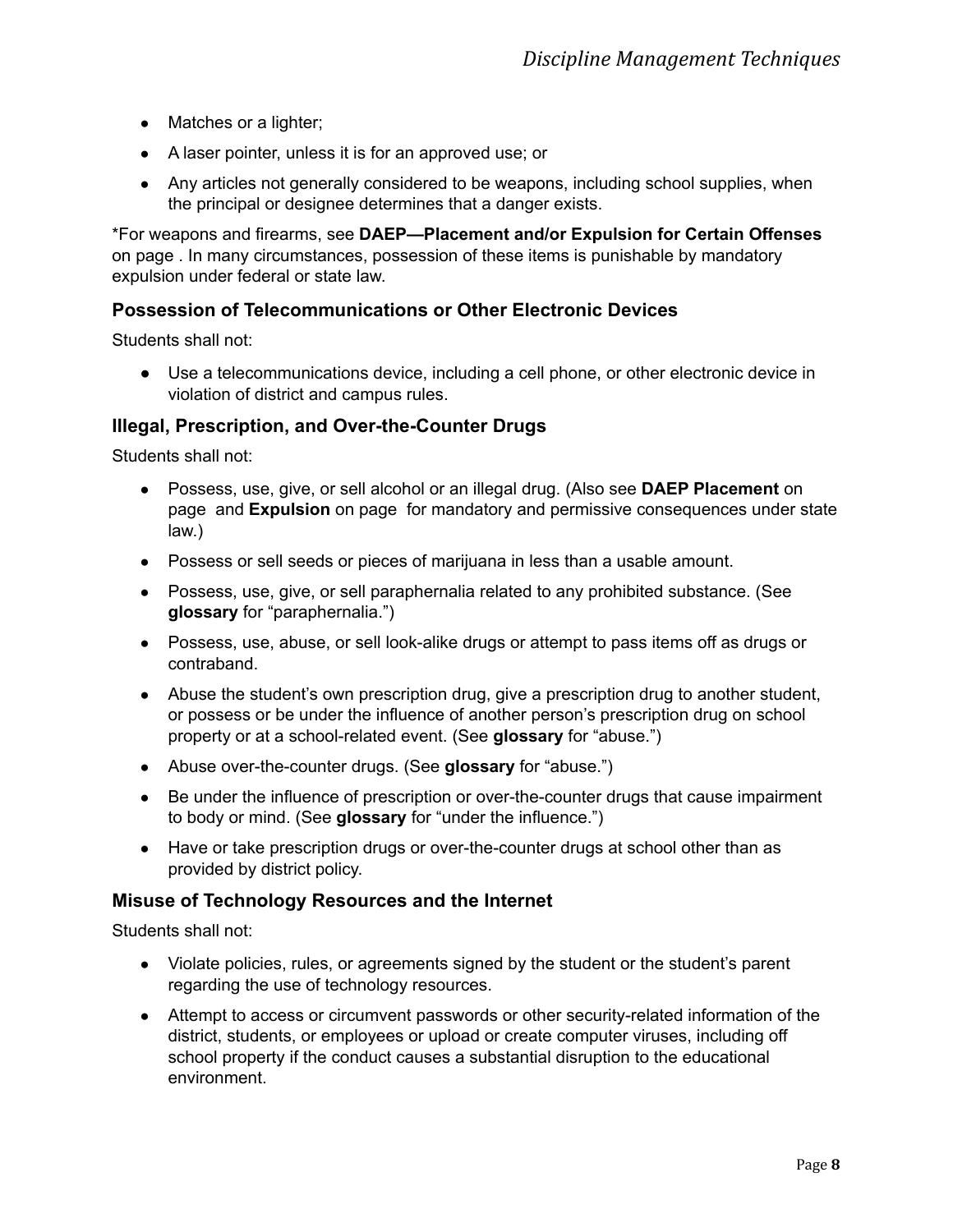- Attempt to alter, destroy, or disable district technology resources including, but not limited to, computers and related equipment, district data, the data of others, or other networks connected to the district's system, including off school property if the conduct causes a substantial disruption to the educational environment.
- Use the internet or other electronic communications to threaten or harass district students, employees, board members, or volunteers, including off school property if the conduct causes a substantial disruption to the educational environment or infringes on the rights of another student at school.
- Send, post, deliver, or possess electronic messages that are abusive, obscene, sexually oriented, threatening, harassing, damaging to another's reputation, or illegal, including cyberbullying and "sexting," either on or off school property, if the conduct causes a substantial disruption to the educational environment or infringes on the rights of another student at school.
- Use the internet or other electronic communication to engage in or encourage illegal behavior or threaten school safety, including off school property if the conduct causes a substantial disruption to the educational environment or infringes on the rights of another student at school.

# <span id="page-13-0"></span>**Safety Transgressions**

Students shall not:

- Possess published or electronic material that is designed to promote or encourage illegal behavior or that could threaten school safety.
- Engage in verbal (oral or written) exchanges that threaten the safety of another student, a school employee, or school property.
- Make false accusations or perpetrate hoaxes regarding school safety.
- Engage in any conduct that school officials might reasonably believe will substantially disrupt the school program or incite violence.
- Throw objects that can cause bodily injury or property damage.
- Discharge a fire extinguisher without valid cause.

# <span id="page-13-1"></span>**Miscellaneous Offenses**

Students shall not:

- Violate dress and grooming standards as communicated in the Student Handbook.
- Engage in academic dishonesty, which includes cheating or copying the work of another student, plagiarism, and unauthorized communication between students during an examination.
- Gamble.
- Falsify records, passes, or other school-related documents.
- Engage in actions or demonstrations that substantially disrupt or materially interfere with school activities.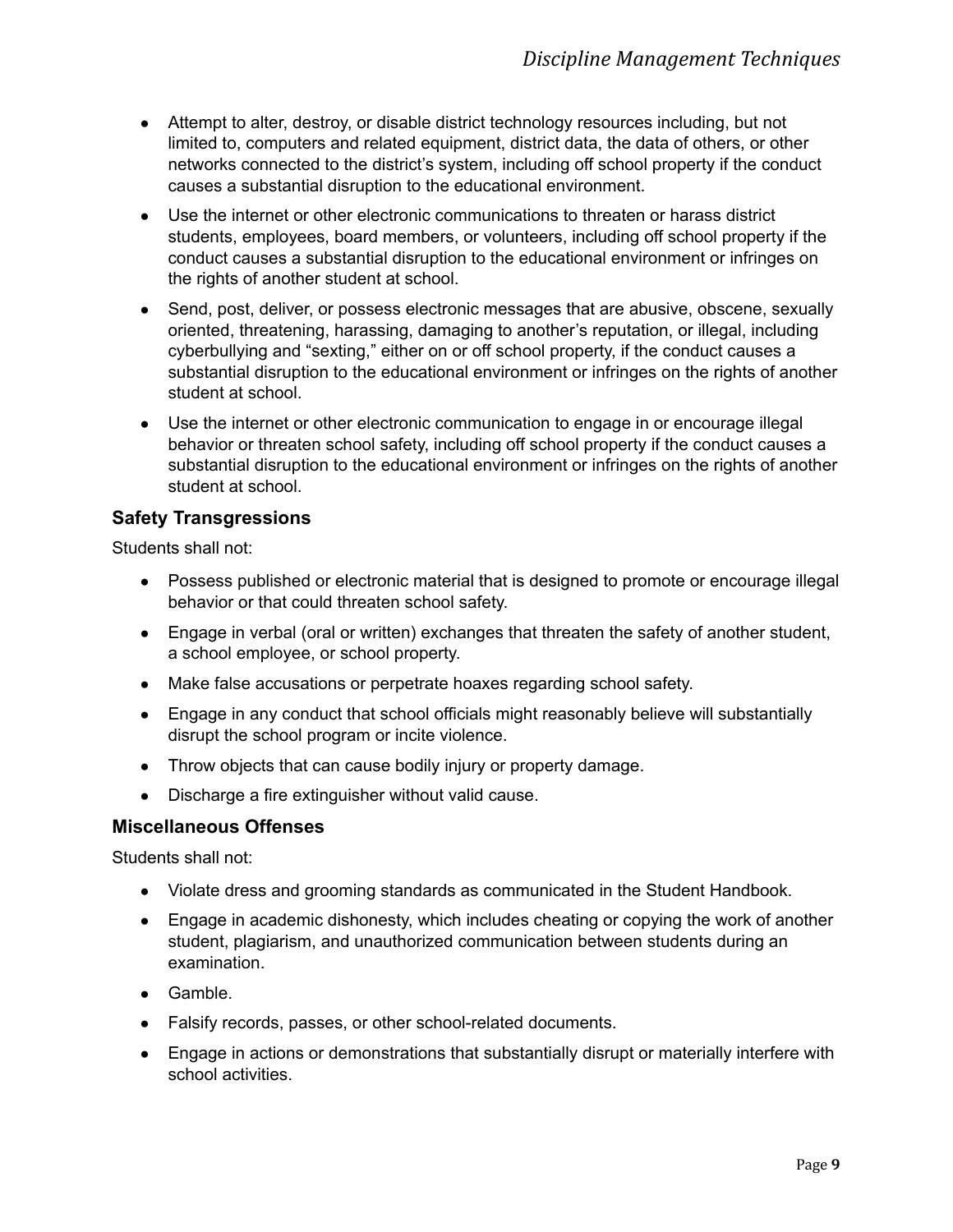- Repeatedly violate other communicated campus or classroom standards of conduct.
- The district may impose campus or classroom rules in addition to those found in the Code. These rules may be posted in classrooms or given to the student and may or may not constitute violations of the Code.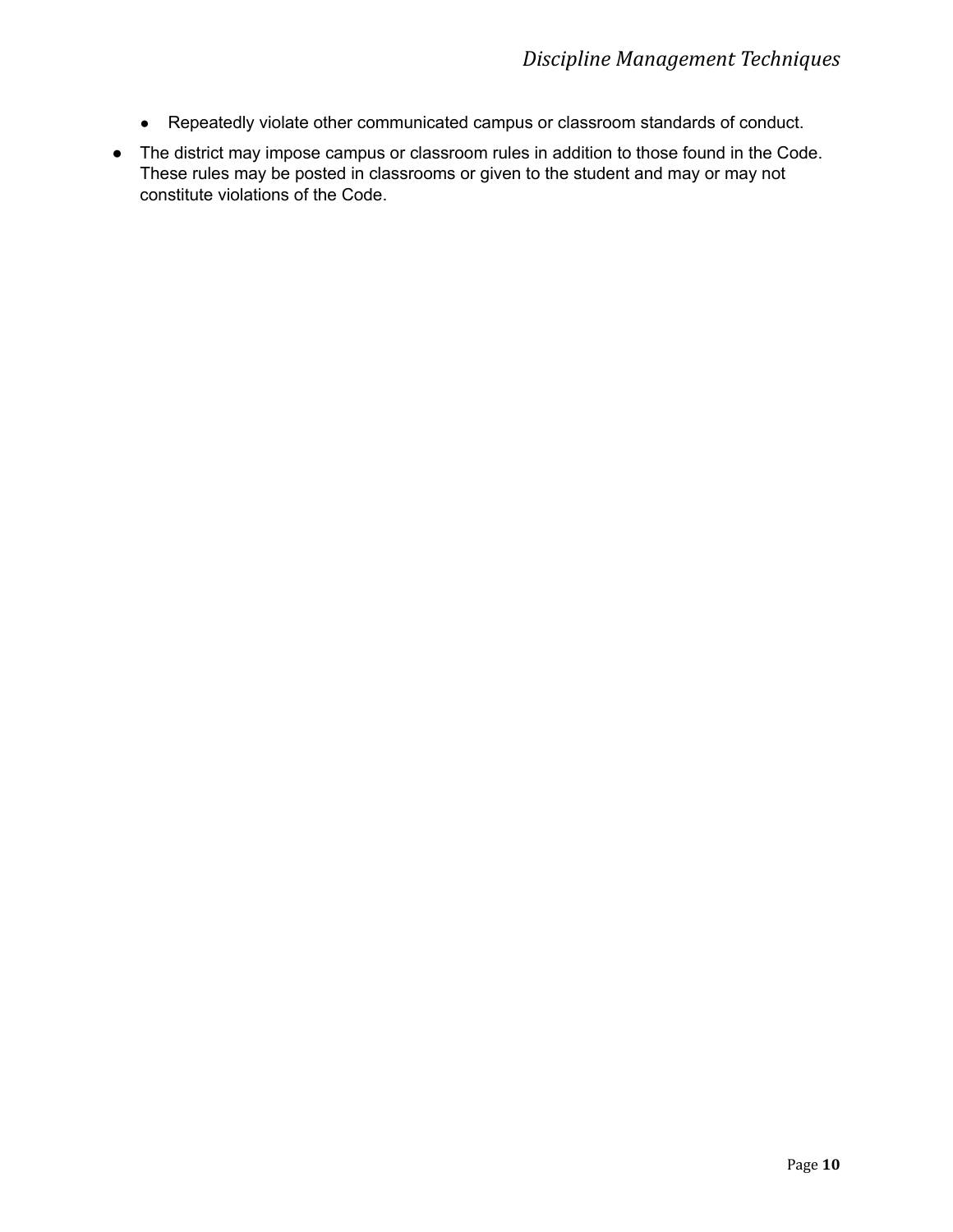# <span id="page-15-0"></span>**Discipline Management Techniques**

Discipline shall be designed to improve conduct and encourage students to be responsible members of the school community. Disciplinary action shall draw on the professional judgment of teachers and administrators and on a range of discipline management techniques, including restorative practices. Discipline shall be based on the seriousness of the offense, the student's age and grade level, the frequency of misbehavior, the student's attitude, the effect of the misconduct on the school environment, and statutory requirements.

#### <span id="page-15-1"></span>**Students with Disabilities**

The discipline of students with disabilities is subject to applicable state and federal law in addition to the Student Code of Conduct. In the event of any conflict, the district shall comply with federal law. For more information regarding discipline of students with disabilities, see policy FOF(LEGAL).

In accordance with the Education Code, a student who receives special education services may not be disciplined for conduct meeting the definition of bullying, cyberbullying, harassment, or making hit lists (see **glossary**) until an ARD committee meeting has been held to review the conduct.

In deciding whether to order suspension, DAEP placement, or expulsion, regardless of whether the action is mandatory or discretionary, the district shall take into consideration a disability that substantially impairs the student's capacity to appreciate the wrongfulness of the student's conduct.

#### <span id="page-15-2"></span>**Techniques**

The following discipline management techniques may be used alone, in combination, or as part of progressive interventions for behavior prohibited by the Student Code of Conduct or by campus or classroom rules:

- Verbal correction, oral or written.
- Cooling-off time or a brief "time-out" period, in accordance with law.
- Seating changes within the classroom or vehicles owned or operated by the district.
- Temporary confiscation of items that disrupt the educational process.
- Rewards or demerits.
- Behavioral contracts.
- Counseling by teachers, school counselors, or administrative personnel.
- Parent-teacher conferences.
- Behavior coaching.
- Anger management classes.
- Mediation (victim-offender).
- Classroom circles.
- Family group conferencing.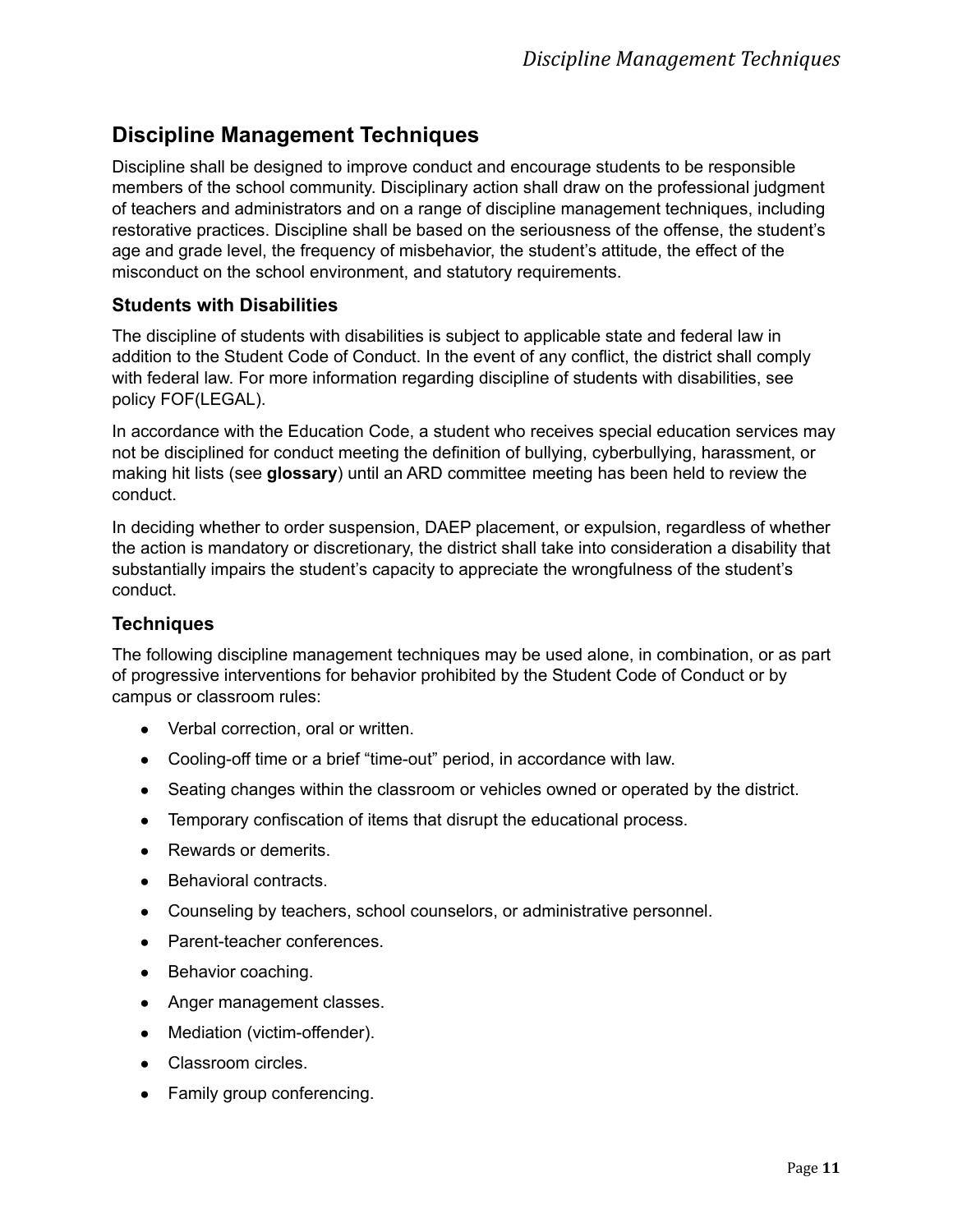- Grade reductions for cheating, plagiarism, and as otherwise permitted by policy.
- Detention, including outside regular school hours.
- Sending the student to the office, another assigned area, or to in-school suspension.
- Assignment of school duties, such as cleaning or picking up litter.
- Withdrawal of privileges, such as participation in extracurricular activities, eligibility for seeking and holding honorary offices, or membership in school-sponsored clubs and organizations.
- Penalties identified in student organizations' extracurricular standards of behavior.
- Restriction or revocation of district transportation privileges.
- School-assessed and school-administered probation.
- Corporal punishment, unless the student's parent or quardian has provided a signed statement prohibiting its use.
- Out-of-school suspension, as specified in **Out-of-School Suspension** on page .
- Placement in a DAEP, as specified in **DAEP** on page .
- Expulsion and/or placement in an alternative educational setting, as specified in **Placement and/or Expulsion for Certain Offenses** on page .
- Expulsion, as specified in **Expulsion** on page .
- Referral to an outside agency or legal authority for criminal prosecution in addition to disciplinary measures imposed by the district.
- Other strategies and consequences as determined by school officials.

# <span id="page-16-0"></span>**Prohibited Aversive Techniques**

Aversive techniques are prohibited for use with students and are defined as techniques or interventions intended to reduce the reoccurrence of a behavior by intentionally inflicting significant physical or emotional discomfort or pain. Aversive techniques include:

- Using techniques designed or likely to cause physical pain, other than corporal punishment as permitted by district policy. [See policy FO(LOCAL).]
- Using techniques designed or likely to cause physical pain by electric shock or any procedure involving pressure points or joint locks.
- Directed release of noxious, toxic, or unpleasant spray, mist, or substance near a student's face.
- Denying adequate sleep, air, food, water, shelter, bedding, physical comfort, supervision, or access to a restroom facility.
- Ridiculing or demeaning a student in a manner that adversely affects or endangers the learning or mental health of the student or constitutes verbal abuse.
- Employing a device, material, or object that immobilizes all four of a student's extremities, including prone or supine floor restraint.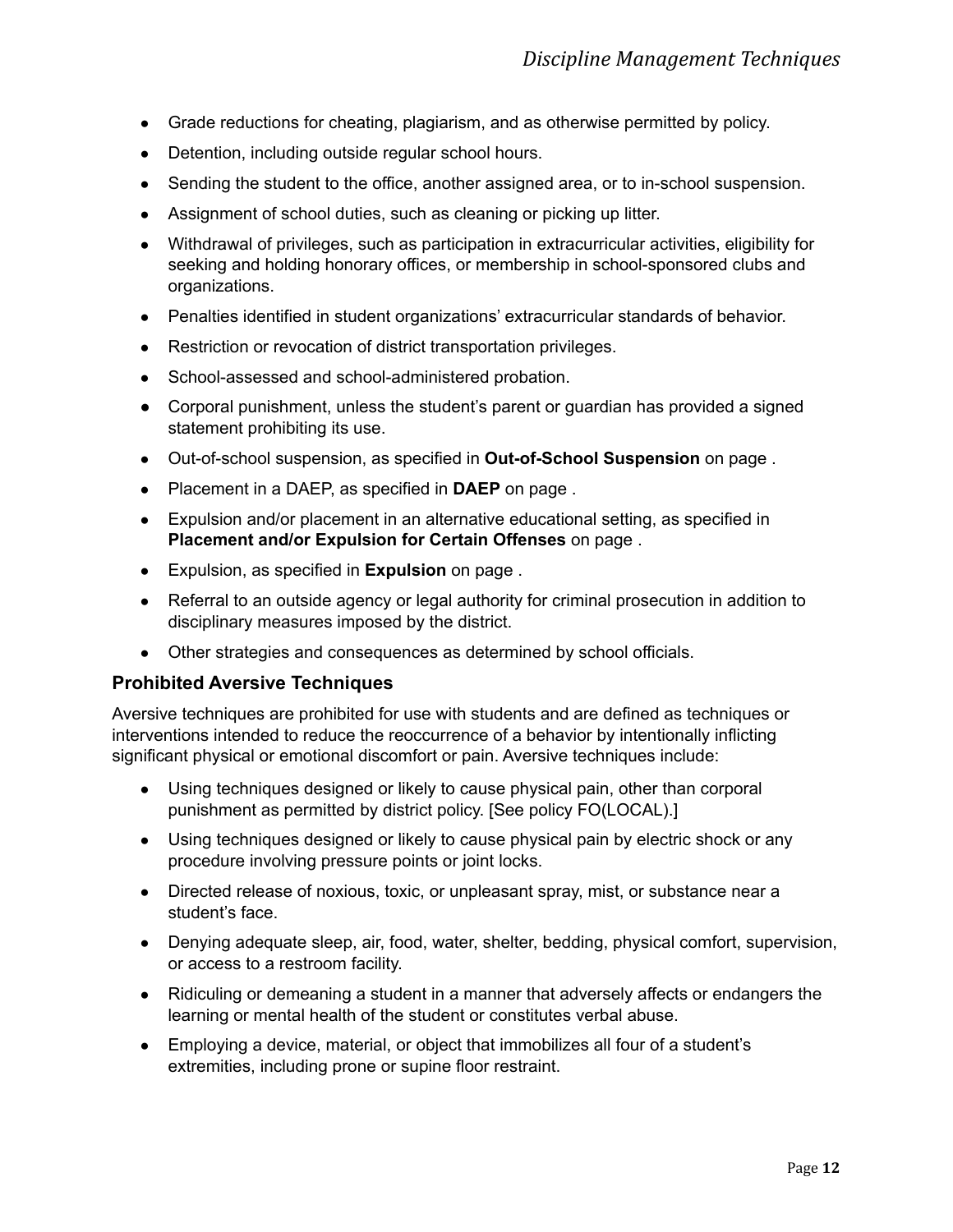- Impairing the student's breathing, including applying pressure to the student's torso or neck or placing something in, on, or over the student's mouth or nose or covering the student's face.
- Restricting the student's circulation.
- Securing the student to a stationary object while the student is standing or sitting.
- Inhibiting, reducing, or hindering the student's ability to communicate.
- Using chemical restraints.
- Using time-out in a manner that prevents the student from being able to be involved in and progress appropriately in the required curriculum or any applicable individualized education program (IEP) goals, including isolating the student using physical barriers.
- Depriving the student of one or more of the student's senses, unless the technique does not cause the student discomfort or complies with the student's IEP or behavior intervention plan (BIP).

# <span id="page-17-0"></span>**Notification**

The campus behavior coordinator shall promptly notify a student's parent by phone or in person of any violation that may result in in-school or out-of-school suspension, placement in a DAEP, placement in a JJAEP, or expulsion. The campus behavior coordinator shall also notify a student's parent if the student is taken into custody by a law enforcement officer under the disciplinary provisions of the Education Code.

A good-faith effort shall be made to provide written notice of the disciplinary action to the student, on the day the action was taken, for delivery to the student's parent. If the parent has not been reached by telephone or in person by 5:00 p.m. of the first business day after the day the disciplinary action was taken, the campus behavior coordinator shall send written notification by U.S. Mail. If the campus behavior coordinator is not able to provide notice to the parent, the principal or designee shall provide the notice.

Before the principal or appropriate administrator assigns a student under age 18 to detention outside regular school hours, notice shall be given to the student's parent to inform him or her of the reason for the detention and permit arrangements for necessary transportation.

# <span id="page-17-1"></span>**Appeals**

Questions from parents regarding disciplinary measures should be addressed to the teacher, campus administration, or campus behavior coordinator, as appropriate. Appeals or complaints regarding the use of specific discipline management techniques should be addressed in accordance with policy FNG(LOCAL). A copy of the policy may be obtained from the principal's office, the campus behavior coordinator's office, or the central administration office or through Policy On Line at the following address: www.junctinisd.net.

The district shall not delay a disciplinary consequence while a student or parent pursues a grievance. In the instance of a student who is accused of conduct that meets the definition of sexual harassment as defined by Title IX, the district will comply with applicable federal law, including the Title IX formal complaint process. See policies FFH(LEGAL) and (LOCAL).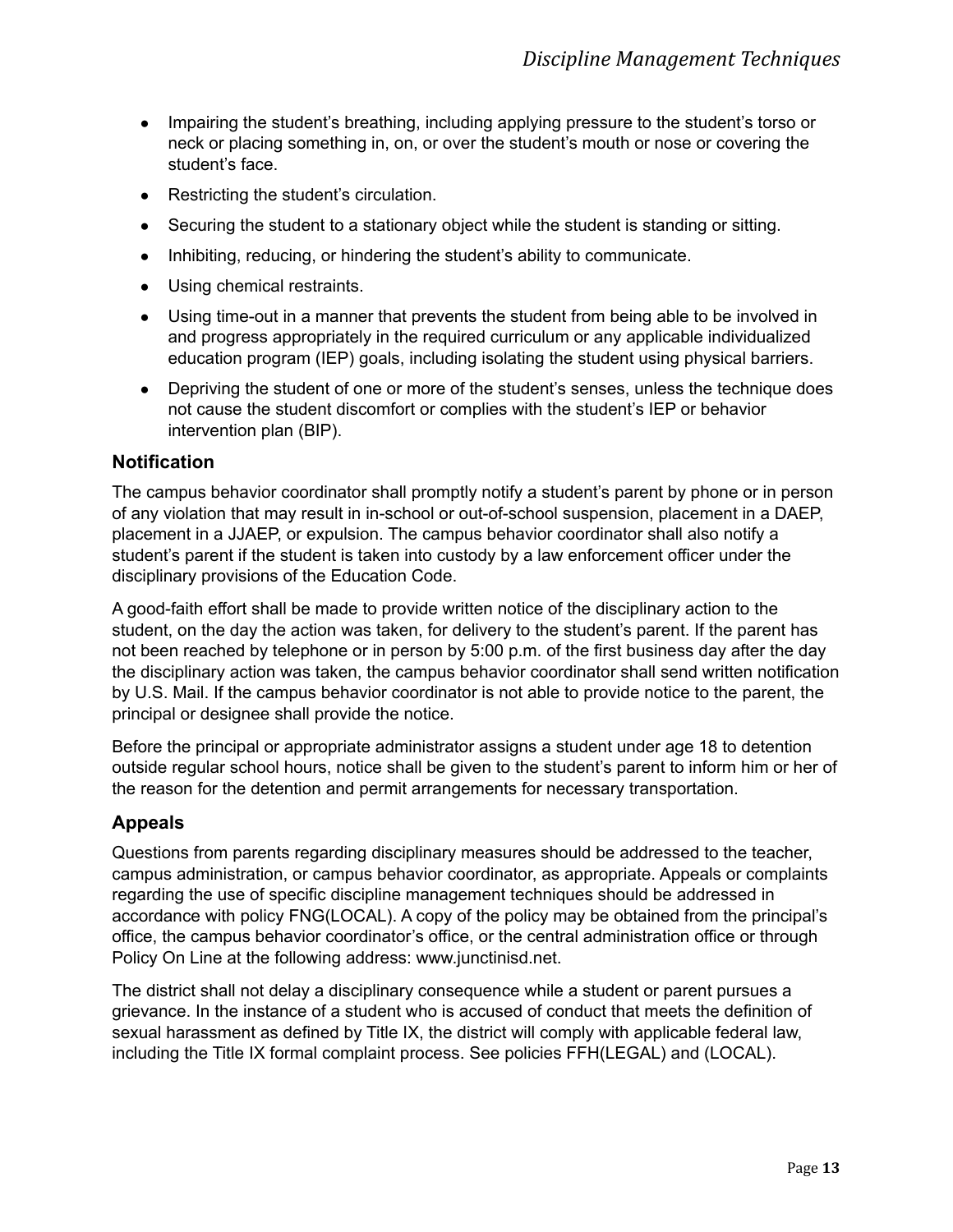# <span id="page-18-0"></span>**Removal from the School Bus**

A bus driver may refer a student to the principal's office to maintain effective discipline on the bus. The principal must employ additional discipline management techniques, as appropriate, which can include restricting or revoking a student's bus riding privileges.

To transport students safely, the vehicle operator must focus on driving and not be distracted by student misbehavior. Therefore, when appropriate disciplinary management techniques fail to improve student behavior or when specific misconduct warrants immediate removal, the principal may restrict or revoke a student's transportation privileges, in accordance with law.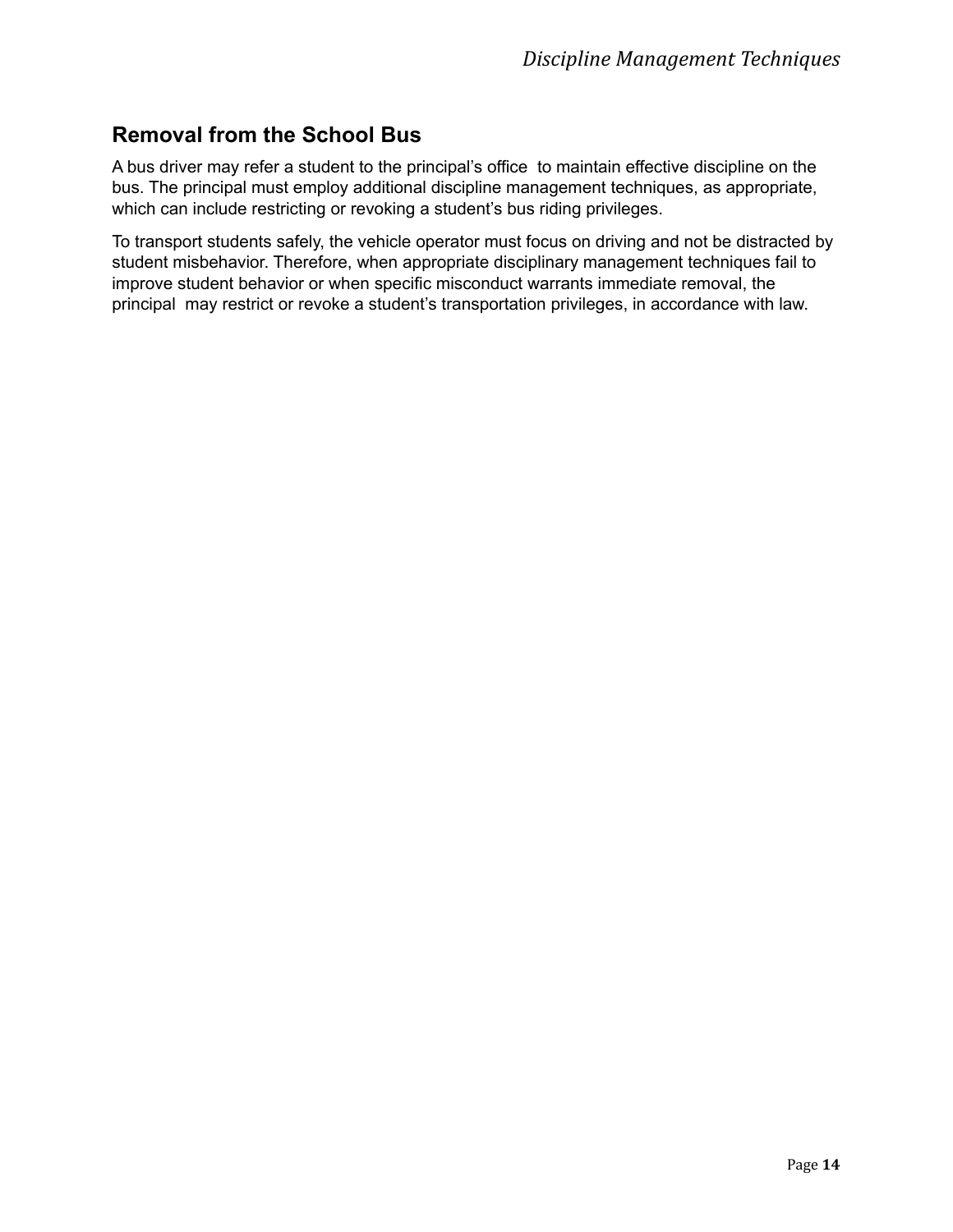# <span id="page-19-0"></span>**Removal from the Regular Educational Setting**

In addition to other discipline management techniques, misconduct may result in removal from the regular educational setting in the form of a routine referral or a formal removal.

# <span id="page-19-1"></span>**Routine Referral**

A routine referral occurs when a teacher sends a student to the campus behavior coordinator's office as a discipline management technique. The campus behavior coordinator shall employ alternative discipline management techniques, including progressive interventions. A teacher or administrator may remove a student from class for behavior that violates this Code to maintain effective discipline in the classroom.

#### <span id="page-19-2"></span>**Formal Removal**

A teacher may initiate a formal removal from class if:

A student's behavior has been documented by the teacher as repeatedly interfering with the teacher's ability to teach the class or with other students' ability to learn; or

The behavior is so unruly, disruptive, or abusive that the teacher cannot teach, and the students in the classroom cannot learn.

Within three school days of the formal removal, the campus behavior coordinator or appropriate administrator shall schedule a conference with the student's parent, the student, the teacher who removed the student from class, and any other appropriate administrator.

At the conference, the campus behavior coordinator or appropriate administrator shall inform the student of the alleged misconduct and the proposed consequences. The student shall have an opportunity to respond to the allegations.

When a student is removed from the regular classroom by a teacher and a conference is pending, the campus behavior coordinator or other administrator may place the student in:

- Another appropriate classroom.
- In-school suspension.
- Out-of-school suspension.
- DAEP.

A teacher or administrator must remove a student from class if the student engages in behavior that under the Education Code requires or permits the student to be placed in a DAEP or expelled. When removing for those reasons, the procedures in the subsequent sections on DAEP or expulsion shall be followed.

# <span id="page-19-3"></span>**Returning a Student to the Classroom**

A student who has been formally removed from class by a teacher for conduct against the teacher containing the elements of assault, aggravated assault, sexual assault, or aggravated sexual assault may not be returned to the teacher's class without the teacher's consent.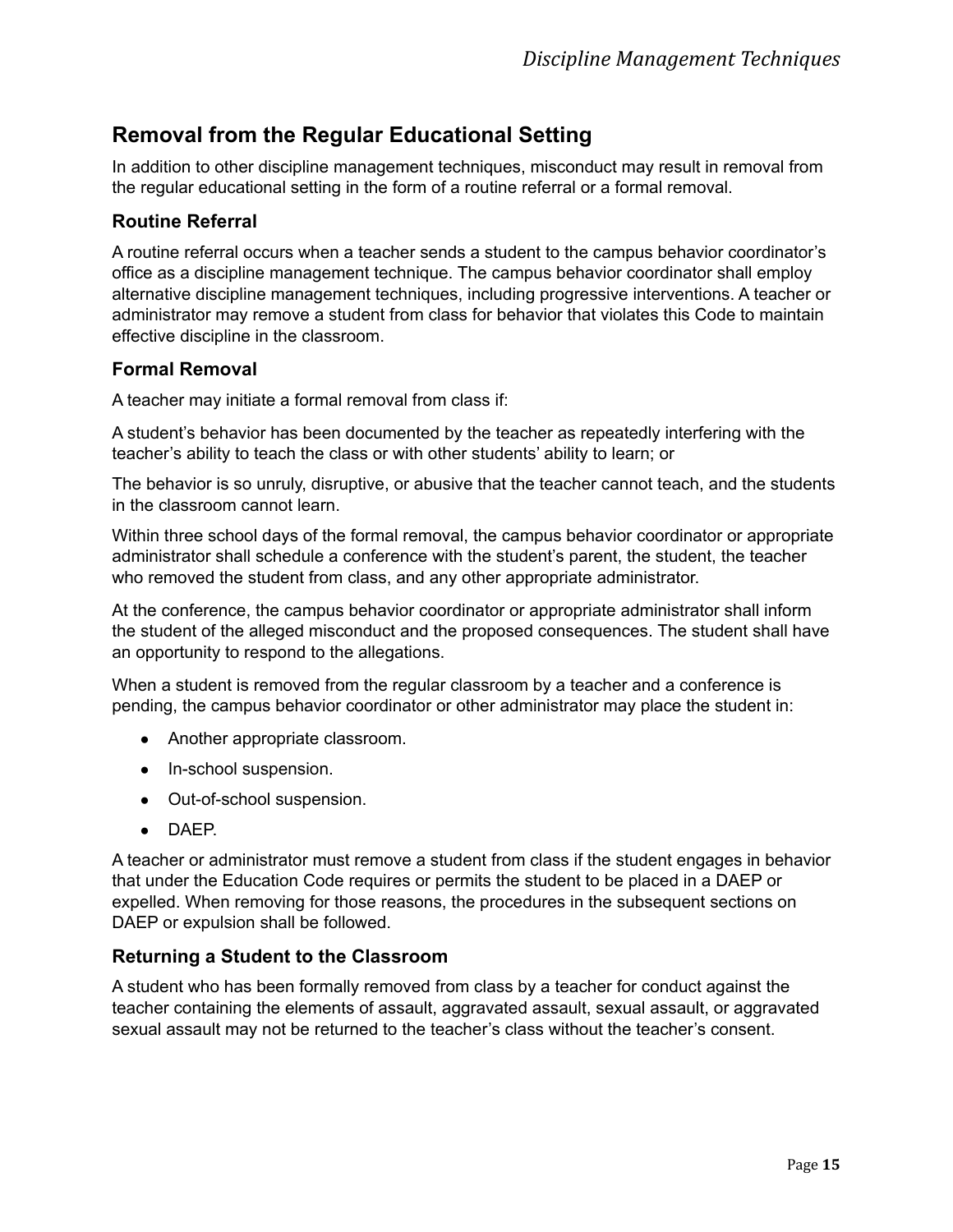A student who has been formally removed by a teacher for any other conduct may be returned to the teacher's class without the teacher's consent if the placement review committee determines that the teacher's class is the best or only alternative available.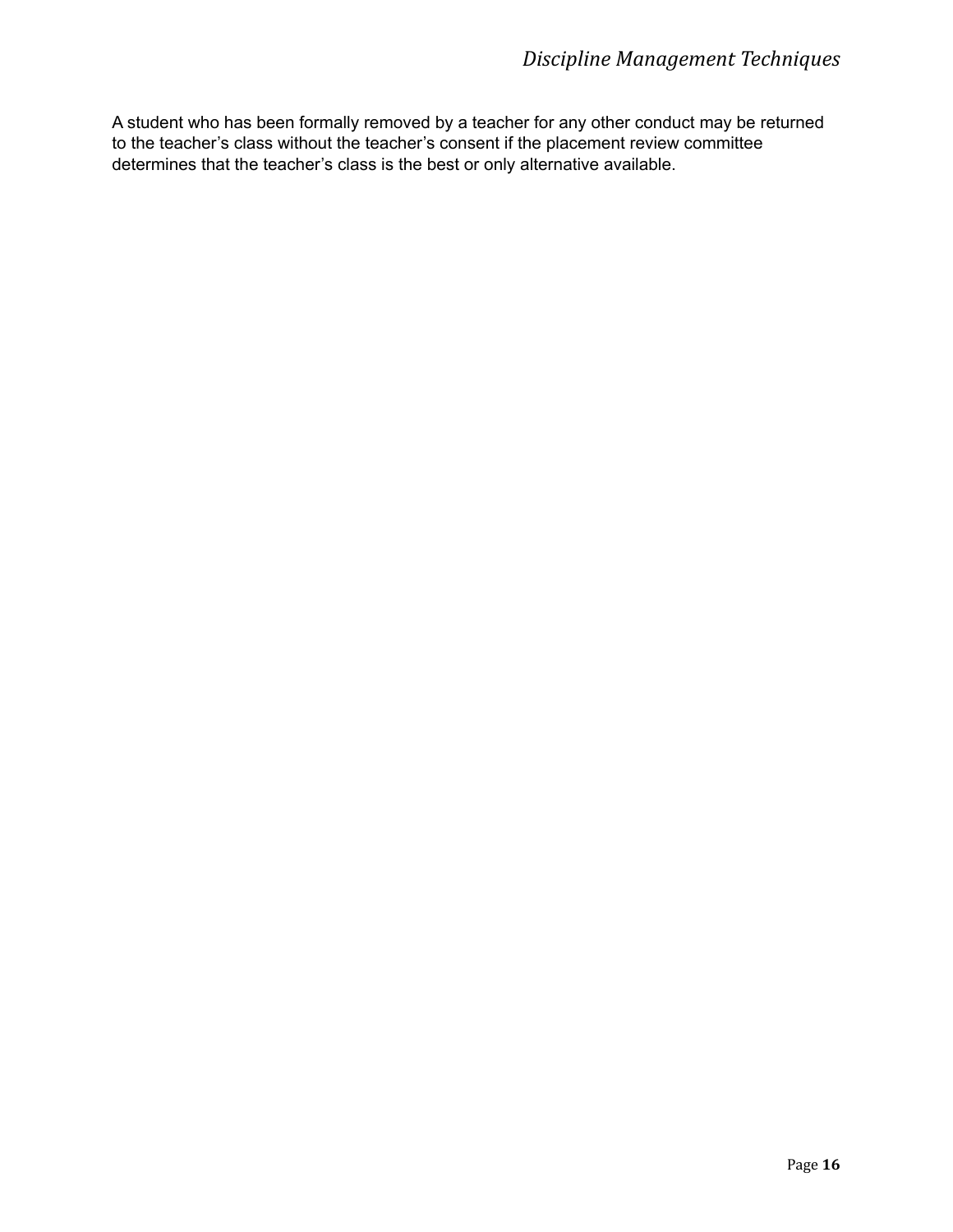# <span id="page-21-0"></span>**Out-of-School Suspension**

# <span id="page-21-1"></span>**Misconduct**

Students may be suspended for behavior listed in the Code as a general conduct violation, DAEP offense, or expellable offense.

The district shall not use out-of-school suspension for students in grade 2 or below unless the conduct meets the requirements established in law.

A student below grade 3 or a student who is homeless shall not be placed in out-of-school suspension unless, while on school property or while attending a school-sponsored or school-related activity on or off school property, the student engages in:

- Conduct that contains the elements of a weapons offense, as provided in Penal Code sections 46.02 or 46.05;
- Conduct that contains the elements of assault, sexual assault, aggravated assault, or aggravated sexual assault, as provided by the Penal Code; or
- Selling, giving, or delivering to another person or possessing, using, or being under the influence of any amount of marijuana, an alcoholic beverage, or a controlled substance or dangerous drug as defined by federal or state law.

The district shall use a positive behavior program as a disciplinary alternative for students below grade 3 who commit general conduct violations instead of suspension or placement in a DAEP. The program shall meet the requirements of law.

# <span id="page-21-2"></span>**Process**

State law allows a student to be suspended for no more than three school days per behavior violation, with no limit on the number of times a student may be suspended in a semester or school year.

Before being suspended a student shall have an informal conference with the campus behavior coordinator or appropriate administrator, who shall inform the student of the alleged misconduct and give the student an opportunity to respond to the allegation before the administrator makes a decision.

The campus behavior coordinator shall determine the number of days of a student's suspension, not to exceed three school days.

In deciding whether to order out-of-school suspension, the campus behavior coordinator shall take into consideration:

- Self-defense (see **glossary**),
- Intent or lack of intent at the time the student engaged in the conduct,
- The student's disciplinary history,
- A disability that substantially impairs the student's capacity to appreciate the wrongfulness of the student's conduct,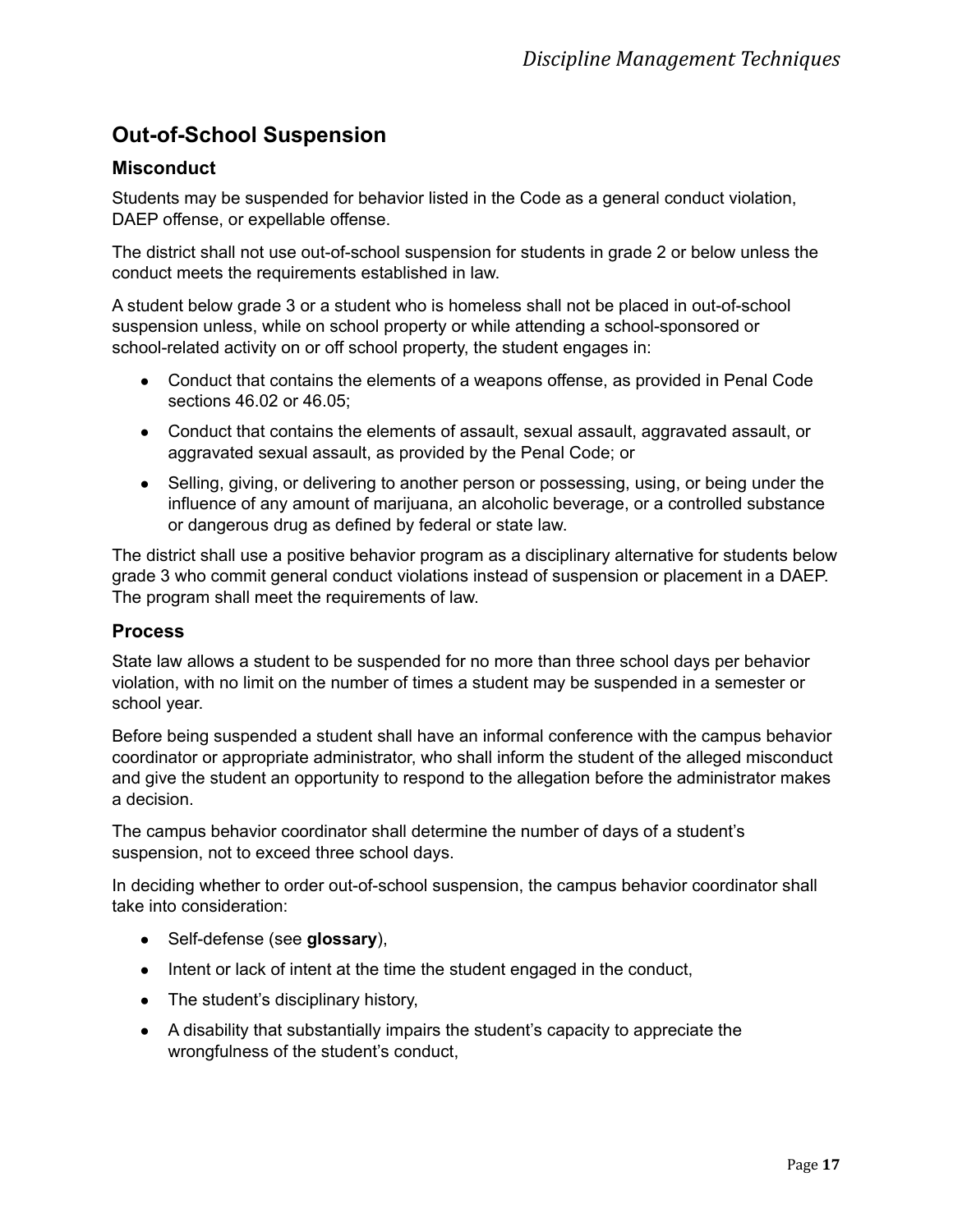- A student's status in the conservatorship of the Department of Family and Protective Services (foster care), or
- A student's status as homeless.

The appropriate administrator shall determine any restrictions on participation in school-sponsored or school-related extracurricular and cocurricular activities.

# <span id="page-22-0"></span>**Coursework During Suspension**

The district shall ensure a student receives access to coursework for foundation curriculum courses while the student is placed in in-school or out-of-school suspension, including at least one method of receiving this coursework that doesn't require the use of the internet.

A student removed from the regular classroom to in-school suspension or another setting, other than a DAEP, will have an opportunity before the beginning of the next school year to complete each course the student was enrolled in at the time of removal. The district may provide the opportunity by any method available, including a correspondence course, another distance learning option, or summer school. The district will not charge the student for any method of completion provided by the district.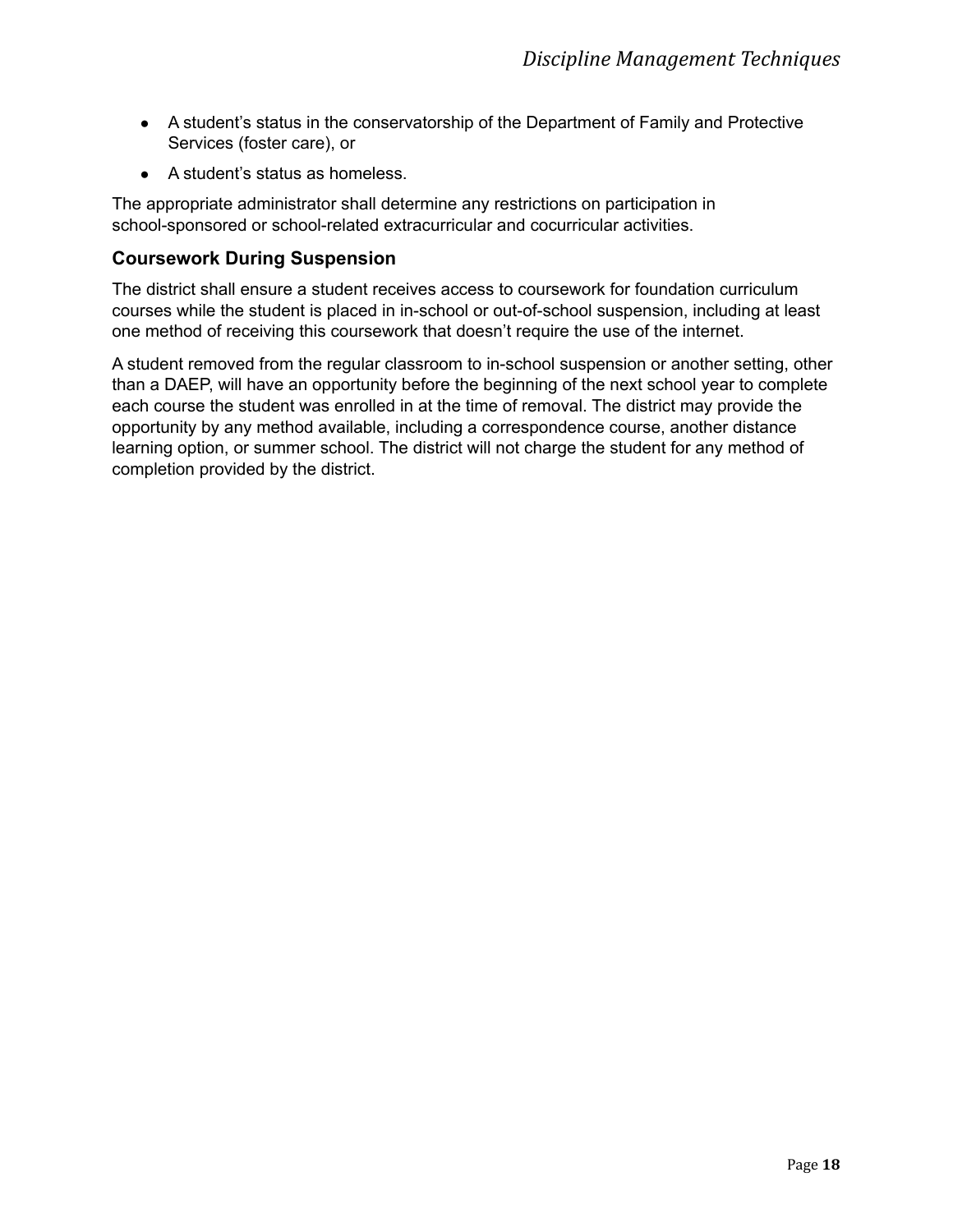# <span id="page-23-0"></span>**Disciplinary Alternative Education Program (DAEP) Placement**

The DAEP shall be provided in a setting other than the student's regular classroom. An elementary school student may not be placed in a DAEP with a student who is not an elementary school student.

For purposes of DAEP, elementary classification shall be kindergarten–grade 5 and secondary classification shall be grades 6–12.

A student who is expelled for an offense that otherwise would have resulted in a DAEP placement does not have to be placed in a DAEP in addition to the expulsion.

In deciding whether to place a student in a DAEP, regardless of whether the action is mandatory or discretionary, the campus behavior coordinator shall take into consideration:

- Self-defense (see **glossary**),
- Intent or lack of intent at the time the student engaged in the conduct,
- The student's disciplinary history,
- A disability that substantially impairs the student's capacity to appreciate the wrongfulness of the student's conduct,
- A student's status in the conservatorship of the Department of Family and Protective Services (foster care), or
- A student's status as homeless.

# <span id="page-23-1"></span>**Discretionary Placement: Misconduct That May Result in DAEP Placement**

A student may be placed in a DAEP for behaviors prohibited in the General Conduct Violations section of this Code.

#### **Misconduct Identified in State Law**

In accordance with state law, a student **may** be placed in a DAEP for any of the following offenses:

- Engaging in bullying that encourages a student to commit or attempt to commit suicide.
- Inciting violence against a student through group bullying.
- Releasing or threatening to release intimate visual material of a minor or of a student who is 18 years of age or older without the student's consent.
- Involvement in a public school fraternity, sorority, or secret society, or gang including participating as a member or pledge, or soliciting another person to become a pledge or member of a public school fraternity, sorority, secret society, or gang. (See **glossary**.)
- Involvement in criminal street gang activity. (See **glossary**.)
- Criminal mischief, not punishable as a felony.
- Any criminal mischief, including a felony.
- Assault (no bodily injury) with threat of imminent bodily injury.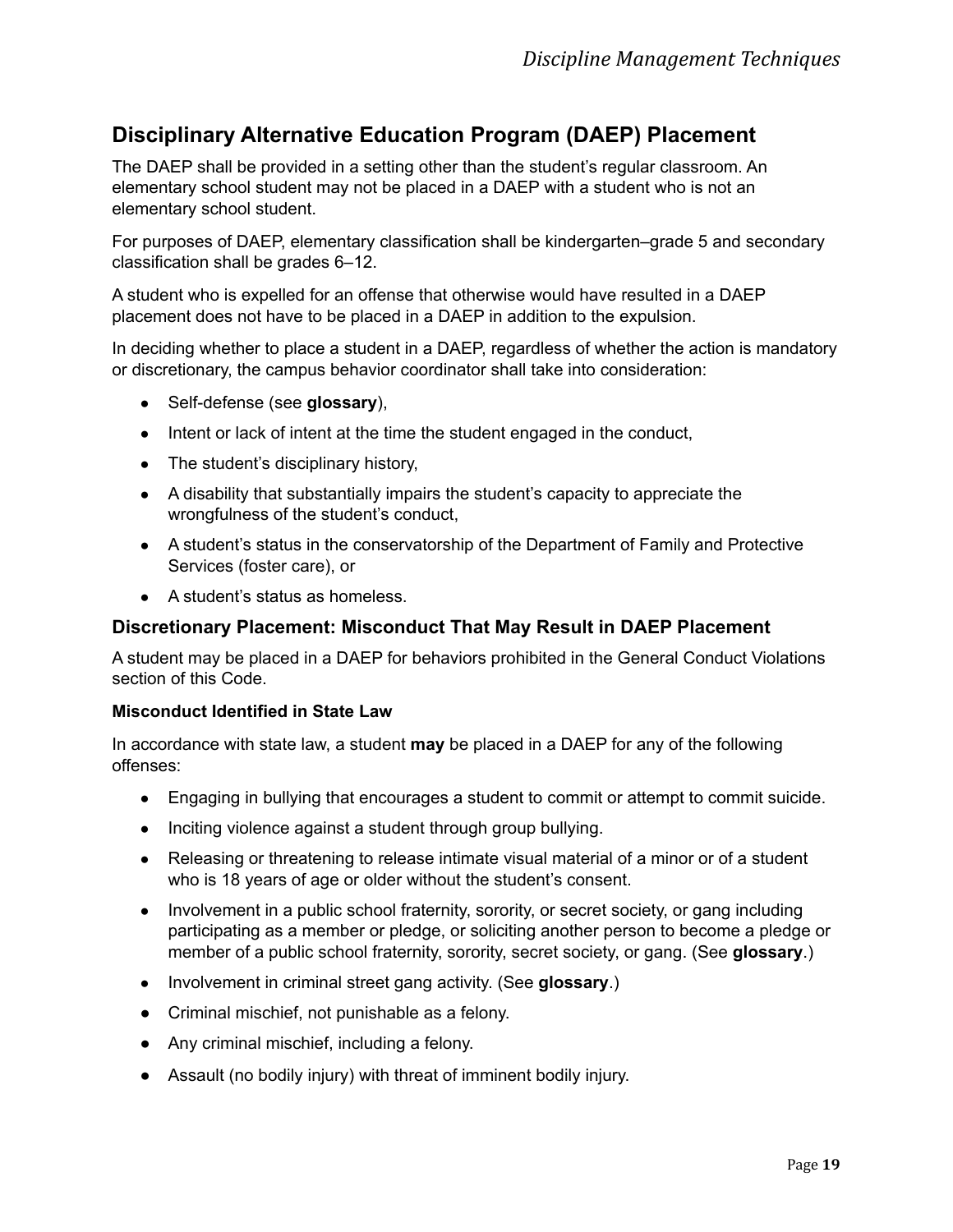● Assault by offensive or provocative physical contact.

In accordance with state law, a student **may** be placed in a DAEP if the superintendent or the superintendent's designee has reasonable belief (see **glossary**) that the student engaged in conduct punishable as a felony, other than aggravated robbery or those listed as offenses in Title 5 (see **glossary**) of the Penal Code, that occurs off school property and not at a school-sponsored or school-related event, if the student's presence in the regular classroom threatens the safety of other students or teachers or will be detrimental to the educational process.

The campus behavior coordinator **may** place a student in a DAEP for off-campus conduct for which DAEP placement is required by state law if the administrator does not have knowledge of the conduct before the first anniversary of the date the conduct occurred.

#### <span id="page-24-0"></span>**Mandatory Placement: Misconduct That Requires DAEP Placement**

A student **must** be placed in a DAEP if the student:

- Engages in conduct relating to a false alarm or report (including a bomb threat) or a terroristic threat involving a public school. (See **glossary**.)
- Commits the following offenses on school property, within 300 feet of school property as measured from any point on the school's real property boundary line, or while attending a school-sponsored or school-related activity on or off school property:
	- Engages in conduct punishable as a felony.
	- Commits an assault (see **glossary**) under Penal Code 22.01(a)(1).
	- Sells, gives, or delivers to another person or possesses, uses, or is under the influence of marijuana, a controlled substance, or a dangerous drug in an amount not constituting a felony offense. A student with a valid prescription for low-THC cannabis as authorized by Chapter 487 of the Health and Safety Code does not violate this provision. (School-related felony drug offenses are addressed in **Expulsion** on page .) (See **glossary** for "under the influence" "controlled substance," and "dangerous drug.")
	- Sells, gives, or delivers to another person an alcoholic beverage; commits a serious act or offense while under the influence of alcohol; or possesses, uses, or is under the influence of alcohol, if the conduct is not punishable as a felony offense. (School-related felony alcohol offenses are addressed in **Expulsion** on page .)
	- Behaves in a manner that contains the elements of an offense relating to abusable volatile chemicals.
	- Behaves in a manner that contains the elements of the offense of public lewdness or indecent exposure. (See **glossary**.)
		- Engages in conduct that contains the elements of an offense of harassment against an employee under Penal Code 42.07(a)(1), (2), (3), or (7).
- Engages in expellable conduct and is between six and nine years of age.
- Commits a federal firearms violation and is younger than six years of age.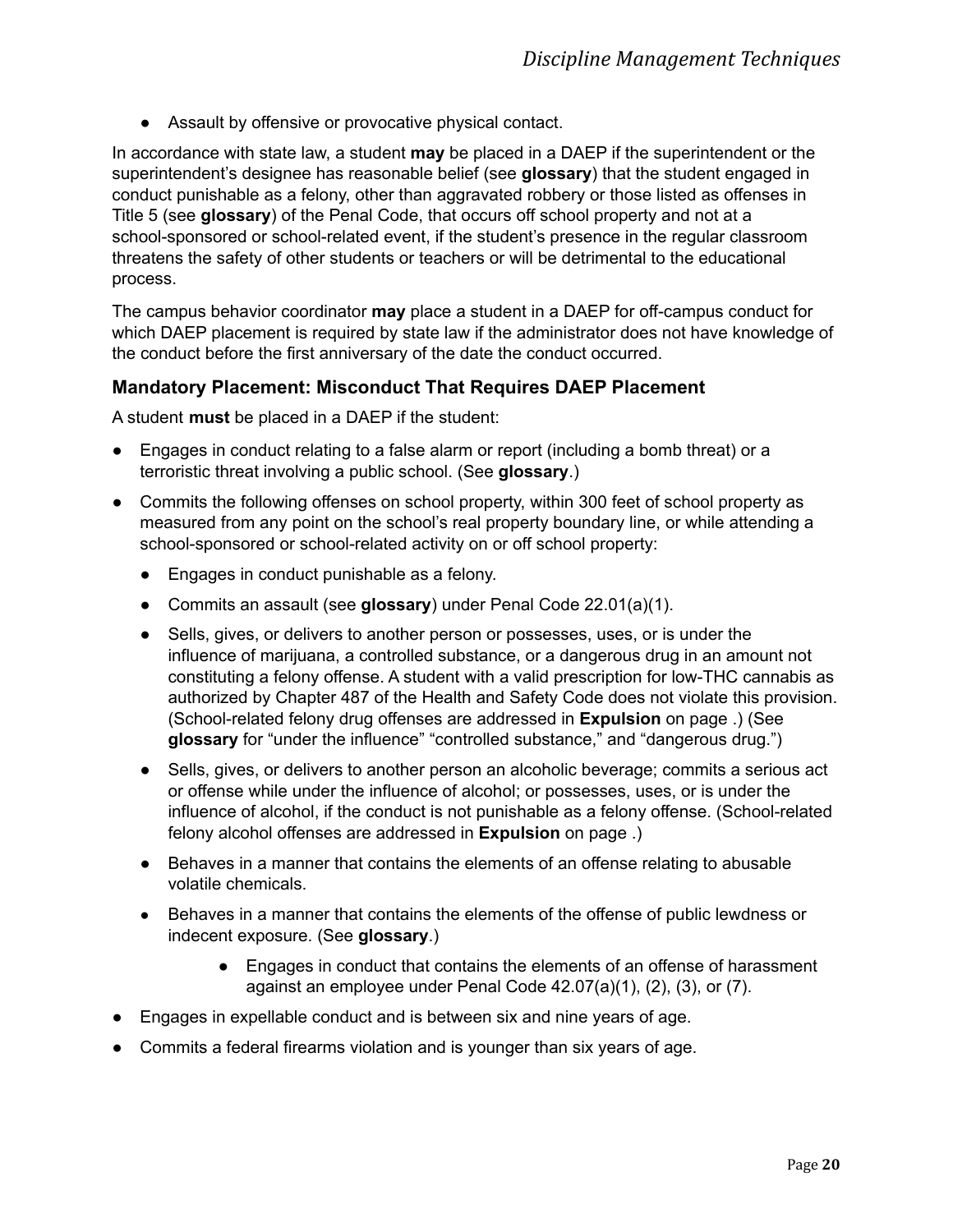- Engages in conduct that contains the elements of the offense of retaliation against any school employee or volunteer on or off school property. (Committing retaliation in combination with another expellable offense is addressed in **Expulsion** on page .)
- Engages in conduct punishable as aggravated robbery or a felony listed under Title 5 (see **glossary**) of the Penal Code when the conduct occurs off school property and not at a school-sponsored or school-related event and:
	- The student receives deferred prosecution (see **glossary**),
	- A court or jury finds that the student has engaged in delinquent conduct (see **glossary**), or
	- The superintendent or designee has a reasonable belief (see **glossary**) that the student engaged in the conduct

# **Sexual Assault and Campus Assignments**

A student shall be transferred to another campus if:

- The student has been convicted of continuous sexual abuse of a young child or disabled individual or convicted of or placed on deferred adjudication for sexual assault or aggravated sexual assault against another student on the same campus; and
- The victim's parent or another person with the authority to act on behalf of the victim requests that the board transfer the offending student to another campus.
- If there is no other campus in the district serving the grade level of the offending student, the offending student shall be transferred to a DAEP.

#### <span id="page-25-0"></span>**Process**

Removals to a DAEP shall be made by the campus behavior coordinator.

#### <span id="page-25-1"></span>**Conference**

When a student is removed from class for a DAEP offense, the campus behavior coordinator or appropriate administrator shall schedule a conference within three school days with the student's parent, the student, and, in the case of a teacher removal, the teacher.

At the conference, the campus behavior coordinator or appropriate administrator shall provide the student:

- Information, orally or in writing, of the reasons for the removal;
- An explanation of the basis for the removal; and
- An opportunity to respond to the reasons for the removal.

Following valid attempts to require attendance, the district may hold the conference and make a placement decision regardless of whether the student or the student's parents attend the conference.

#### <span id="page-25-2"></span>**Consideration of Mitigating Factors**

In deciding whether to place a student in a DAEP, regardless of whether the action is mandatory or discretionary, the campus behavior coordinator shall take into consideration: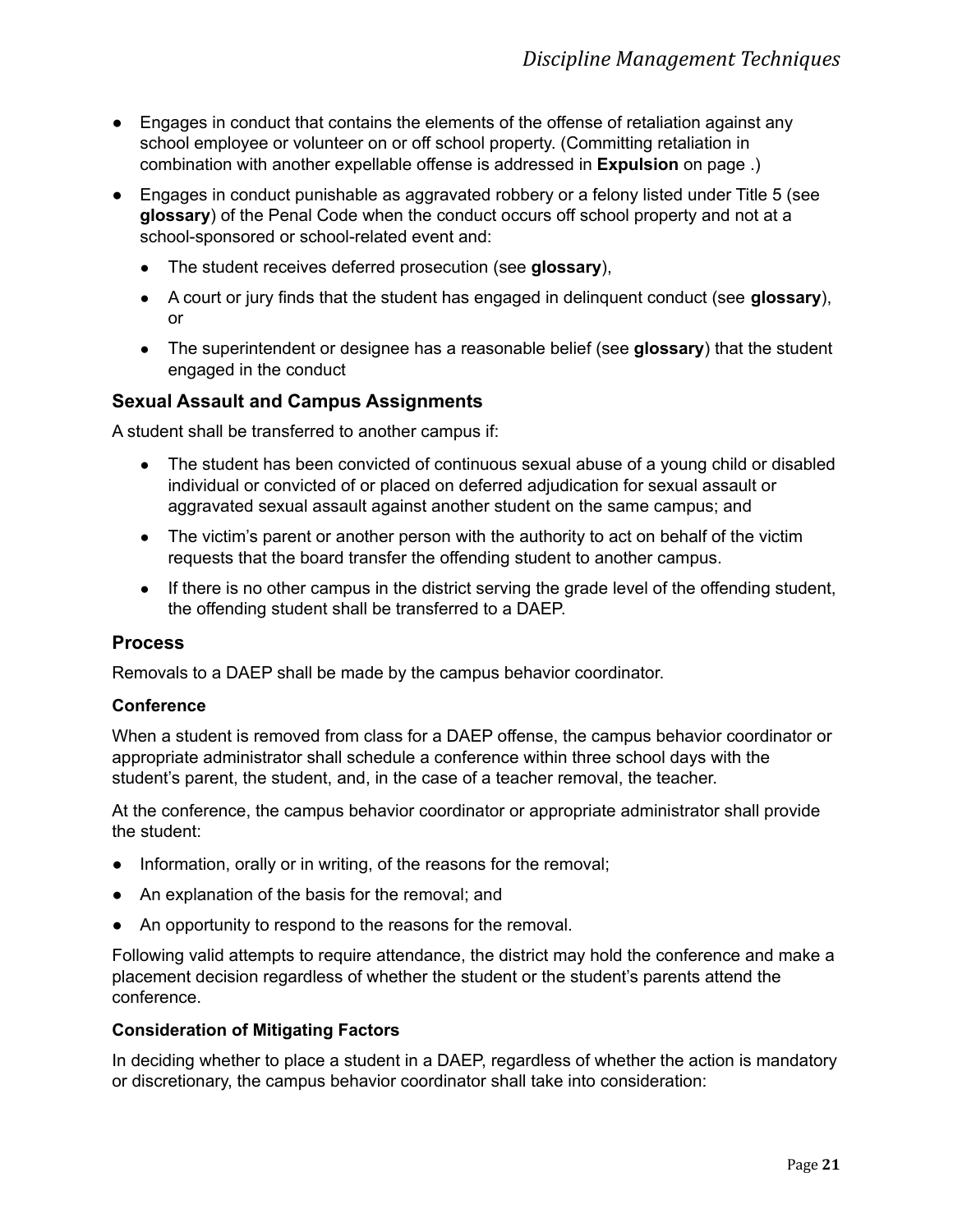- Self-defense (see **glossary**),
- Intent or lack of intent at the time the student engaged in the conduct,
- The student's disciplinary history,
- A disability that substantially impairs the student's capacity to appreciate the wrongfulness of the student's conduct,
- A student's status in the conservatorship of the Department of Family and Protective Services (foster care), or
- A student's status as homeless.

#### <span id="page-26-0"></span>**Placement Order**

After the conference, if the student is placed in a DAEP, the campus behavior coordinator shall write a placement order. A copy of the DAEP placement order shall be sent to the student and the student's parent.

Not later than the second business day after the conference, the board's designee shall deliver to the juvenile court a copy of the placement order and all information required by Section 52.04 of the Family Code.

If the student is placed in a DAEP and the length of placement is inconsistent with the guidelines included in this Code, the placement order shall give notice of the inconsistency.

#### <span id="page-26-1"></span>**Coursework Notice**

The parent or guardian of a student placed in DAEP shall be given written notice of the student's opportunity to complete, at no cost to the student, a foundation curriculum course in which the student was enrolled at the time of removal and which is required for graduation. The notice shall include information regarding all methods available for completing the coursework.

#### <span id="page-26-2"></span>**Length of Placement**

The campus behavior coordinator shall determine the duration of a student's placement in a DAEP.

The duration of a student's placement shall be determined case by case based on the seriousness of the offense, the student's age and grade level, the frequency of misconduct, the student's attitude, and statutory requirements.

The maximum period of DAEP placement shall be one calendar year, except as provided below.

Unless otherwise specified in the placement order, days absent from a DAEP shall not count toward fulfilling the total number of days required in a student's DAEP placement order.

The district shall administer the required pre- and post-assessments for students assigned to DAEP for a period of 90 days or longer in accordance with established district administrative procedures for administering other diagnostic or benchmark assessments.

#### <span id="page-26-3"></span>**Exceeds One Year**

Placement in a DAEP may exceed one year when a review by the district determines that the student is a threat to the safety of other students or to district employees.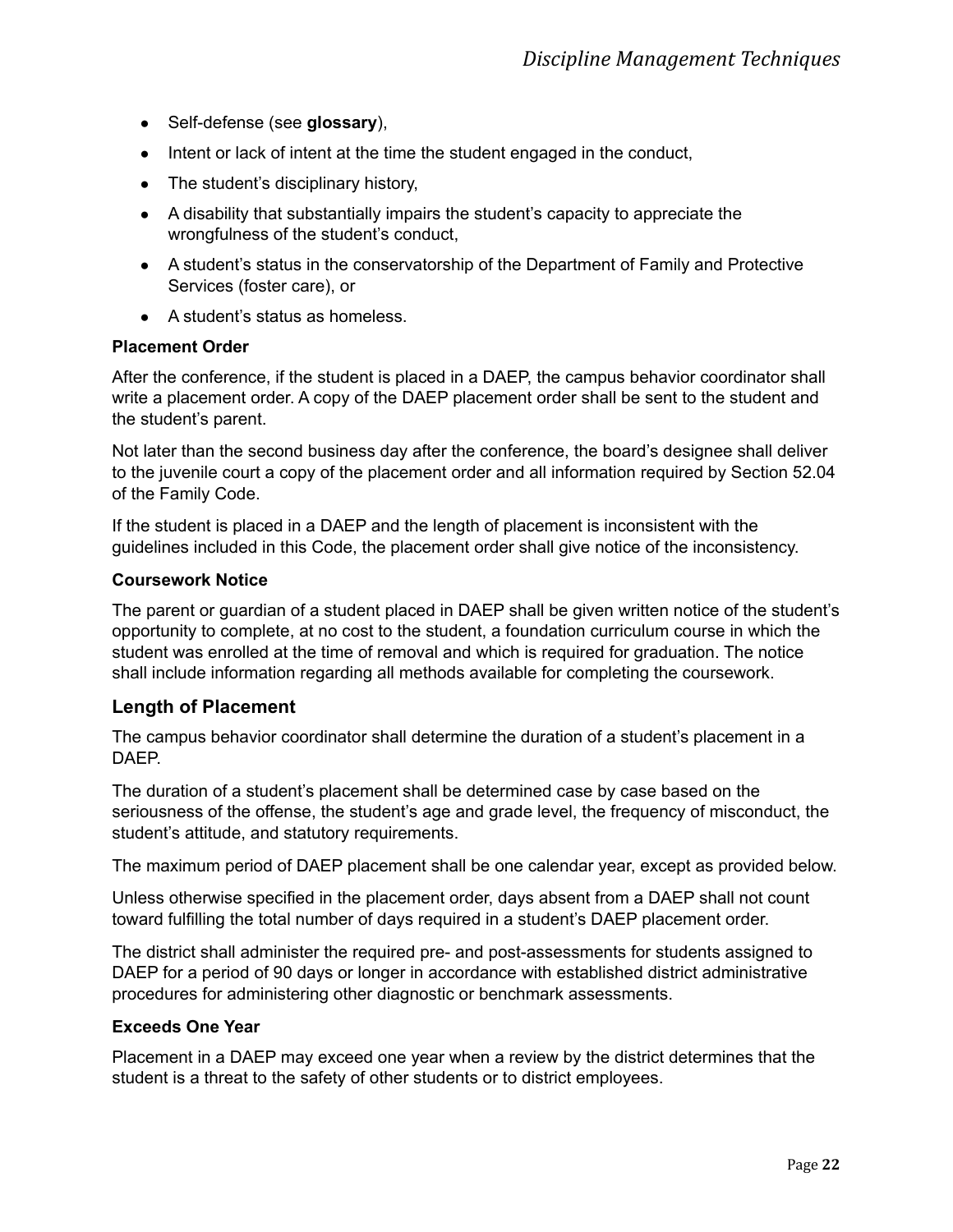The statutory limitations on the length of a DAEP placement do not apply to a placement resulting from the board's decision to place a student who engaged in the sexual assault of another student so that the students are not assigned to the same campus.

#### <span id="page-27-0"></span>**Exceeds School Year**

Students who are in a DAEP placement at the end of one school year may be required to continue that placement at the start of the next school year to complete the assigned term of placement.

For placement in a DAEP to extend beyond the end of the school year, the campus behavior coordinator or the board's designee must determine that:

- The student's presence in the regular classroom or campus presents a danger of physical harm to the student or others, or
- The student has engaged in serious or persistent misbehavior (see **glossary**) that violates the district's Code.

#### <span id="page-27-1"></span>**Exceeds 60 Days**

For placement in a DAEP to extend beyond 60 days or the end of the next grading period, whichever is sooner, a student's parent shall be given notice and the opportunity to participate in a proceeding before the board or the board's designee.

# <span id="page-27-2"></span>**Appeals**

Questions from parents regarding disciplinary measures should be addressed to the campus administration.

Student or parent appeals regarding a student's placement in a DAEP should be addressed in accordance with policy FNG(LOCAL). A copy of this policy may be obtained from the principal's office, the campus behavior coordinator's office, the central administration office, or through Policy On Line at the following address: www.junctinoisd.net.

Appeals shall begin at Level One with the campus principal.

Appeals regarding the decision to place a student in a DAEP should be addressed to the superintendent in accordance with the policy FOC (LEGAL). Student or parent appeals regarding he process used for the placement decision, such as issues related to the administrator's handling of the conference or proper notice being provided, should be addressed in accordance with the policy FNG(LOCAL). A copy of this policy may be obtained from the principal's office or the central administration office or through Policy On Line at the following address: www.junctionisd.net

The district shall not delay disciplinary consequences pending the outcome of an appeal. The decision to place a student in a DAEP cannot be appealed beyond the board.

#### <span id="page-27-3"></span>**Restrictions During Placement**

State law prohibits a student placed in a DAEP for reasons specified in state law from attending or participating in school-sponsored or school-related extracurricular activities.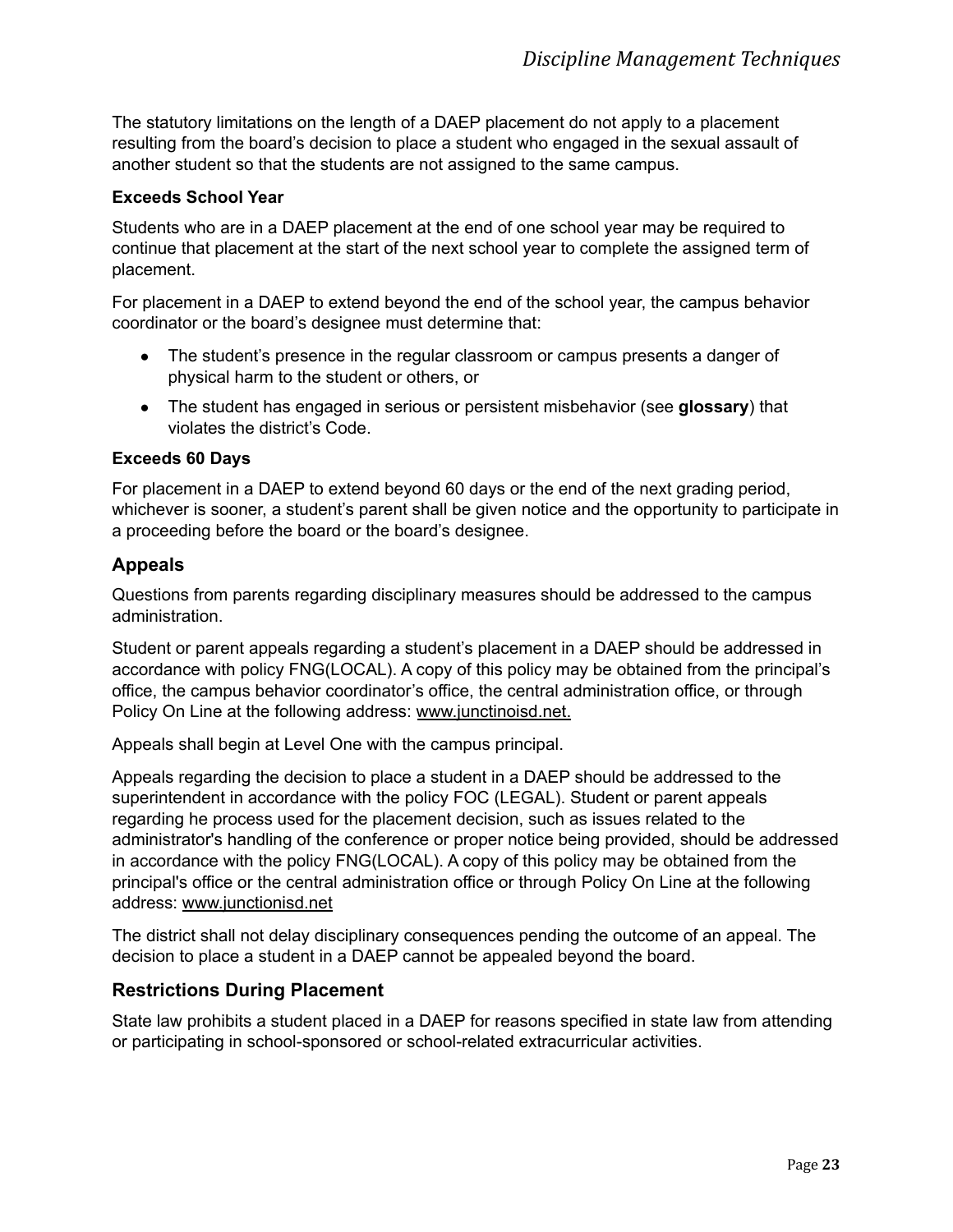The district does not permit a student who is placed in a DAEP to participate in any school-sponsored or school-related extracurricular or cocurricular activity, including seeking or holding honorary positions and/or membership in school-sponsored clubs and organizations.

A student placed in a DAEP shall not be provided transportation unless he or she is a student with a disability who is entitled to transportation in accordance with the student's individualized education program (IEP) or Section 504 plan.

The district shall provide transportation to students in a DAEP.

For seniors who are eligible to graduate and are assigned to a DAEP at the time of graduation, the last day of placement in the program shall be the last instructional day, and the student shall be allowed to participate in the graduation ceremony and related graduation activities unless otherwise specified in the DAEP placement order.

For seniors who are eligible to graduate and are assigned to a DAEP at the time of graduation, the placement in the program shall continue through graduation, and the student shall not be allowed to participate in the graduation ceremony and related graduation activities.

# <span id="page-28-0"></span>**Placement Review**

A student placed in a DAEP shall be provided a review of his or her status, including academic status, by the campus behavior coordinator or the board's designee at intervals not to exceed 120 days. In the case of a high school student, the student's progress toward graduation and the student's graduation plan shall also be reviewed. At the review, the student or the student's parent shall be given the opportunity to present arguments for the student's return to the regular classroom or campus. The student may not be returned to the classroom of a teacher who removed the student without that teacher's consent.

#### <span id="page-28-1"></span>**Additional Misconduct**

If during the term of placement in a DAEP the student engages in additional misconduct for which placement in a DAEP or expulsion is required or permitted, additional proceedings may be conducted, and the campus behavior coordinator may enter an additional disciplinary order as a result of those proceedings.

#### <span id="page-28-2"></span>**Notice of Criminal Proceedings**

When a student is placed in a DAEP for certain offenses, the office of the prosecuting attorney shall notify the district if:

Prosecution of a student's case was refused for lack of prosecutorial merit or insufficient evidence, and no formal proceedings, deferred adjudication (see **glossary**), or deferred prosecution will be initiated; or

The court or jury found a student not guilty or made a finding that the student did not engage in delinquent conduct or conduct indicating a need for supervision, and the case was dismissed with prejudice.

If a student was placed in a DAEP for such conduct, on receiving the notice from the prosecutor, the superintendent or designee shall review the student's placement and schedule a review with the student's parent not later than the third day after the superintendent or designee receives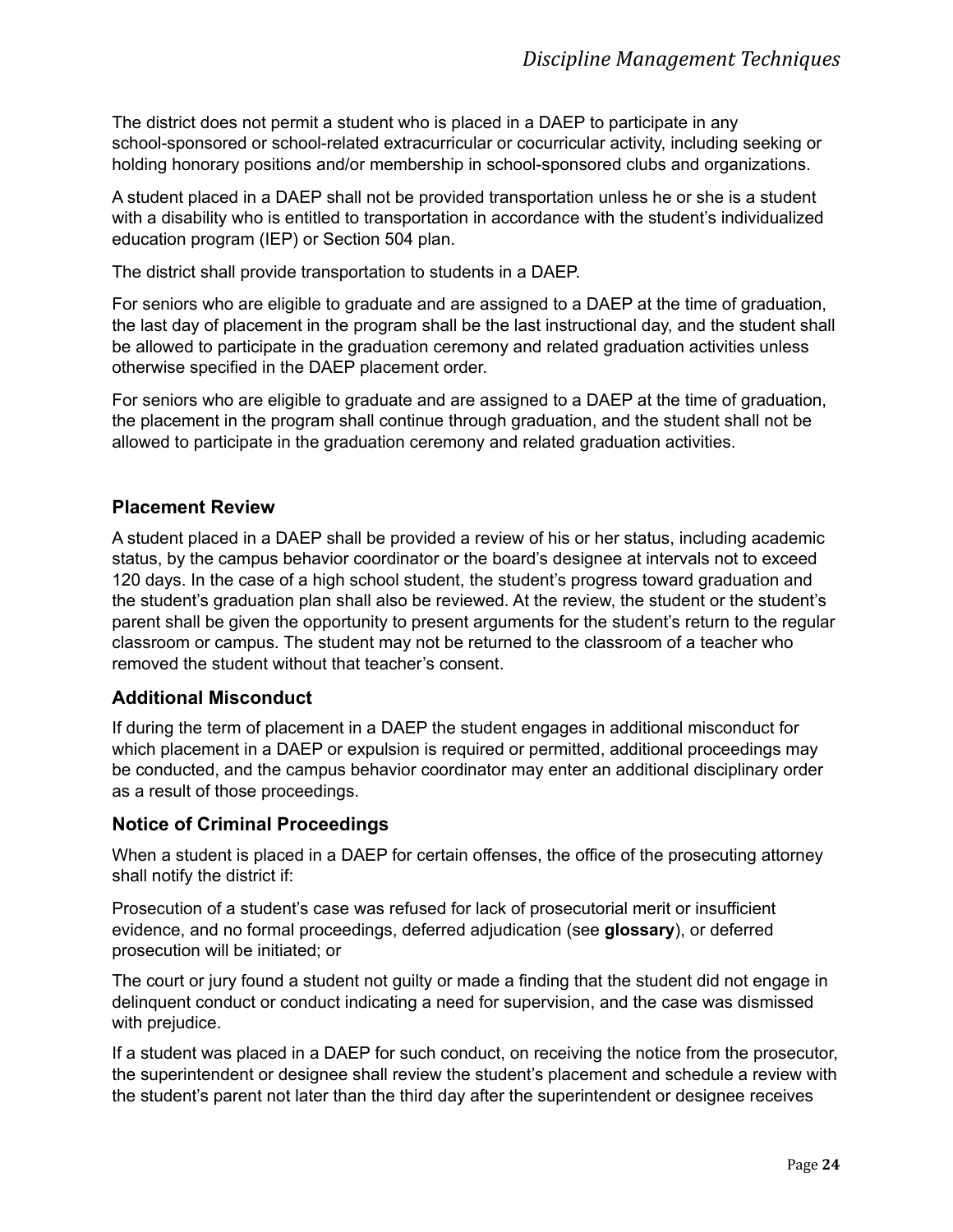notice from the prosecutor. The student may not be returned to the regular classroom pending the review.

After reviewing the notice and receiving information from the student's parent, the superintendent or designee may continue the student's placement if there is reason to believe that the presence of the student in the regular classroom threatens the safety of other students or teachers.

The student or the student's parent may appeal the superintendent's decision to the board. The student may not be returned to the regular classroom pending the appeal. In the case of an appeal, the board shall, at the next scheduled meeting, review the notice from the prosecutor and receive information from the student, the student's parent, and the superintendent or designee, and confirm or reverse the decision of the superintendent or designee. The board shall make a record of the proceedings.

If the board confirms the decision of the superintendent or designee, the student and the student's parent may appeal to the Commissioner of Education. The student may not be returned to the regular classroom pending the appeal.

# <span id="page-29-0"></span>**Withdrawal During Process**

When a student violates the district's Code in a way that requires or permits the student to be placed in a DAEP and the student withdraws from the district before a placement order is completed, the campus behavior coordinator may complete the proceedings and issue a placement order. If the student then re-enrolls in the district during the same or a subsequent school year, the district may enforce the order at that time, less any period of the placement that has been served by the student during enrollment in another district. If the campus behavior coordinator or the board fails to issue a placement order after the student withdraws, the next district in which the student enrolls may complete the proceedings and issue a placement order.

# <span id="page-29-1"></span>**Newly Enrolled Students**

The district shall continue the DAEP placement of a student who enrolls in the district and was assigned to a DAEP in an open-enrollment charter school or another district including a district in another state.

When a student enrolls in the district with a DAEP placement from a district in another state, the district has the right to place the student in DAEP to the same extent as any other newly enrolled student if the behavior committed is a reason for DAEP placement in the receiving district.

State law requires the district to reduce a placement imposed by a district in another state that exceeds one year so that the total placement does not exceed one year. After a review, however, the placement may be extended beyond a year if the district determines that the student is a threat to the safety of other students or employees or the extended placement is in the best interest of the student.

# <span id="page-29-2"></span>**Emergency Placement Procedure**

When an emergency placement is necessary because the student's behavior is so unruly, disruptive, or abusive that it seriously interferes with classroom or school operations, the student shall be given oral notice of the reason for the action. Not later than the tenth day after the date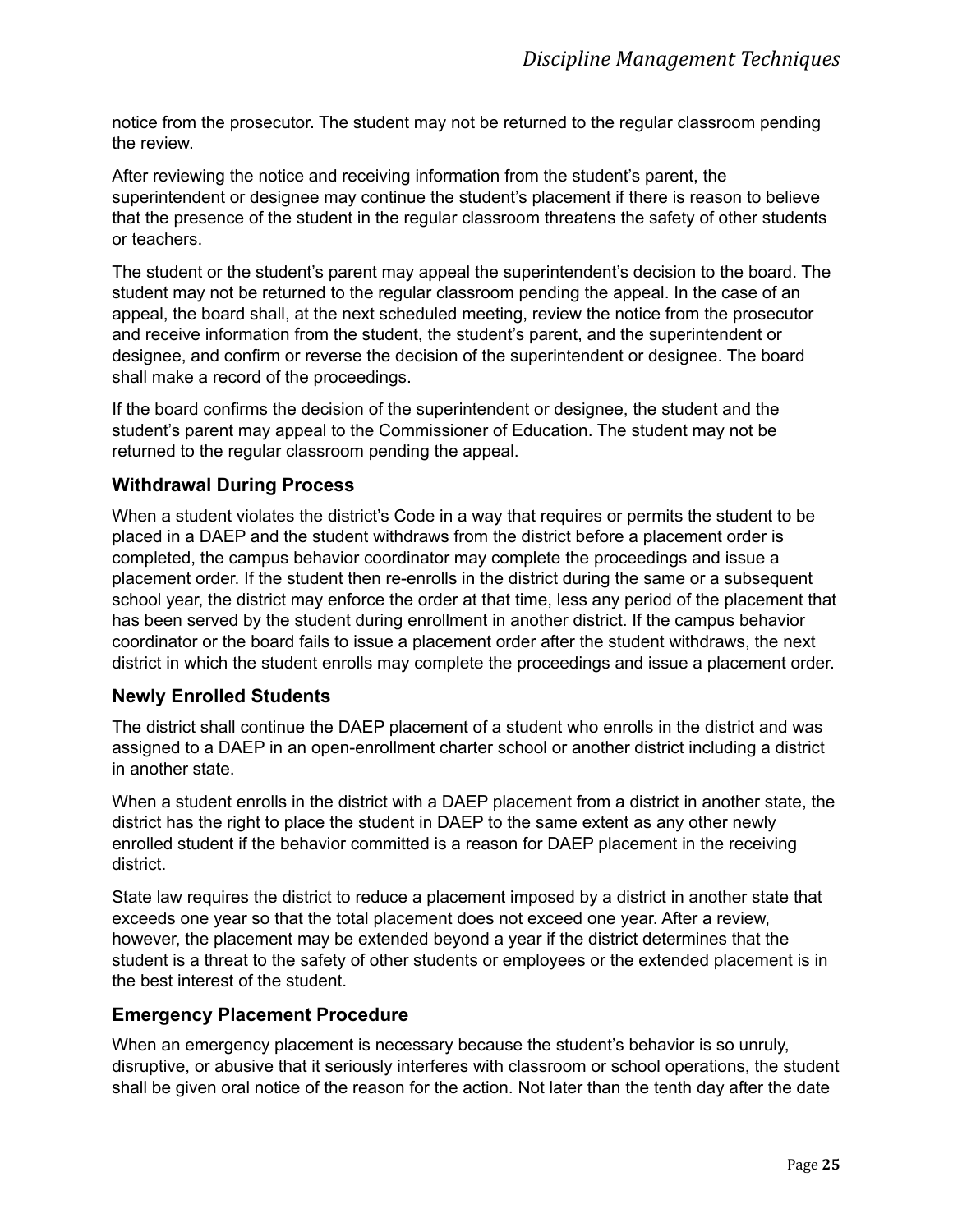of the placement, the student shall be given the appropriate conference required for assignment to a DAEP.

# <span id="page-30-0"></span>**Transition Services**

In accordance with law and district procedures, campus staff shall provide transition services to a student returning to the regular classroom from an alternative education program, including a DAEP. See policy FOCA(LEGAL) for more information.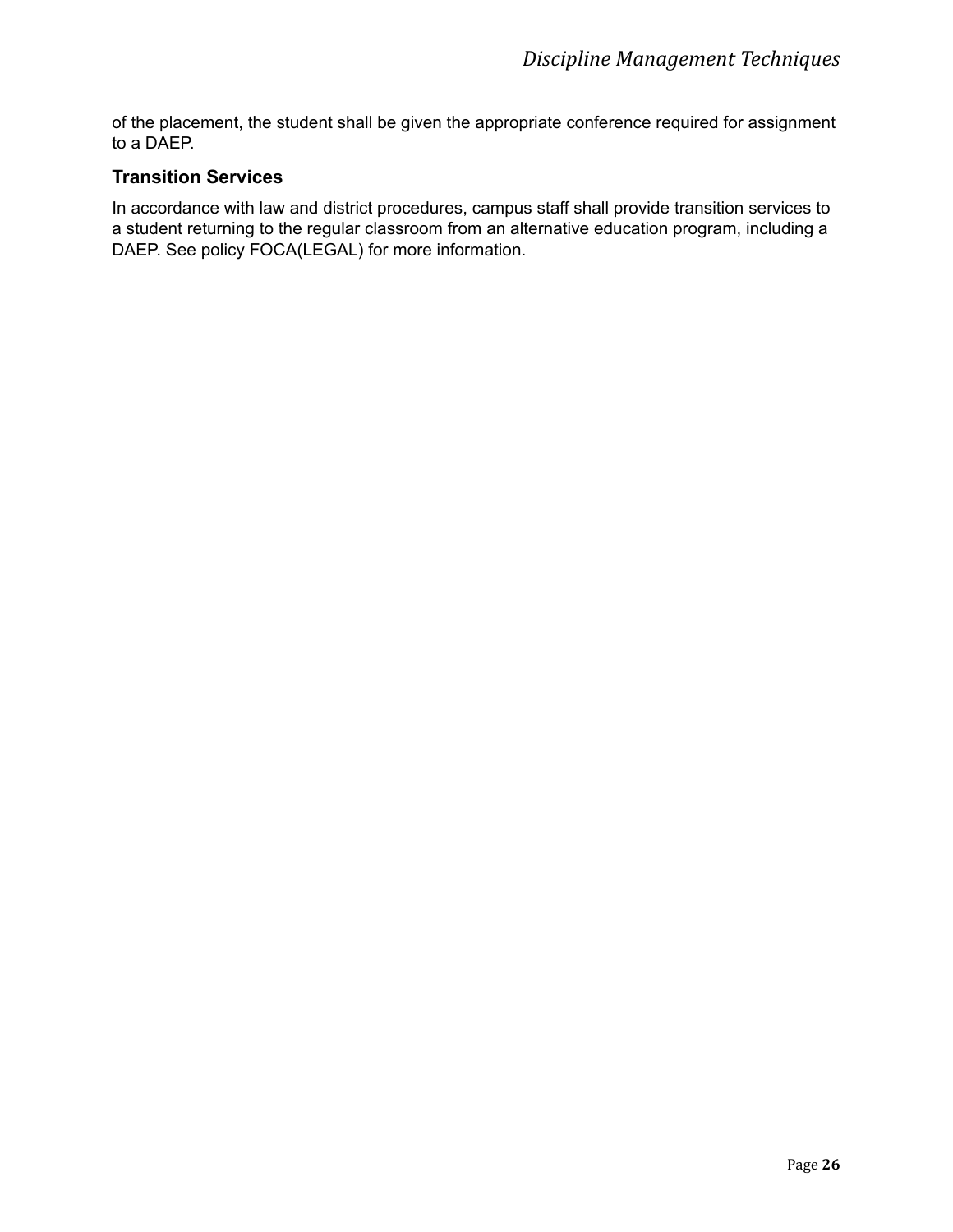# <span id="page-31-0"></span>**Placement and/or Expulsion for Certain Offenses**

This section includes two categories of offenses for which the Education Code provides unique procedures and specific consequences.

# <span id="page-31-1"></span>**Registered Sex Offenders**

Upon receiving notification in accordance with state law that a student is currently required to register as a sex offender, the district must remove the student from the regular classroom and determine appropriate placement unless the court orders JJAEP placement.

If the student is under any form of court supervision, including probation, community supervision, or parole, the student shall be placed in either DAEP or JJAEP for at least one semester.

If the student is not under any form of court supervision, the student may be placed in DAEP or JJAEP for one semester or placed in a regular classroom. The student may not be placed in the regular classroom if the board or its designee determines that the student's presence:

- Threatens the safety of other students or teachers,
- Will be detrimental to the educational process, or
- Is not in the best interests of the district's students.

#### <span id="page-31-2"></span>**Review Committee**

At the end of the first semester of a student's placement in an alternative educational setting and before the beginning of each school year for which the student remains in an alternative placement, the district shall convene a committee, in accordance with state law, to review the student's placement. The committee shall recommend whether the student should return to the regular classroom or remain in the placement. Absent a special finding, the board or its designee must follow the committee's recommendation.

The placement review of a student with a disability who receives special education services must be made by the ARD committee.

#### <span id="page-31-3"></span>**Newly Enrolled Students**

If a student enrolls in the district during a mandatory placement as a registered sex offender, the district may count any time already spent by the student in a placement or may require an additional semester in an alternative placement without conducting a review of the placement.

#### <span id="page-31-4"></span>**Appeal**

A student or the student's parent may appeal the placement by requesting a conference between the board or its designee, the student, and the student's parent. The conference is limited to the factual question of whether the student is required to register as a sex offender. Any decision of the board or its designee under this section is final and may not be appealed.

# <span id="page-31-5"></span>**Certain Felonies**

Regardless of whether placement or expulsion is required or permitted by one of the reasons in the DAEP Placement or Expulsion sections, in accordance with Education Code 37.0081, a student may be expelled and placed in either DAEP or JJAEP if the board or campus behavior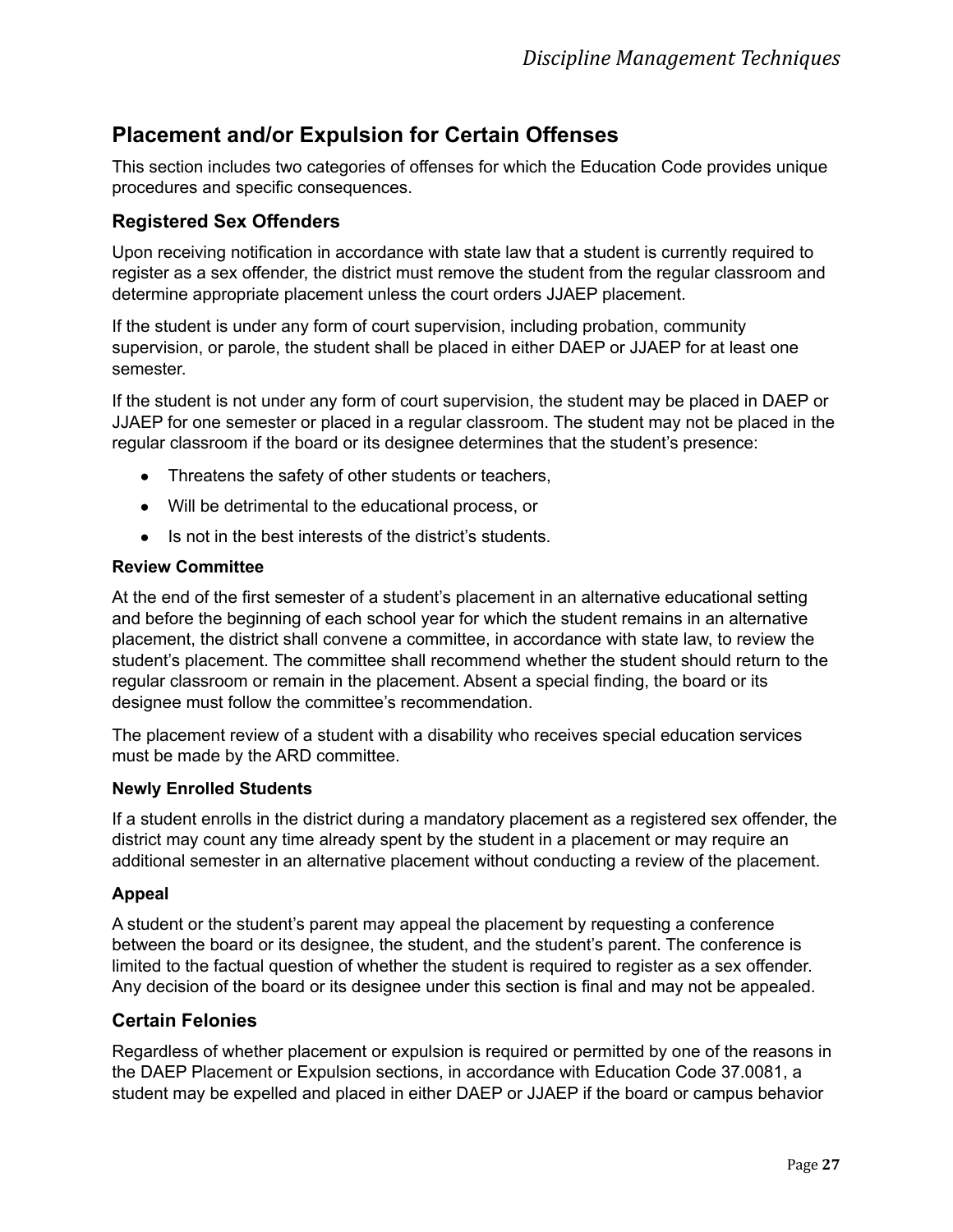coordinator makes certain findings and the following circumstances exist in relation to aggravated robbery or a felony offense under Title 5 (see **glossary**) of the Penal Code. The student must:

- Have received deferred prosecution for conduct defined as aggravated robbery or a Title 5 felony offense;
- Have been found by a court or jury to have engaged in delinquent conduct for conduct defined as aggravated robbery or a Title 5 felony offense;
- Have been charged with engaging in conduct defined as aggravated robbery or a Title 5 felony offense;
- Have been referred to a juvenile court for allegedly engaging in delinquent conduct for conduct defined as aggravated robbery or a Title 5 felony offense; or
- Have received probation or deferred adjudication or have been arrested for, charged with, or convicted of aggravated robbery or a Title 5 felony offense.

The district may expel the student and order placement under these circumstances regardless of:

- The date on which the student's conduct occurred,
- The location at which the conduct occurred,
- Whether the conduct occurred while the student was enrolled in the district, or
- Whether the student has successfully completed any court disposition requirements imposed in connection with the conduct.

#### <span id="page-32-0"></span>**Hearing and Required Findings**

The student must first have a hearing before the board or its designee, who must determine that in addition to the circumstances above that allow for the expulsion, the student's presence in the regular classroom:

- Threatens the safety of other students or teachers,
- Will be detrimental to the educational process, or
- Is not in the best interest of the district's students.

Any decision of the board or the board's designee under this section is final and may not be appealed.

#### <span id="page-32-1"></span>**Length of Placement**

The student is subject to the placement until:

- The student graduates from high school,
- The charges are dismissed or reduced to a misdemeanor offense, or
- The student completes the term of the placement or is assigned to another program.

#### <span id="page-32-2"></span>**Placement Review**

A student placed in a DAEP or JJAEP under this section is entitled to a review of his or her status, including academic status, by the campus behavior coordinator or board's designee at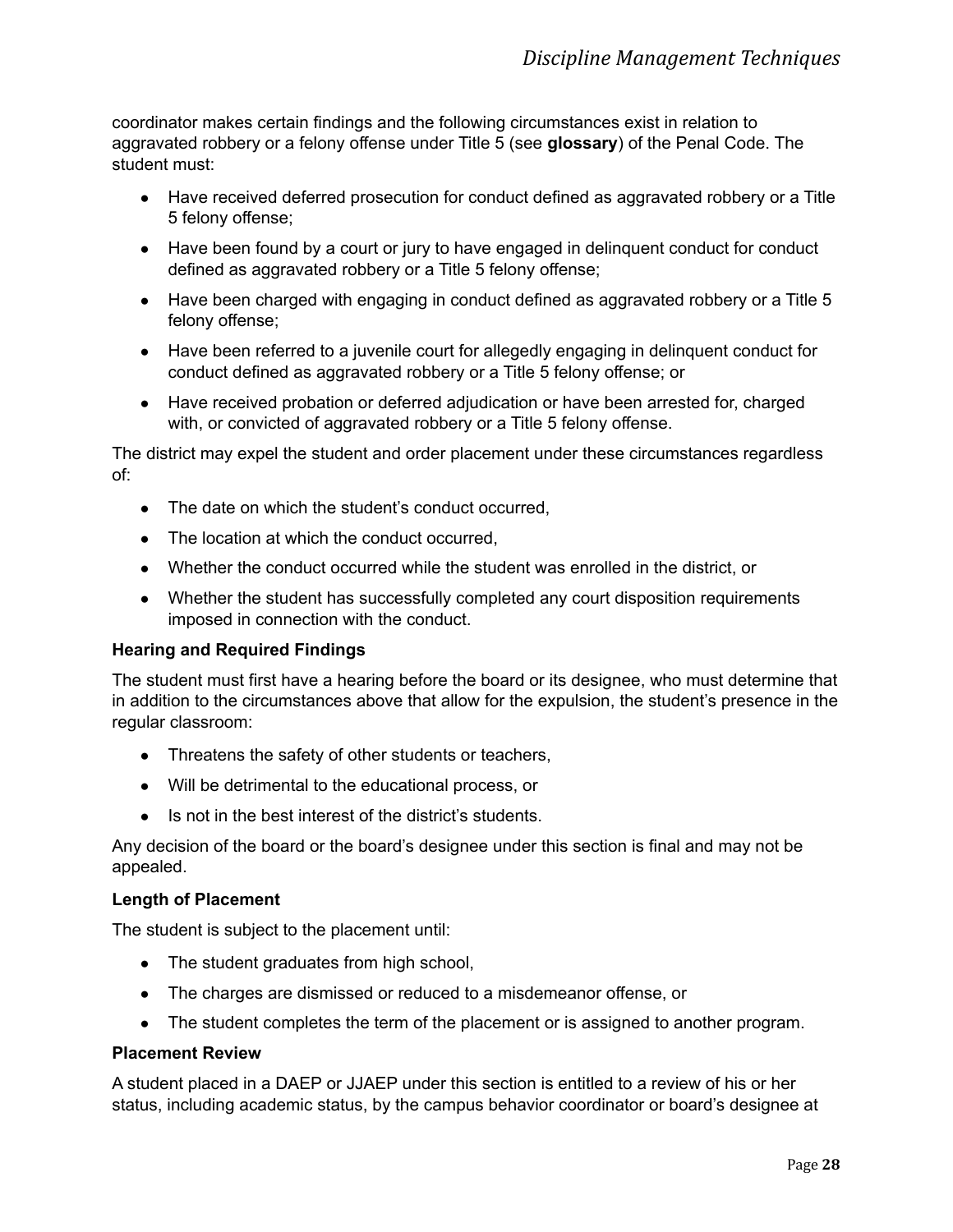intervals not to exceed 120 days. In the case of a high school student, the student's progress toward graduation and the student's graduation plan shall also be reviewed. At the review, the student or the student's parent shall have the opportunity to present arguments for the student's return to the regular classroom or campus.

#### <span id="page-33-0"></span>**Newly Enrolled Students**

A student who enrolls in the district before completing a placement under this section from another school district must complete the term of the placement.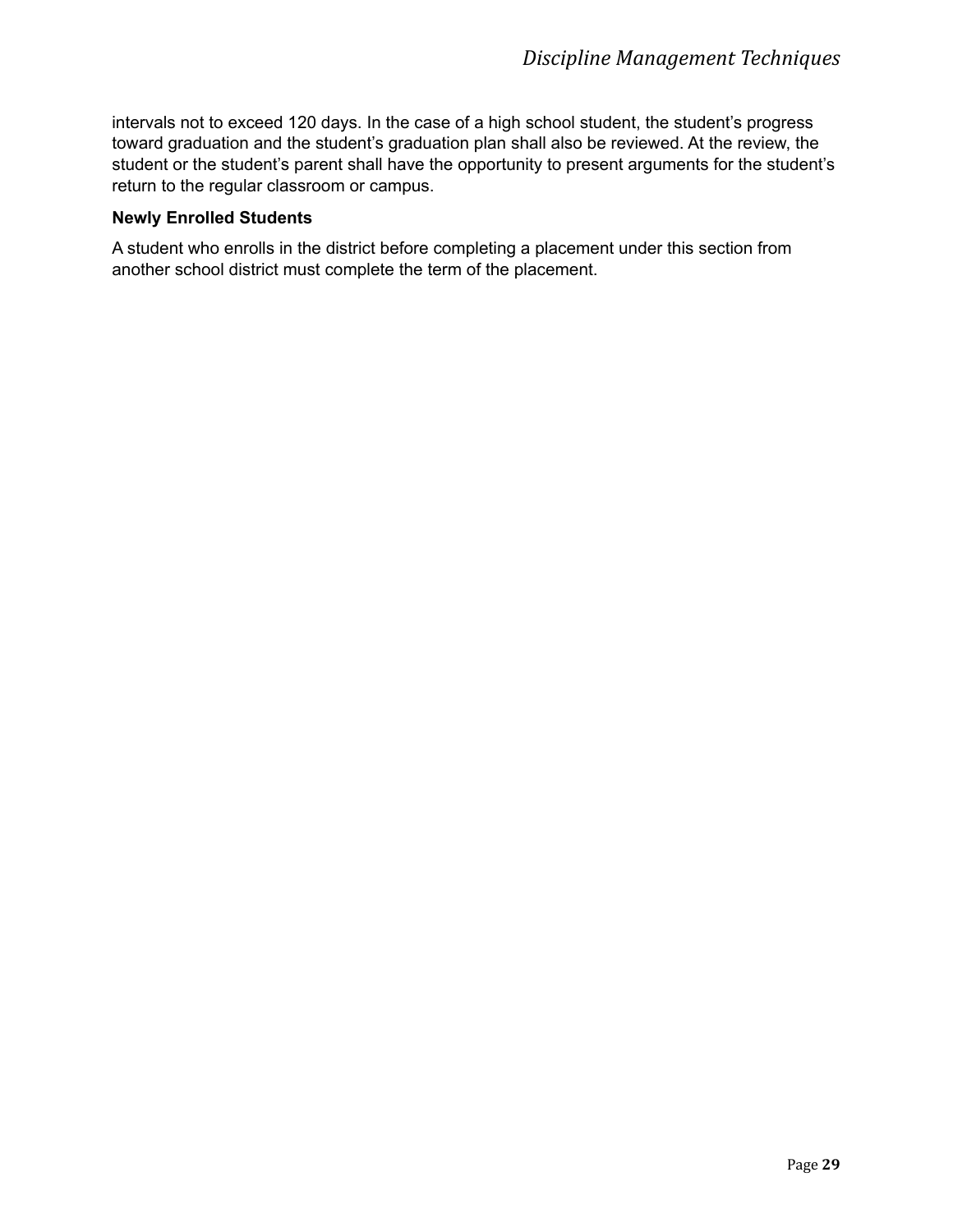# <span id="page-34-0"></span>**Expulsion**

In deciding whether to order expulsion, regardless of whether the action is mandatory or discretionary, the campus behavior coordinator shall take into consideration:

- 1. Self-defense (see **glossary**),
- 2. Intent or lack of intent at the time the student engaged in the conduct,
- 3. The student's disciplinary history,
- 4. A disability that substantially impairs the student's capacity to appreciate the wrongfulness of the student's conduct,
- 5. A student's status in the conservatorship of the Department of Family and Protective Services (foster care), or
- 6. A student's status as homeless.

# <span id="page-34-1"></span>**Discretionary Expulsion: Misconduct That May Result in Expulsion**

Some of the following types of misconduct may result in mandatory placement in a DAEP, whether or not a student is expelled. (See **DAEP Placement** on page .)

# <span id="page-34-2"></span>**Any Location**

A student **may** be expelled for:

- Engaging in bullying that encourages a student to commit or attempt to commit suicide.
- Inciting violence against a student through group bullying.
- Releasing or threatening to release intimate visual material of a minor or of a student who is 18 years of age or older without the student's consent.
- Conduct that contains the elements of assault under Penal Code 22.01(a)(1) in retaliation against a school employee or volunteer.
- Criminal mischief, if punishable as a felony.
- Engaging in conduct that contains the elements of one of the following offenses against another student:
	- Aggravated assault.
	- Sexual assault.
	- Aggravated sexual assault.
	- Murder.
	- Capital murder.
	- Criminal attempt to commit murder or capital murder.
	- Aggravated robbery.
- Breach of computer security. (See **glossary**.)
- Engaging in conduct relating to a false alarm or report (including a bomb threat) or a terroristic threat involving a public school.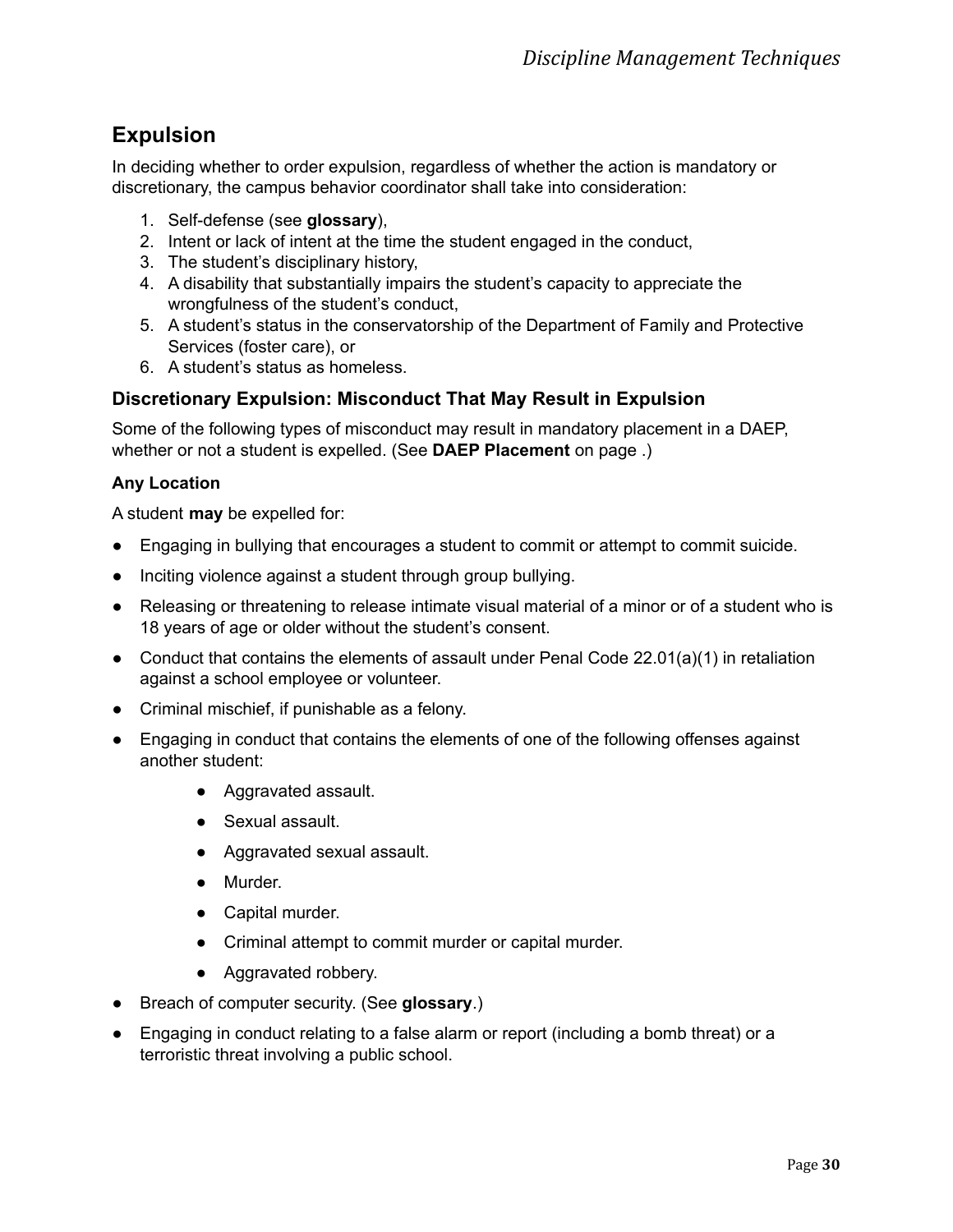#### <span id="page-35-0"></span>**At School, Within 300 Feet, or at a School Event**

A student **may** be expelled for committing any of the following offenses on or within 300 feet of school property, as measured from any point on the school's real property boundary line, or while attending a school-sponsored or school-related activity on or off school property:

- Selling, giving, or delivering to another person, or possessing, using, or being under the influence of marijuana, a controlled substance, or a dangerous drug, if the conduct is not punishable as a felony. A student with a valid prescription for low-THC cannabis as authorized by Chapter 487 of the Health and Safety Code does not violate this provision. (See **glossary** for "under the influence.")
- Selling, giving, or delivering another person, or possessing, using, or being under the influence of alcohol; or committing a serious act or offense while under the influence of alcohol, if the conduct is not punishable as a felony.
- Engaging in conduct that contains the elements of an offense relating to abusable volatile chemicals.
- Engaging in conduct that contains the elements of assault under Penal Code  $22.01(a)(1)$ against an employee or a volunteer.
- Engaging in deadly conduct. (See **glossary**.)

#### <span id="page-35-1"></span>**Within 300 Feet of School**

A student **may** be expelled for engaging in the following conduct while within 300 feet of school property, as measured from any point on the school's real property boundary line:

- Aggravated assault, sexual assault, or aggravated sexual assault.
- Arson. (See **glossary**.)
- Murder, capital murder, or criminal attempt to commit murder or capital murder.
- Indecency with a child.
- Aggravated kidnapping.
- Manslaughter.
- Criminally negligent homicide.
- Aggravated robbery.
- Continuous sexual abuse of a young child or disabled individual.
- Felony drug- or alcohol-related offense.
- Unlawfully carrying on or about the student's person a handgun or a location-restricted knife, as these terms are defined by state law. (See **glossary**.)
- Possessing, manufacturing, transporting, repairing, or selling a prohibited weapon, as defined by state law. (See **glossary**.)
- Possession of a firearm, as defined by federal law. (See **glossary**.)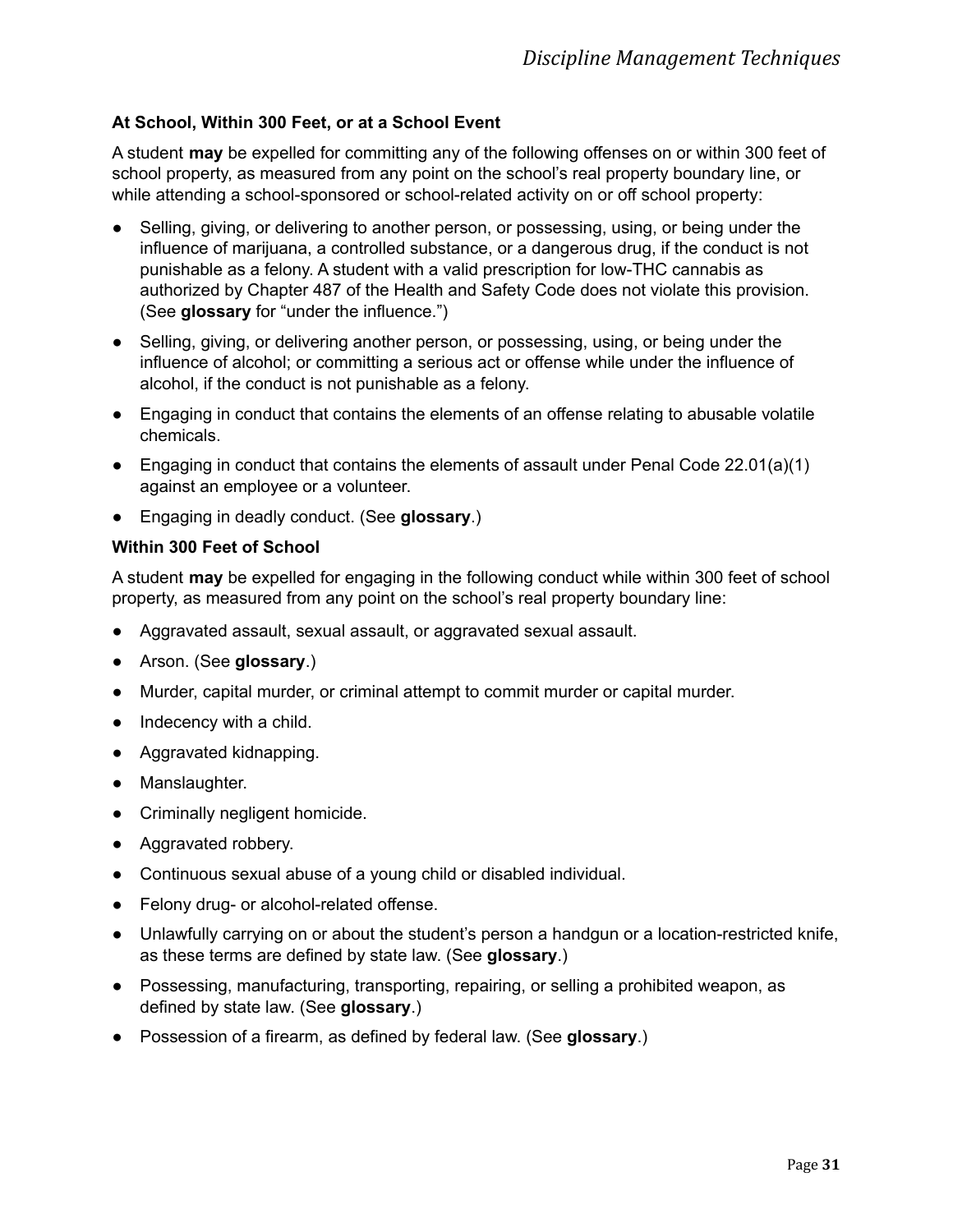#### <span id="page-36-0"></span>**Property of Another District**

A student **may** be expelled for committing any offense that is a state-mandated expellable offense if the offense is committed on the property of another district in Texas or while the student is attending a school-sponsored or school-related activity of a school in another district in Texas.

#### <span id="page-36-1"></span>**While in a DAEP**

A student may be expelled for engaging in documented serious misbehavior that violates the district's Code, despite documented behavioral interventions while placed in a DAEP. For purposes of discretionary expulsion from a DAEP, serious misbehavior means:

- 1. Deliberate violent behavior that poses a direct threat to the health or safety of others;
- 2. Extortion, meaning the gaining of money or other property by force or threat;
- 3. Conduct that constitutes coercion, as defined by Penal Code 1.07; or
- 4. Conduct that constitutes the offense of:
	- a. Public lewdness under Penal Code 21.07;
	- b. Indecent exposure under Penal Code 21.08;
	- c. Criminal mischief under Penal Code 28.03;
	- d. Hazing under Education Code 37.152; or
	- e. Harassment under Penal Code 42.07(a)(1) of a student or district employee.

# <span id="page-36-2"></span>**Mandatory Expulsion: Misconduct That Requires Expulsion**

A student **must** be expelled under federal or state law for any of the following offenses that occur on school property or while attending a school-sponsored or school-related activity on or off school property:

#### <span id="page-36-3"></span>**Under Federal Law**

● Bringing to school or possessing at school, including any setting that is under the district's control or supervision for the purpose of a school activity, a firearm, as defined by federal law. (See **glossary**.)

**Note***:* Mandatory expulsion under the federal Gun Free Schools Act does not apply to a firearm that is lawfully stored inside a locked vehicle or to firearms used in activities approved and authorized by the district when the district has adopted appropriate safeguards to ensure student safety.

#### <span id="page-36-4"></span>**Under the Penal Code**

- Unlawfully carrying on or about the student's person the following, in the manner prohibited by Penal Code 46.02:
	- A handgun, defined by state law as any firearm designed, made, or adapted to be used with one hand. (See **glossary**.) *Note*: A student may not be expelled solely on the basis of the student's use, exhibition, or possession of a firearm that occurs at an approved target range facility that is not located on a school campus; while participating in or preparing for a school-sponsored, shooting sports competition or a shooting sports educational activity that is sponsored or supported by the Parks and Wildlife Department; or a shooting sports sanctioning organization working with the department. [See policy FNCG(LEGAL).]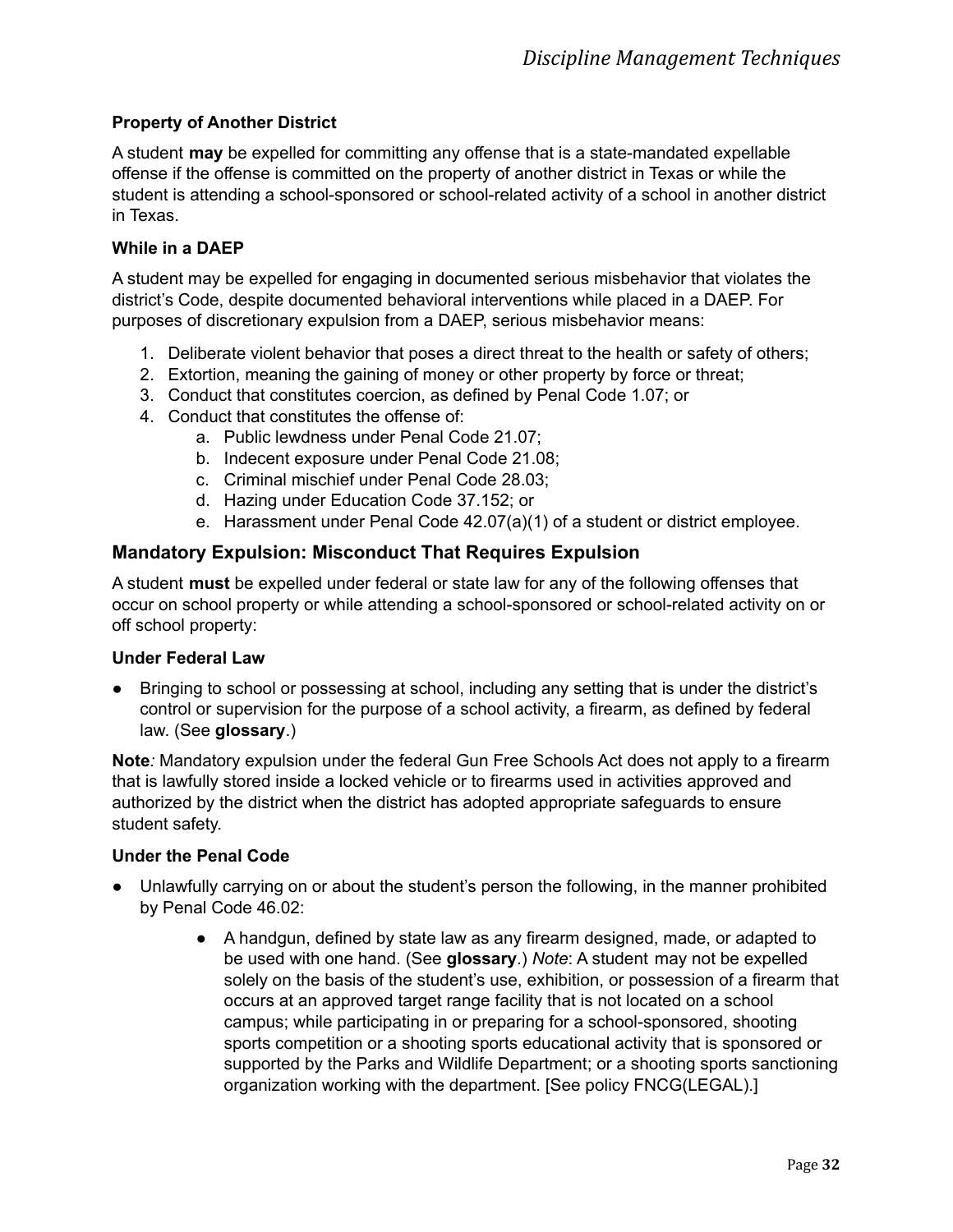- A location-restricted knife, as defined by state law. (See **glossary**.)
- Possessing, manufacturing, transporting, repairing, or selling a prohibited weapon, as defined in state law. (See **glossary**.)
- Behaving in a manner that contains elements of the following offenses under the Penal Code:
	- Aggravated assault, sexual assault, or aggravated sexual assault.
	- Arson. (See **glossary**.)
	- Murder, capital murder, or criminal attempt to commit murder or capital murder.
	- Indecency with a child.
	- Aggravated kidnapping.
	- Aggravated robbery.
	- Manslaughter.
	- Criminally negligent homicide.
	- Continuous sexual abuse of a young child or disabled individual.
	- Behavior punishable as a felony that involves selling, giving, or delivering to another person or possessing, using, or being under the influence of marijuana, a controlled substance, a dangerous drug, or alcohol, or committing a serious act or offense while under the influence of alcohol.
- Engaging in retaliation against a school employee or volunteer combined with one of the above-listed mandatory expulsion offenses

# <span id="page-37-0"></span>**Under Age Ten**

When a student under the age of ten engages in behavior that is expellable behavior, the student shall not be expelled, but shall be placed in a DAEP. A student under age six shall not be placed in a DAEP unless the student commits a federal firearm offense.

# <span id="page-37-1"></span>**Process**

If a student is believed to have committed an expellable offense, the campus behavior coordinator or other appropriate administrator shall schedule a hearing within a reasonable time. The student's parent shall be invited in writing to attend the hearing.

Until a hearing can be held, the campus behavior coordinator or other administrator may place the student in:

- Another appropriate classroom.
- In-school suspension.
- Out-of-school suspension.
- DAEP.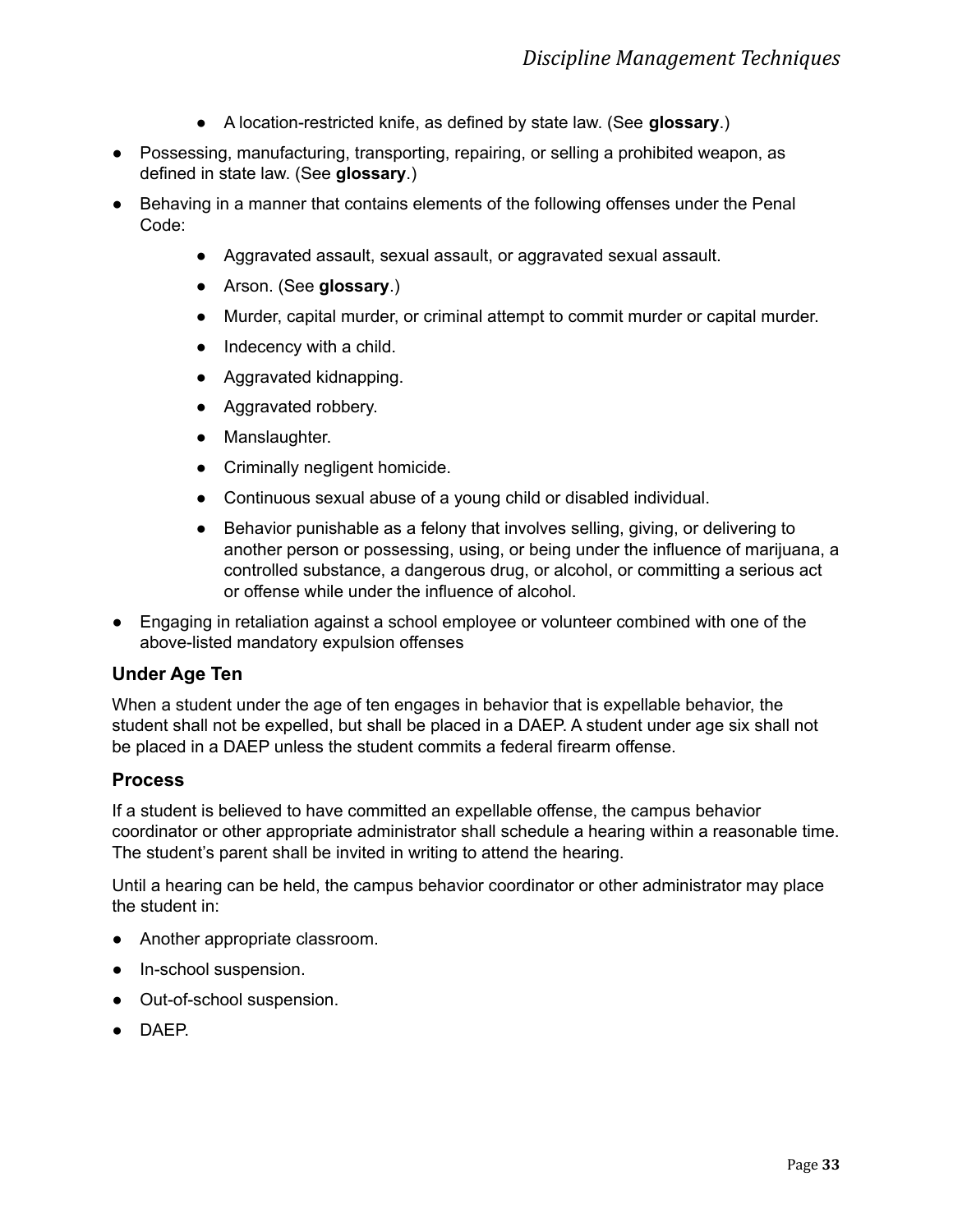#### <span id="page-38-0"></span>**Hearing**

A student facing expulsion shall be given a hearing with appropriate due process. The student is entitled to:

- 1. Representation by the student's parent or another adult who can provide guidance to the student and who is not an employee of the district,
- 2. An opportunity to testify and to present evidence and witnesses in the student's defense, and
- 3. An opportunity to question the witnesses called by the district at the hearing.

After providing notice to the student and parent of the hearing, the district may hold the hearing regardless of whether the student or the student's parent attends.

The board of trustees delegates to the superintendent authority to conduct hearings and expel students.

#### <span id="page-38-1"></span>**Board Review of Expulsion**

After the due process hearing, the expelled student may request that the board review the expulsion decisions. The student or parent must submit a written request to the superintendent within seven days after receipt of the written decision. The superintendent must provide the student or parent written notice of the date, time, and place of the meeting at which the board will review the decision.

The board shall review the record of the expulsion hearing in a closed meeting unless the parent requests in writing that the matter be held in an open meeting. The board may also hear a statement from the student or parent and from the board's designee.

The board shall consider and base its decision on evidence reflected in the record and any statements made by the parties at the review. The board shall make and communicate its decision orally at the conclusion of the presentation. Consequences shall not be deferred pending the outcome of the hearing.

#### <span id="page-38-2"></span>**Expulsion Order**

Before ordering the expulsion, the board or campus behavior coordinator shall take into consideration:

- 1. Self-defense (see **glossary**),
- 2. Intent or lack of intent at the time the student engaged in the conduct,
- 3. The student's disciplinary history,
- 4. A disability that substantially impairs the student's capacity to appreciate the wrongfulness of the student's conduct,
- 5. A student's status in the conservatorship of the Department of Family and Protective Services (foster care), or
- 6. A student's status as homeless.

If the student is expelled, the board or its designee shall deliver to the student and the student's parent a copy of the order expelling the student.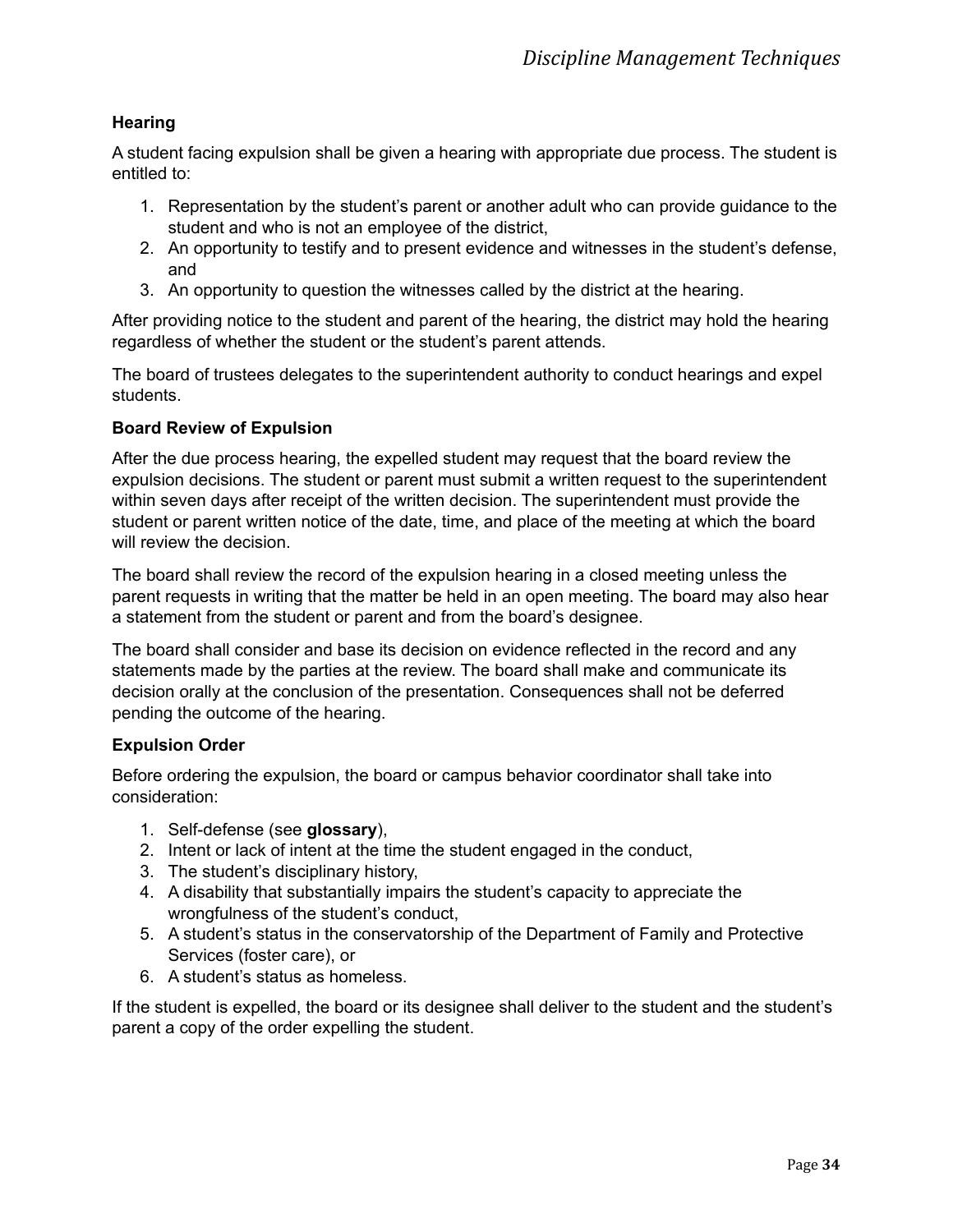Not later than the second business day after the hearing, the superintendent shall deliver to the juvenile court a copy of the expulsion order and the information required by Section 52.04 of the Family Code.

If the length of the expulsion is inconsistent with the guidelines included in the Student Code of Conduct, the expulsion order shall give notice of the inconsistency.

# <span id="page-39-0"></span>**Length of Expulsion**

The length of an expulsion shall be based on the seriousness of the offense, the student's age and grade level, the frequency of misbehavior, the student's attitude, and statutory requirements.

The duration of a student's expulsion shall be determined on a case-by-case basis. The maximum period of expulsion is one calendar year, except as provided below.

An expulsion may not exceed one year unless, after review, the district determines that:

The student is a threat to the safety of other students or to district employees, or

Extended expulsion is in the best interest of the student.

State and federal law require a student to be expelled from the regular classroom for a period of at least one calendar year for bringing a firearm, as defined by federal law, to school. However, the superintendent may modify the length of the expulsion on a case-by-case basis.

Students who commit offenses that require expulsion at the end of one school year may be expelled into the next school year to complete the term of expulsion.

# <span id="page-39-1"></span>**Withdrawal During Process**

When a student's conduct requires or permits expulsion from the district and the student withdraws from the district before the expulsion hearing takes place, the district may conduct the hearing after sending written notice to the parent and student.

If the student then re-enrolls in the district during the same or subsequent school year, the district may enforce the expulsion order at that time, less any expulsion period that has been served by the student during enrollment in another district.

If the campus behavior coordinator or the board fails to issue an expulsion order after the student withdraws, the next district in which the student enrolls may complete the proceedings.

# <span id="page-39-2"></span>**Additional Misconduct**

If during the expulsion, the student engages in additional conduct for which placement in a DAEP or expulsion is required or permitted, additional proceedings may be conducted, and the campus behavior coordinator or the board may issue an additional disciplinary order as a result of those proceedings.

# <span id="page-39-3"></span>**Restrictions During Expulsion**

Expelled students are prohibited from being on school grounds or attending school-sponsored or school-related activities during the period of expulsion.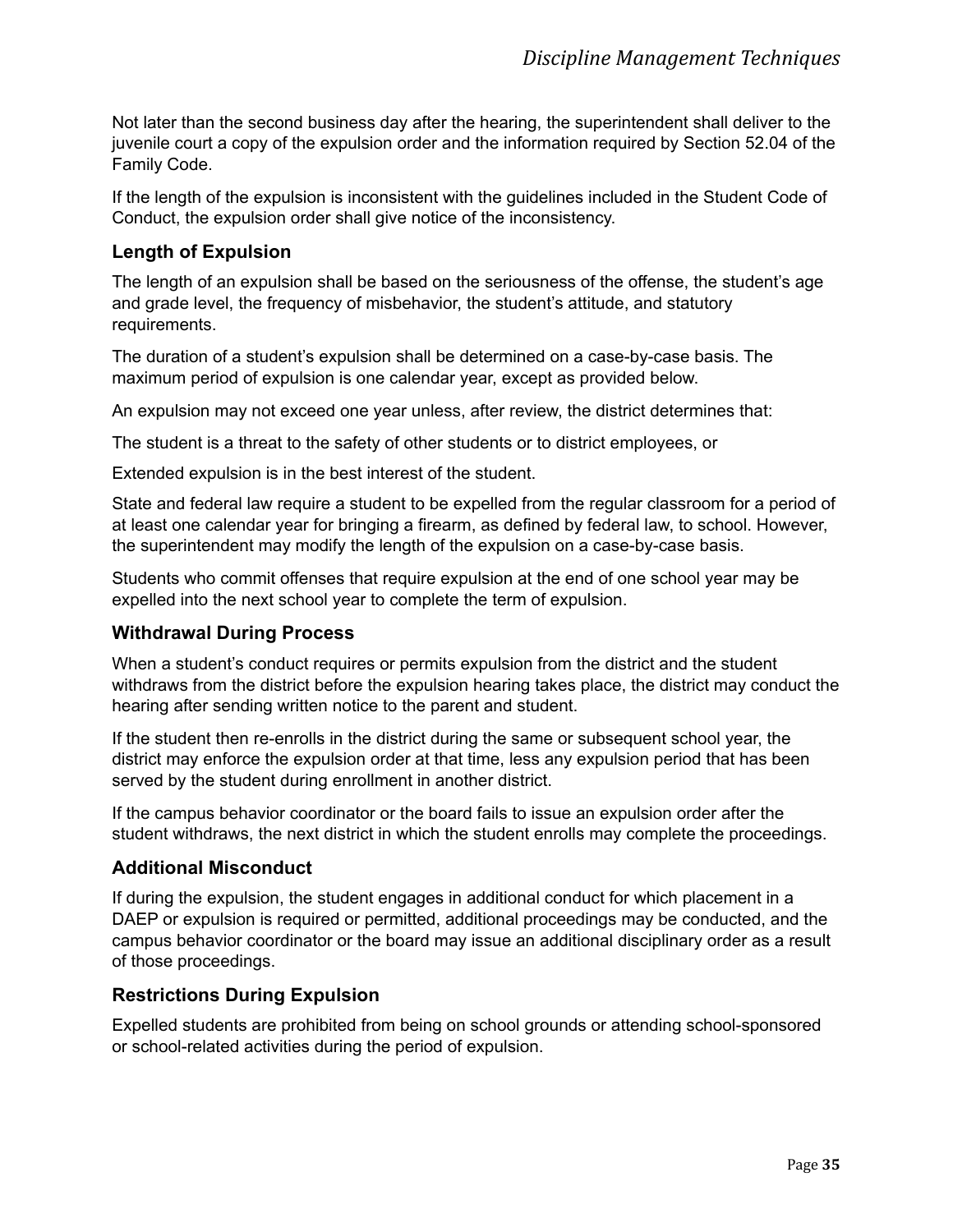No district academic credit shall be earned for work missed during the period of expulsion unless the student is enrolled in a JJAEP or another district-approved program.

# <span id="page-40-0"></span>**Newly Enrolled Students**

The district shall continue the expulsion of any newly enrolled student expelled from another district or an open-enrollment charter school until the period of the expulsion is completed.

If a student expelled in another state enrolls in the district, the district may continue the expulsion under the terms of the expulsion order, may place the student in a DAEP for the period specified in the order, or may allow the student to attend regular classes if:

- 1. The out-of-state district provides the district with a copy of the expulsion order, and
- 2. The offense resulting in the expulsion is also an expellable offense in the district in which the student is enrolling.

If a student is expelled by a district in another state for a period that exceeds one year and the district continues the expulsion or places the student in a DAEP, the district shall reduce the period of the expulsion or DAEP placement so that the entire period does not exceed one year, unless after a review it is determined that:

The student is a threat to the safety of other students or district employees, or

Extended placement is in the best interest of the student.

# <span id="page-40-1"></span>**Emergency Expulsion Procedures**

When an emergency expulsion is necessary to protect persons or property from imminent harm, the student shall be given verbal notice of the reason for the action. Within ten days after the date of the emergency expulsion, the student shall be given appropriate due process required for a student facing expulsion.

# <span id="page-40-2"></span>**DAEP Placement of Expelled Students**

The district may provide educational services to any expelled student in a DAEP; however, educational services in the DAEP must be provided if the student is less than ten years of age.

# <span id="page-40-3"></span>**Transition Services**

In accordance with law and district procedures, campus staff shall provide transition services for a student returning to the regular classroom from placement in an alternative education program, including a DAEP or JJAEP. See policies FOCA(LEGAL) and FODA(LEGAL) for more information.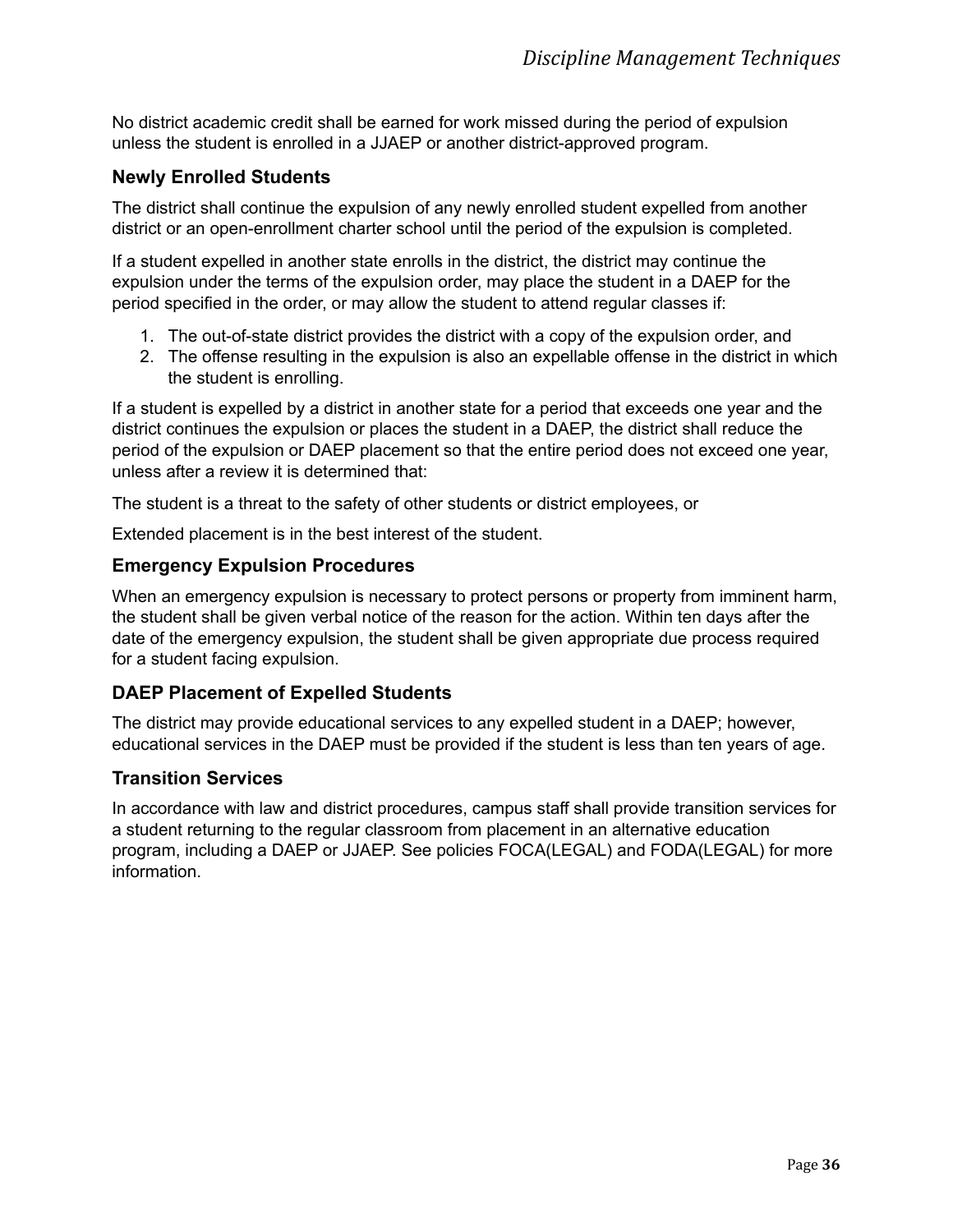# <span id="page-41-0"></span>**Glossary**

**Abuse** is improper or excessive use.

**Aggravated robbery** is defined in part by Penal Code 29.03(a) as when a person commits robbery and:

- 1. Causes serious bodily injury to another;
- 2. Uses or exhibits a deadly weapon; or
- 3. Causes bodily injury to another person or threatens or places another person in fear of imminent bodily injury or death, if the other person is:
	- a. 65 years of age or older, or
	- b. A disabled person.

**Armor-piercing ammunition** is defined by Penal Code 46.01 as handgun ammunition used in pistols and revolvers and designed primarily for the purpose of penetrating metal or body armor.

**Arson** is defined in part by Penal Code 28.02 as a crime that involves:

- 1. Starting a fire or causing an explosion with intent to destroy or damage:
	- a. Any vegetation, fence, or structure on open-space land; or
	- b. Any building, habitation, or vehicle:
		- (1) Knowing that it is within the limits of an incorporated city or town,
		- (2) Knowing that it is insured against damage or destruction,
		- (3) Knowing that it is subject to a mortgage or other security interest,
		- (4) Knowing that it is located on property belonging to another,
		- (5) Knowing that it has located within it property belonging to another, or
		- (6) When the person starting the fire is reckless about whether the burning or explosion will endanger the life of some individual or the safety of the property of another.

2. Recklessly starting a fire or causing an explosion while manufacturing or attempting to manufacture a controlled substance if the fire or explosion damages any building, habitation, or vehicle; or

3. Intentionally starting a fire or causing an explosion and in so doing:

- c. Recklessly damaging or destroying a building belonging to another, or
- d. Recklessly causing another person to suffer bodily injury or death.

**Assault** is defined in part by Penal Code 22.01 as intentionally, knowingly, or recklessly causing bodily injury to another; intentionally or knowingly threatening another with imminent bodily injury; or intentionally or knowingly causing physical contact with another that can reasonably be regarded as offensive or provocative.

**Breach of computer security** includes knowingly accessing a computer, computer network, or computer system without the effective consent of the owner as defined in Penal Code 33.02, if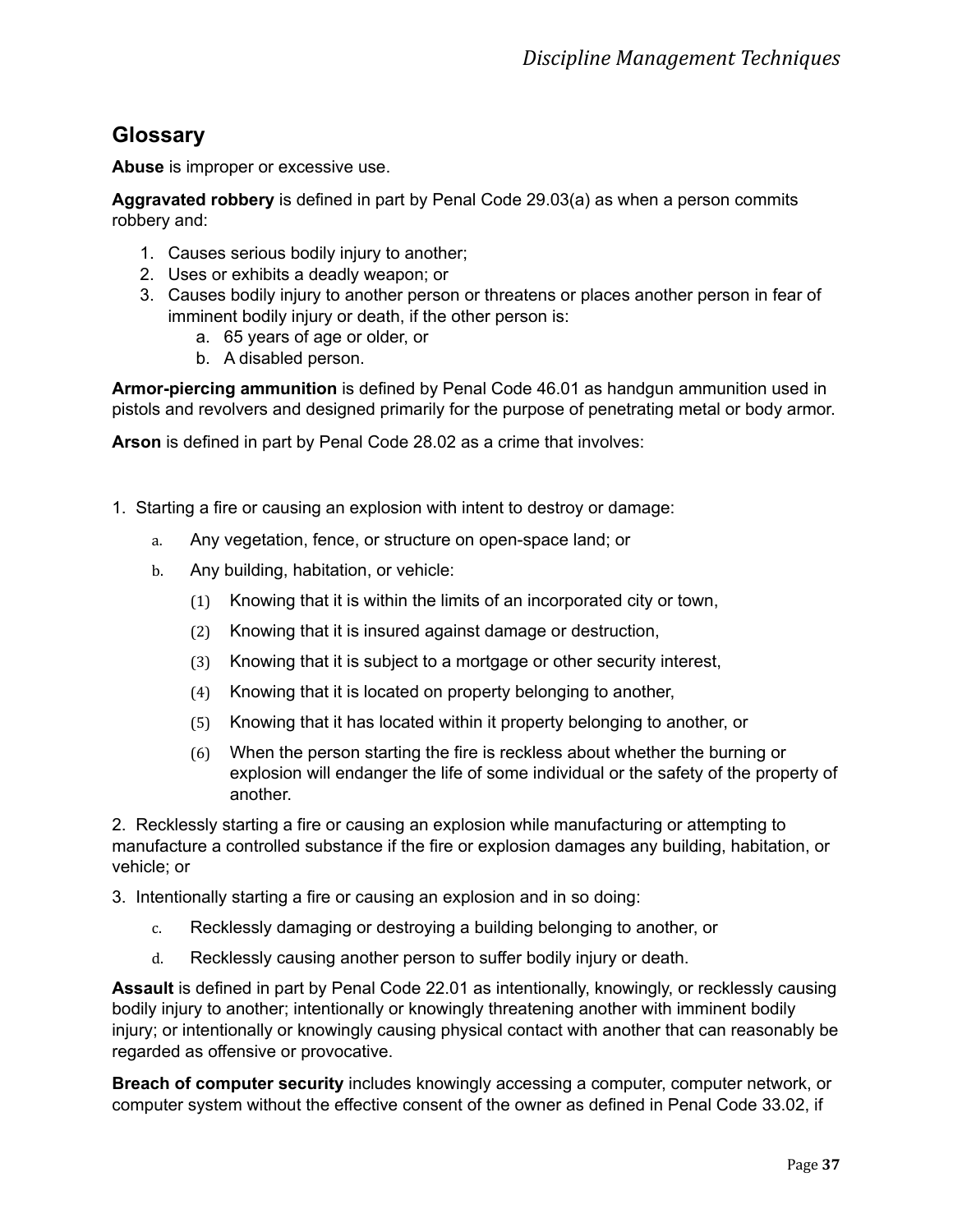the conduct involves accessing a computer, computer network, or computer system owned by or operated on behalf of a school district and the student knowingly alters, damages, or deletes school district property or information or commits a breach of any other computer, computer network, or computer system.

**Bullying** is defined as a single significant act or a pattern of acts by one or more students directed at another student that exploits an imbalance of power and involves engaging in written or verbal expression, expression through electronic means, or physical conduct that:

- 1. Has the effect or will have the effect of physically harming a student, damaging a student's property, or placing a student in reasonable fear of harm to the student's person or damage to the student's property;
- 2. Is sufficiently severe, persistent, or pervasive enough that the action or threat creates an intimidating, threatening, or abusive educational environment for a student;
- 3. Materially and substantially disrupts the educational process or the orderly operation of a classroom or school; or
- 4. Infringes on the rights of the victim at school.

Bullying includes cyberbullying. (See below.) This state law on bullying prevention applies to:

- 1. Bullying that occurs on or is delivered to school property or to the site of a school-sponsored or school-related activity on or off school property;
- 2. Bullying that occurs on a publicly or privately owned school bus or vehicle being used for transportation of students to or from school or a school-sponsored or school-related activity; and
- 3. Cyberbullying that occurs off school property or outside of a school-sponsored or school-related activity if the cyberbullying interferes with a student's educational opportunities or substantially disrupts the orderly operation of a classroom, school, or school-sponsored or school-related activity.

**Chemical dispensing device** is defined by Penal Code 46.01 as a device designed, made, or adapted for the purpose of dispensing a substance capable of causing an adverse psychological or physiological effect on a human being. A small chemical dispenser sold commercially for personal protection is not in this category.

**Club** is defined by Penal Code 46.01 as an instrument, specially designed, made, or adapted for the purpose of inflicting serious bodily injury or death by striking a person with the instrument, and includes but is not limited to a blackjack, nightstick, mace, and tomahawk

**Controlled substance** means a substance, including a drug, an adulterant, and a dilutant, listed in Schedules I through V or Penalty Group 1, 1-A, 1-B, 2, 2-A, 3, or 4 of the Texas Controlled Substances Act. The term includes the aggregate weight of any mixture, solution, or other substance containing a controlled substance. The term does not include hemp, as defined by Agriculture Code 121.001, or the tetrahydrocannabinols (THC) in hemp.

**Criminal street gang** is defined by Penal Code 71.01 as three or more persons having a common identifying sign or symbol or an identifiable leadership who continuously or regularly associate in the commission of criminal activities.

**Cyberbullying** is defined by Education Code 37.0832 as bullying that is done through the use of any electronic communication device, including through the use of a cellular or other type of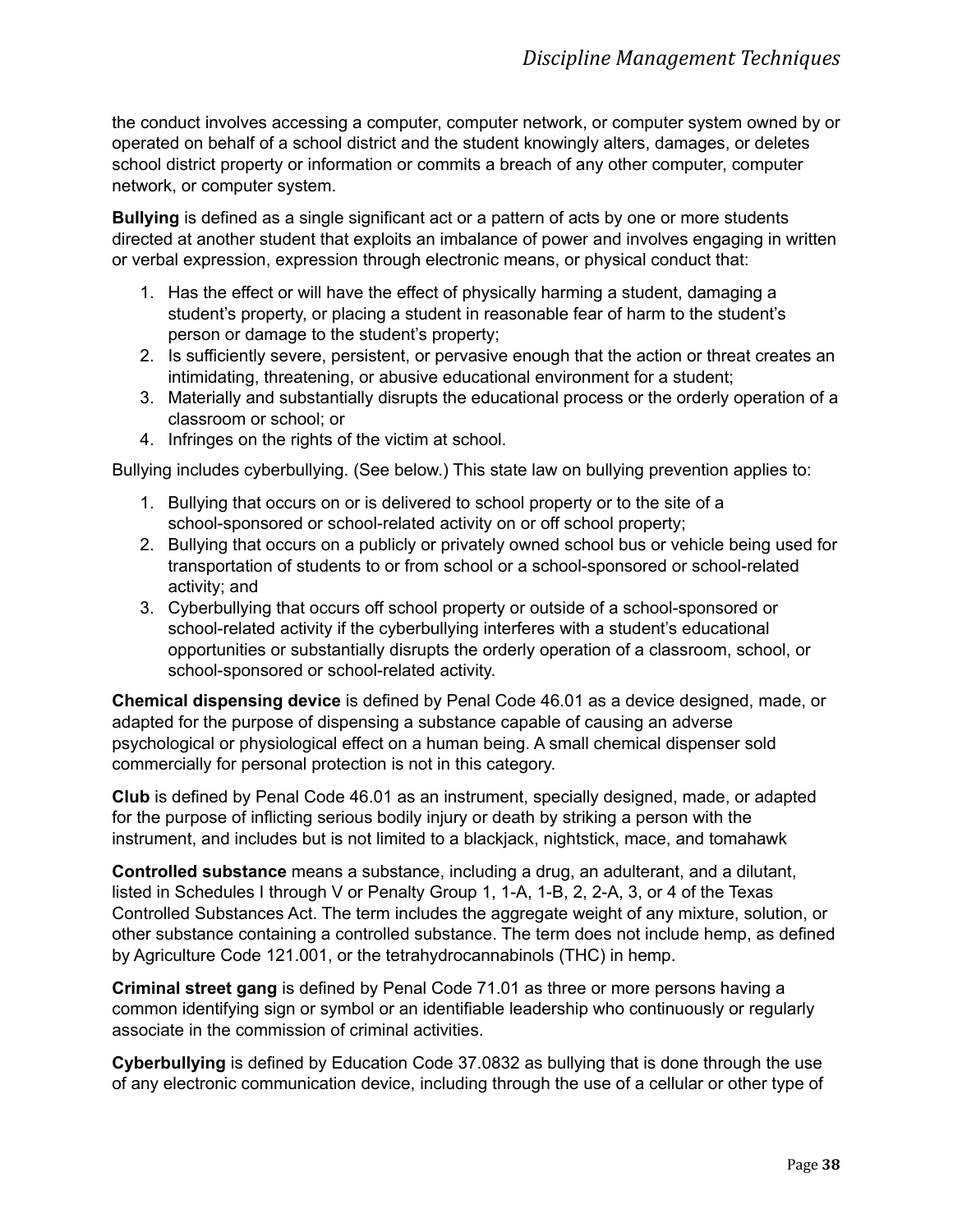telephone, a computer, a camera, electronic mail, instant messaging, text messaging, a social media application, an internet website, or any other internet-based communication tool.

**Dangerous drug** is defined by Health and Safety Code 483.001 as a device or a drug that is unsafe for self-medication and that is not included in Schedules I through V or Penalty Groups 1 through 4 of the Texas Controlled Substances Act. The term includes a device or drug that federal law prohibits dispensing without prescription or restricts to use by or on the order of a licensed veterinarian.

**Dating violence** occurs when a person in a current or past dating relationship uses physical, sexual, verbal, or emotional abuse to harm, threaten, intimidate, or control another person in the relationship. Dating violence also occurs when a person commits these acts against a person in a marriage or dating relationship with the individual who is or was once in a marriage or dating relationship with the person committing the offense, as defined by Section 71.0021 of the Family Code.

**Deadly conduct** under Penal Code 22.05 occurs when a person recklessly engages in conduct that places another in imminent danger of serious bodily injury, such as knowingly discharging a firearm in the direction of an individual, habitation, building, or vehicle.

**Deferred adjudication** is an alternative to seeking a conviction in court that may be offered to a juvenile for delinquent conduct or conduct indicating a need for supervision.

**Deferred prosecution** may be offered to a juvenile as an alternative to seeking a conviction in court for delinquent conduct or conduct indicating a need for supervision.

**Delinquent conduct** is conduct that violates either state or federal law and is punishable by imprisonment or confinement in jail. It includes conduct that violates certain juvenile court orders, including probation orders, but does not include violations of traffic laws.

**Discretionary** means that something is left to or regulated by a local decision maker.

**E-cigarette** means an electronic cigarette or any other device that simulates smoking by using a mechanical heating element, battery, or electronic circuit to deliver nicotine or other substances to the individual inhaling from the device or a consumable liquid solution or other material aerosolized or vaporized during the use of an electronic cigarette or other device described by this provision. The term includes any device that is manufactured, distributed, or sold as an e-cigarette, e-cigar, or e-pipe or under another product name or description and a component, part, or accessory for the device, regardless of whether the component, part, or accessory is sold separately from the device.

**Explosive weapon** is defined by Penal Code 46.01 as any explosive or incendiary bomb, grenade, rocket, or mine and its delivery mechanism that is designed, made, or adapted for the purpose of inflicting serious bodily injury, death, or substantial property damage, or for the principal purpose of causing such a loud report as to cause undue public alarm or terror.

**False alarm or report** under Penal Code 42.06 occurs when a person knowingly initiates, communicates, or circulates a report of a present, past, or future bombing, fire, offense, or other emergency that he or she knows is false or baseless and that would ordinarily:

- 1. Cause action by an official or volunteer agency organized to deal with emergencies;
- 2. Place a person in fear of imminent serious bodily injury; or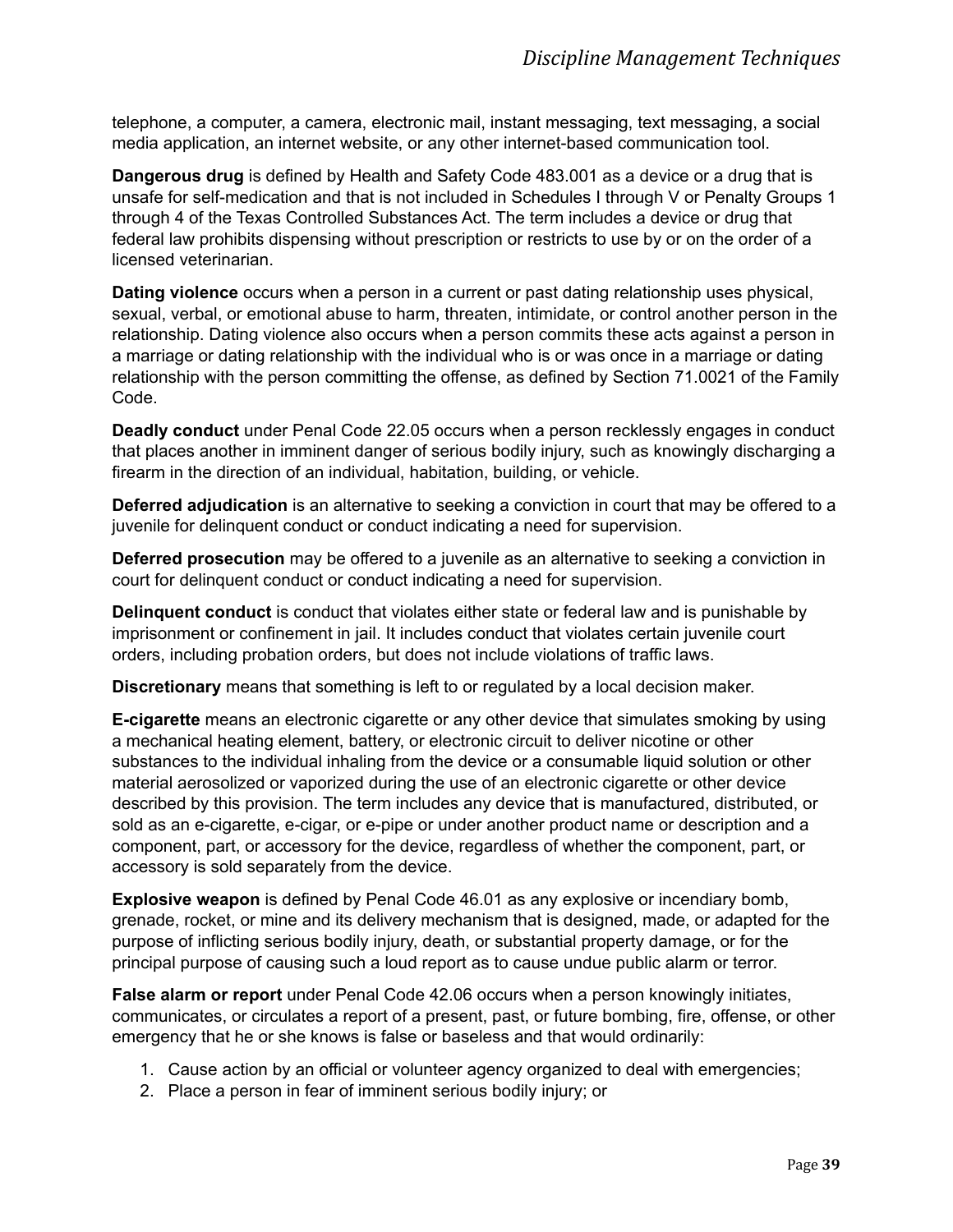3. Prevent or interrupt the occupation of a building, room, or place of assembly.

**Firearm** is defined by federal law (18 U.S.C. 921(a)) as:

- 1. Any weapon (including a starter gun) that will, is designed to, or may readily be converted to expel a projectile by the action of an explosive;
- 2. The frame or receiver of any such weapon;
- 3. Any firearm muffler or firearm silencer, defined as any device for silencing, muffling, or diminishing the report of a portable [firearm;](https://www.law.cornell.edu/definitions/uscode.php?width=840&height=800&iframe=true&def_id=18-USC-849457050-943489799&term_occur=999&term_src=title:18:part:I:chapter:44:section:921) or
- 4. Any destructive device, such as any explosive, incendiary or poison gas bomb, or grenade.

Such term does not include an antique firearm.

**Graffiti** includes markings with paint, an indelible pen or marker, or an etching or engraving device on tangible property without the effective consent of the owner. The markings may include inscriptions, slogans, drawings, or paintings.

**Handgun** is defined by Penal Code 46.01 as any firearm that is designed, made, or adapted to be fired with one hand.

#### **Harassment** includes:

- 1. Conduct that meets the definition established in district policies DIA(LOCAL) and FFH(LOCAL);
- 2. Conduct that threatens to cause harm or bodily injury to another person, including a district student, employee, board member, or volunteer; is sexually intimidating; causes physical damage to the property of another student; subjects another student to physical confinement or restraint; or maliciously and substantially harms another student's physical or emotional health or safety, as defined in Education Code 37.001(b)(2); or
- 3. Conduct that is punishable as a crime under Penal Code 42.07, including the following types of conduct if carried out with the intent to harass, annoy, alarm, abuse, torment, or embarrass another:
	- e. Initiating communication and, in the course of the communication, making a comment, request, suggestion, or proposal that is obscene, as defined by law;
	- f. Threatening, in a manner reasonably likely to alarm the person receiving the threat, to inflict bodily injury on the person or to commit a felony against the person, a member of the person's family or household, or the person's property;
	- g. Conveying, in a manner reasonably likely to alarm the person receiving the report, a false report, which is known by the conveyor to be false, that another person has suffered death or serious bodily injury;
	- h. Sending repeated electronic communications in a manner reasonably likely to harass, annoy, alarm, abuse, torment, embarrass, or offend another; and
	- i. Publishing on an internet website, including a social media platform, repeated electronic communications in a manner reasonably likely to cause emotional distress, abuse, or torment to another person, unless the communications are made in connection with a matter of public concern, as defined by law.

**Hazing** is defined by Education Code 37.151 as an intentional, knowing, or reckless act, on or off campus, by one person alone or acting with others, directed against a student for the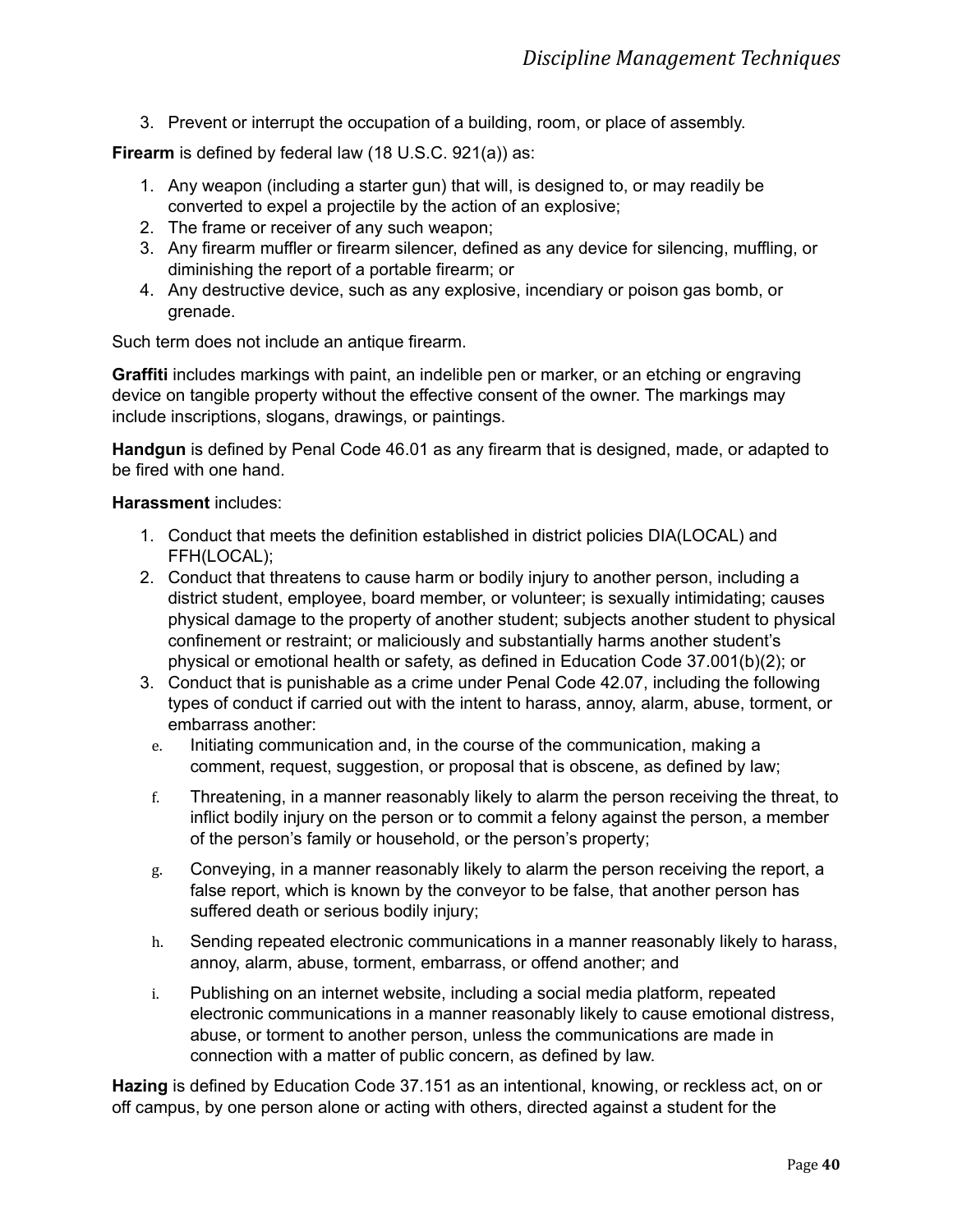purpose of pledging, initiation into, affiliation with, holding office in, or maintaining membership in a student organization if the act meets the elements in Education Code 37.151, including:

Any type of physical brutality;

An activity that subjects the student to an unreasonable risk of harm or that adversely affects the student's mental or physical health, such as sleep deprivation, exposure to the elements, confinement to small spaces, calisthenics, or consumption of food, liquids, drugs, or other substances;

An activity that induces, causes, or requires the student to perform a duty or task that violates the Penal Code; or

Coercing a student to consume a drug or alcoholic beverage in an amount that would lead a reasonable person to believe the student is intoxicated. **Hit list** is defined in Education Code 37.001(b)(3) as a list of people targeted to be harmed, using a firearm, a knife, or any other object to be used with intent to cause bodily harm.

**Improvised explosive device** is defined by Penal Code 46.01 as a completed and operational bomb designed to cause serious bodily injury, death, or substantial property damage that is fabricated in an improvised manner using nonmilitary components.

**Indecent exposure** is defined by Penal Code 21.08 as an offense that occurs when a person exposes the person's anus or any part of the person's genitals with intent to arouse or gratify the sexual desire of any person, and is reckless about whether another is present who will be offended or alarmed by the act.

**Intimate visual material** is defined by Civil Practices and Remedies Code 98B.001 and Penal Code 21.16 as visual material that depicts a person with the person's intimate parts exposed or engaged in sexual conduct. "Visual material" means any film, photograph, video tape, negative, or slide of any photographic reproduction or any other physical medium that allows an image to be displayed on a computer or other video screen and any image transmitted to a computer or other video screen.

**Location-restricted knife** is defined by Penal Code 46.01 as a knife with a blade over five and one-half inches.

**Knuckles** means any instrument consisting of finger rings or guards made of a hard substance and designed or adapted for inflicting serious bodily injury or death by striking a person with a fist enclosed in the knuckles.

**Look-alike weapon** means an item that resembles a weapon but is not intended to be used to cause serious bodily injury.

**Machine gun** as defined by Penal Code 46.01 is any firearm that is capable of shooting more than two shots automatically, without manual reloading, by a single function of the trigger.

**Mandatory** means that something is obligatory or required because of an authority.

**Paraphernalia** are devices that can be used for inhaling, ingesting, injecting, or otherwise introducing a controlled substance into a human body.

**Possession** means to have an item on one's person or in one's personal property, including, but not limited to: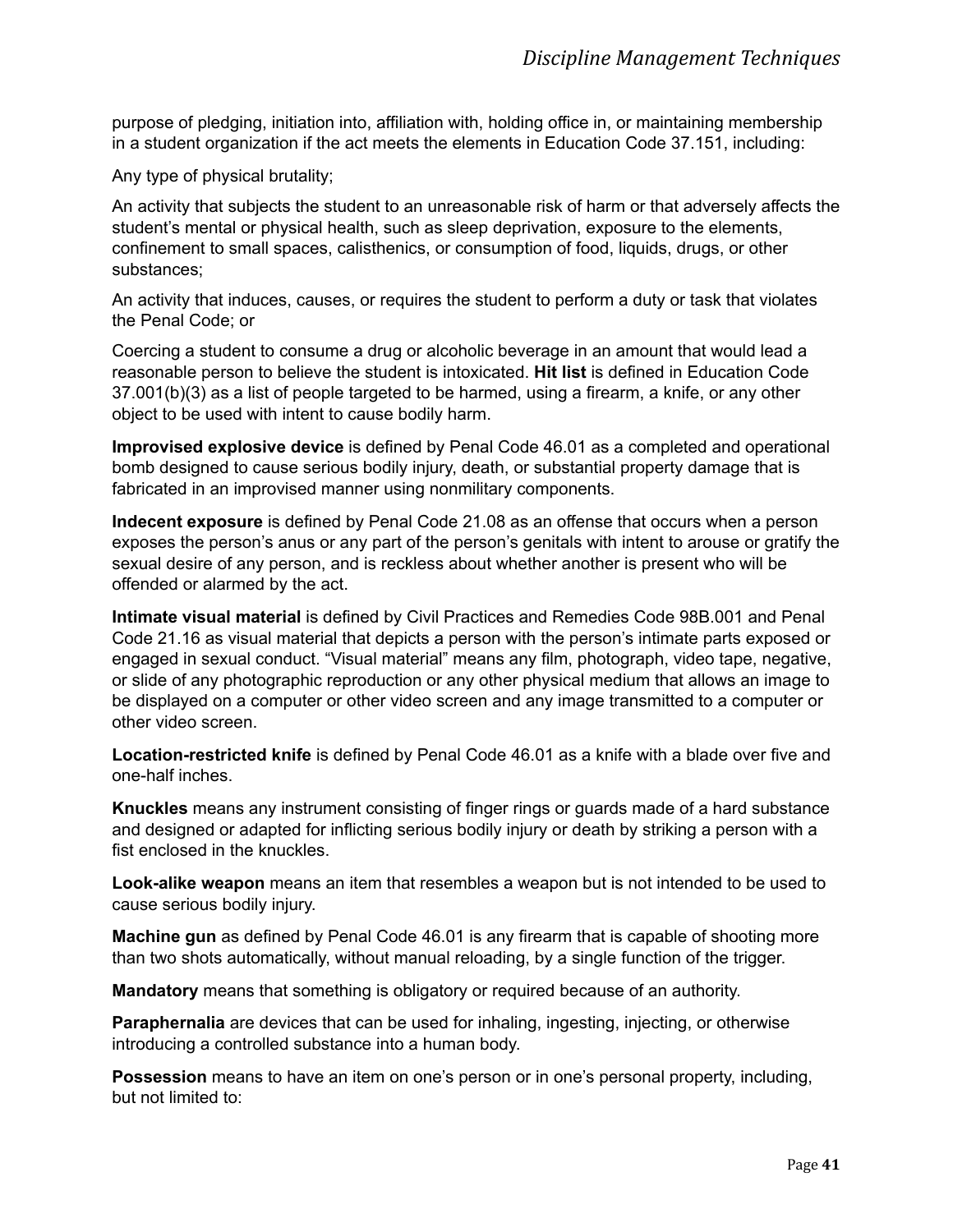- 1. Clothing, purse, or backpack;
- 2. A private vehicle used for transportation to or from school or school-related activities, including, but not limited to, an automobile, truck, motorcycle, or bicycle;
- 3. Telecommunications or electronic devices; or
- 4. Any school property used by the student, including, but not limited to, a locker or desk.

#### **Prohibited weapon** under Penal Code 46.05(a) means:

- 1. The following items, unless registered with the U.S. Bureau of Alcohol, Tobacco, Firearms, and Explosives or otherwise not subject to that registration requirement or unless the item is classified as a curio or relic by the U.S. Department of Justice:
	- a. An explosive weapon;
	- b. A machine gun;
	- c. A short-barrel firearm;
- 2. Armor-piercing ammunition;
- 3. A chemical dispensing device;
- 4. A zip gun;
- 5. A tire deflation device; or
- 6. An improvised explosive device.

**Public Lewdness** is defined by Penal Code 21.07 as an offense that occurs when a person knowingly engages in an act of sexual intercourse, deviate sexual intercourse, or sexual contact in a public place or, if not in a public place, when the person is reckless about whether another is present who will be offended or alarmed by the act.

**Public school fraternity, sorority, secret society, or gang** means an organization composed wholly or in part of students that seeks to perpetuate itself by taking additional members from the students enrolled in school based on a decision of its membership rather than on the free choice of a qualified student. Educational organizations listed in Education Code 37.121(d) are excepted from this definition.

**Reasonable belief** is that which an ordinary person of average intelligence and sound mind would believe. Chapter 37 requires certain disciplinary decisions when the superintendent or designee has a reasonable belief that a student engaged in conduct punishable as a felony offense. In forming such a reasonable belief, the superintendent or designee may use all available information, including the notice of a student's arrest under Code of Criminal Procedure Article 15.27.

**Self-defense** is the use of force against another to the degree a person reasonably believes is immediately necessary to protect himself or herself.

#### **Serious misbehavior** means:

- 1. Deliberate violent behavior that poses a direct threat to the health or safety of others;
- 2. Extortion, meaning the gaining of money or other property by force or threat;
- 3. Conduct that constitutes coercion, as defined by Section 1.07, Penal Code; or
- 4. Conduct that constitutes the offense of:
	- a. Public lewdness under Penal Code 21.07;
	- b. Indecent exposure under Penal Code 21.08;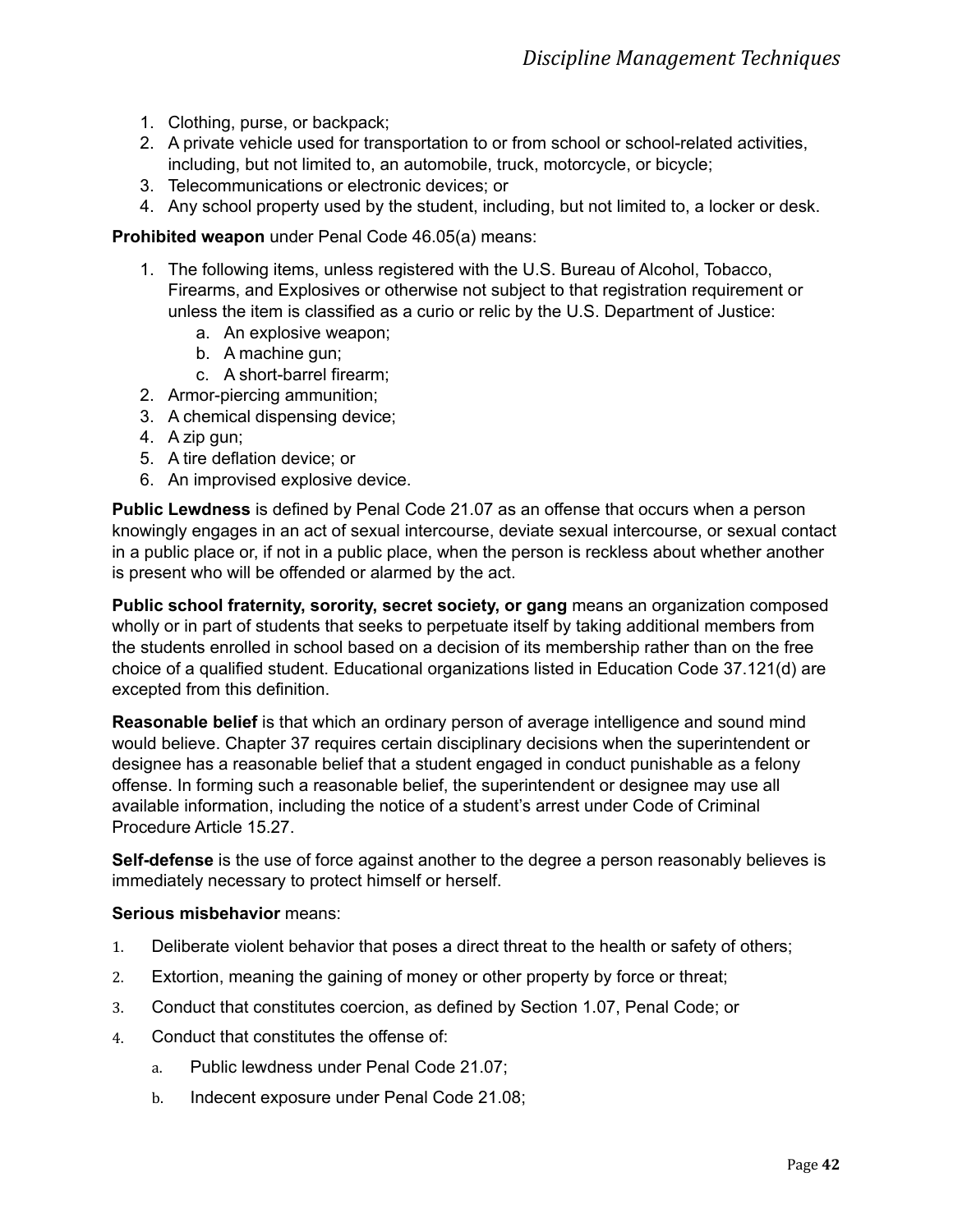- c. Criminal mischief under Penal Code 28.03;
- d. Hazing under Education Code 37.152; or
- e. Harassment under Penal Code 42.07(a)(1) of a student or district employee.

**Serious or persistent misbehavio**r includes, but is not limited to:

- Behavior that is grounds for permissible expulsion or mandatory DAEP placement.
- Behavior identified by the district as grounds for discretionary DAEP placement.
- Actions or demonstrations that substantially disrupt or materially interfere with school activities.
- Refusal to attempt or complete schoolwork as assigned.
- Insubordination.
- Profanity, vulgar language, or obscene gestures.
- Leaving school grounds without permission.
- Falsification of records, passes, or other school-related documents.
- Refusal to accept discipline assigned by the teacher or principal.

**Short-barrel firearm** is defined by Penal Code 46.01 as a rifle with a barrel length of less than 16 inches or a shotgun with a barrel length of less than 18 inches, or any weapon made from a rifle or shotgun that, as altered, has an overall length of less than 26 inches.

**Terroristic threat** is defined by Penal Code 22.07 as a threat of violence to any person or property with intent to:

- 1. Cause a reaction of any type by an official or volunteer agency organized to deal with emergencies;
- 2. Place any person in fear of imminent serious bodily injury;
- 3. Prevent or interrupt the occupation or use of a building; room, place of assembly, or place to which the public has access; place of employment or occupation; aircraft, automobile, or other form of conveyance; or other public place;
- 4. Cause impairment or interruption of public communications; public transportation; public water, gas, or power supply; or other public service;
- 5. Place the public or a substantial group of the public in fear of serious bodily injury; or
- 6. Influence the conduct or activities of a branch or agency of the federal government, the state, or a political subdivision of the state (including the district).

**Tire deflation device** is defined in part by Penal Code 46.01 as a device, including a caltrop or spike strip, that, when driven over, impedes or stops the movement of a wheeled vehicle by puncturing one or more of the vehicle's tires.

**Title 5 felonies** are those crimes listed in Title 5 of the Penal Code that typically involve injury to a person and may include:

- Murder, manslaughter, or homicide under Sections 19.02-05;
- Kidnapping under Section 20.03;
- Trafficking of persons under Section 20A.02;
- Smuggling or continuous smuggling of persons under Sections 20.05–.06;